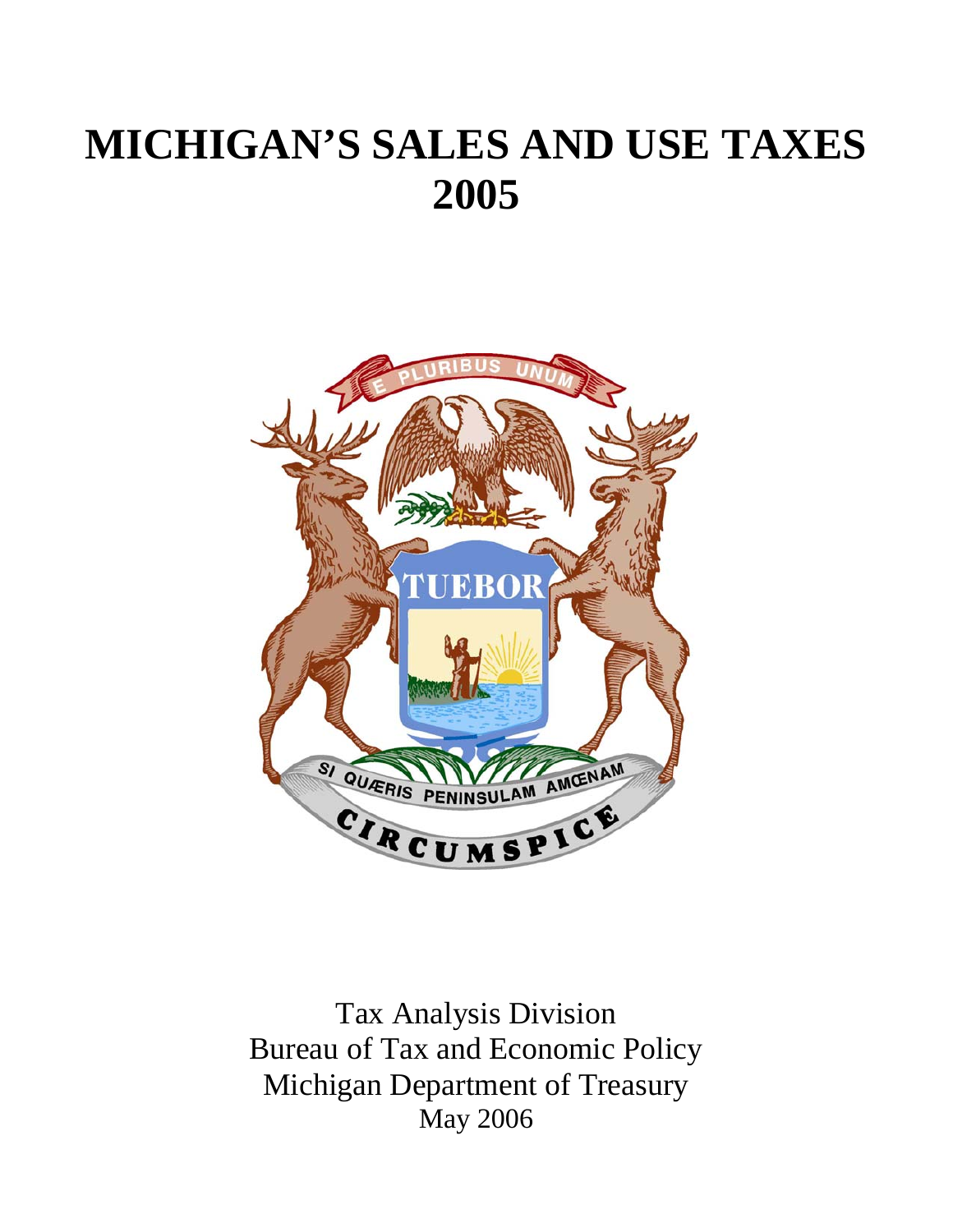# **MICHIGAN'S SALES AND USE TAXES 2005**



#### **Acknowledgments**

Scott Darragh prepared this report under the direction of Howard Heideman, Director of the Tax Analysis Division, Bureau of Tax and Economic Policy, Michigan Department of Treasury. Dale Vettel, Director of the Bureau of Tax and Economic Policy and Michael Eschelbach of the Tax Policy Division provided assistance on the Streamlined Sales and Use Tax Agreement. Diane Burton of the Tax Analysis Division provided editorial assistance.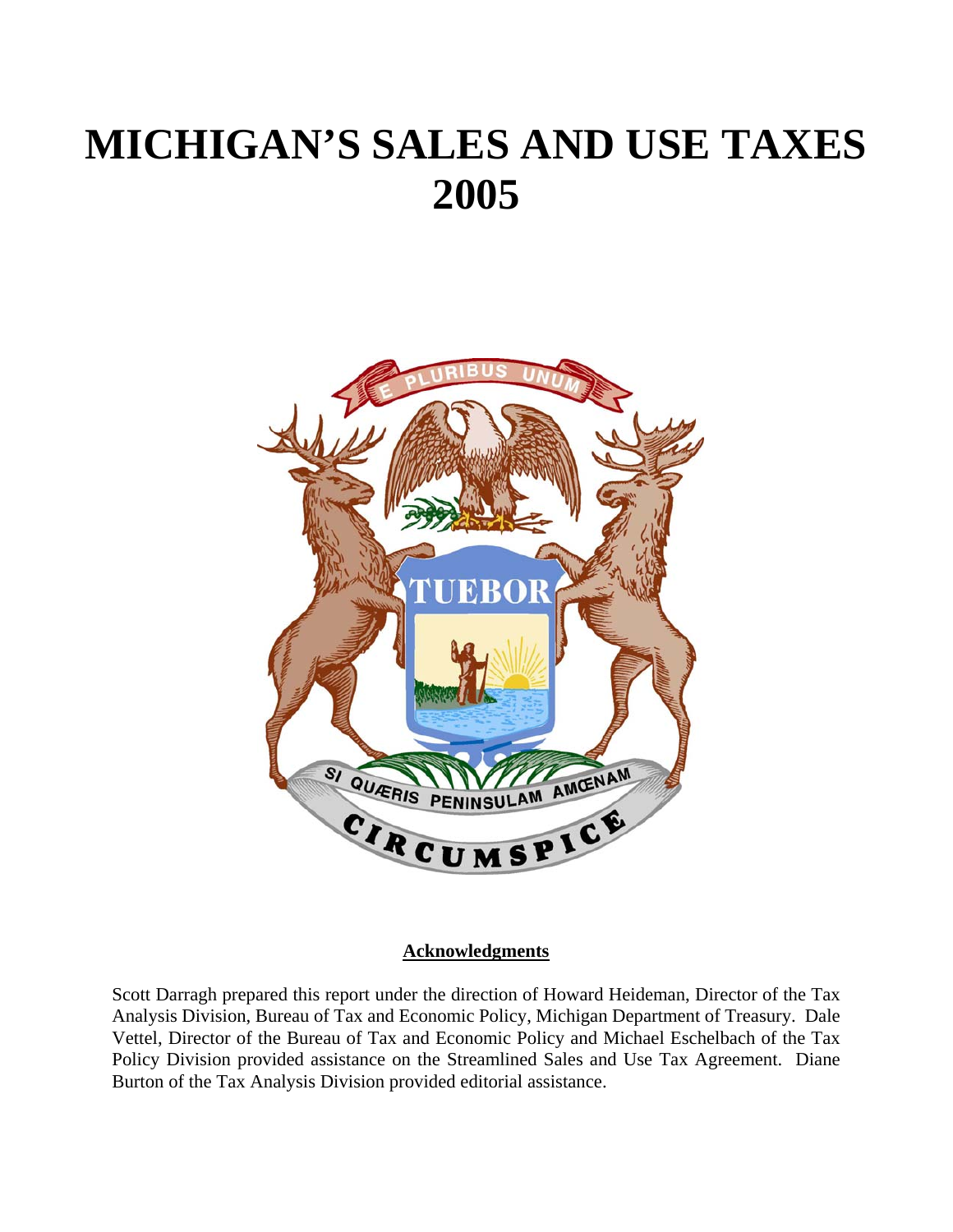## **TABLE OF CONTENTS**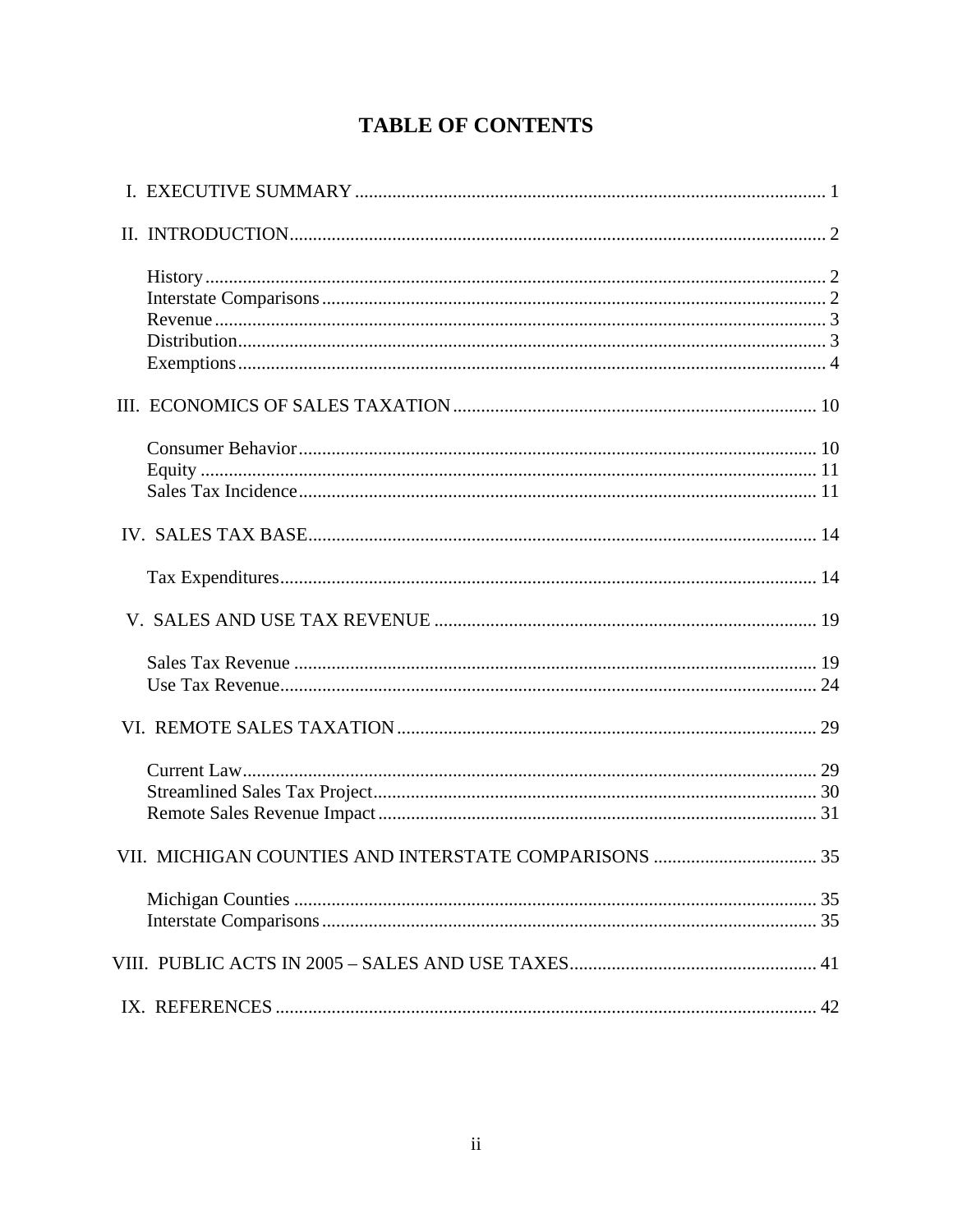## **LIST OF EXHIBITS**

| Exhibit        |                                                                   | <b>Page</b>    |
|----------------|-------------------------------------------------------------------|----------------|
| $\mathbf{1}$   |                                                                   | $\overline{4}$ |
| $\overline{2}$ |                                                                   | 5              |
| 3              | Sales and Use Tax Revenue as a Percent of Total State Tax Revenue | 8              |
| 4              |                                                                   | 9              |
| 5              |                                                                   | 9              |
| 6              |                                                                   | 15             |
| 7              |                                                                   | 16             |
| 8              |                                                                   | 18             |
| 9              |                                                                   | 20             |
| 10             |                                                                   | 21             |
| 11             |                                                                   | 21             |
| 12             |                                                                   | 22             |
| 13             |                                                                   | 23             |
| 14             |                                                                   | 25             |
| 15             |                                                                   | 26             |
| 16             |                                                                   | 26             |
| 17             |                                                                   | 27             |
| 18             |                                                                   | 28             |
| 19             |                                                                   | 33             |
| 20             | Michigan Revenue Loss Impact - Consumer Mail Order and E-Commerce | 33             |
| 21             | Michigan Use Tax Revenue Loss From Consumer Remote Sales          | 34             |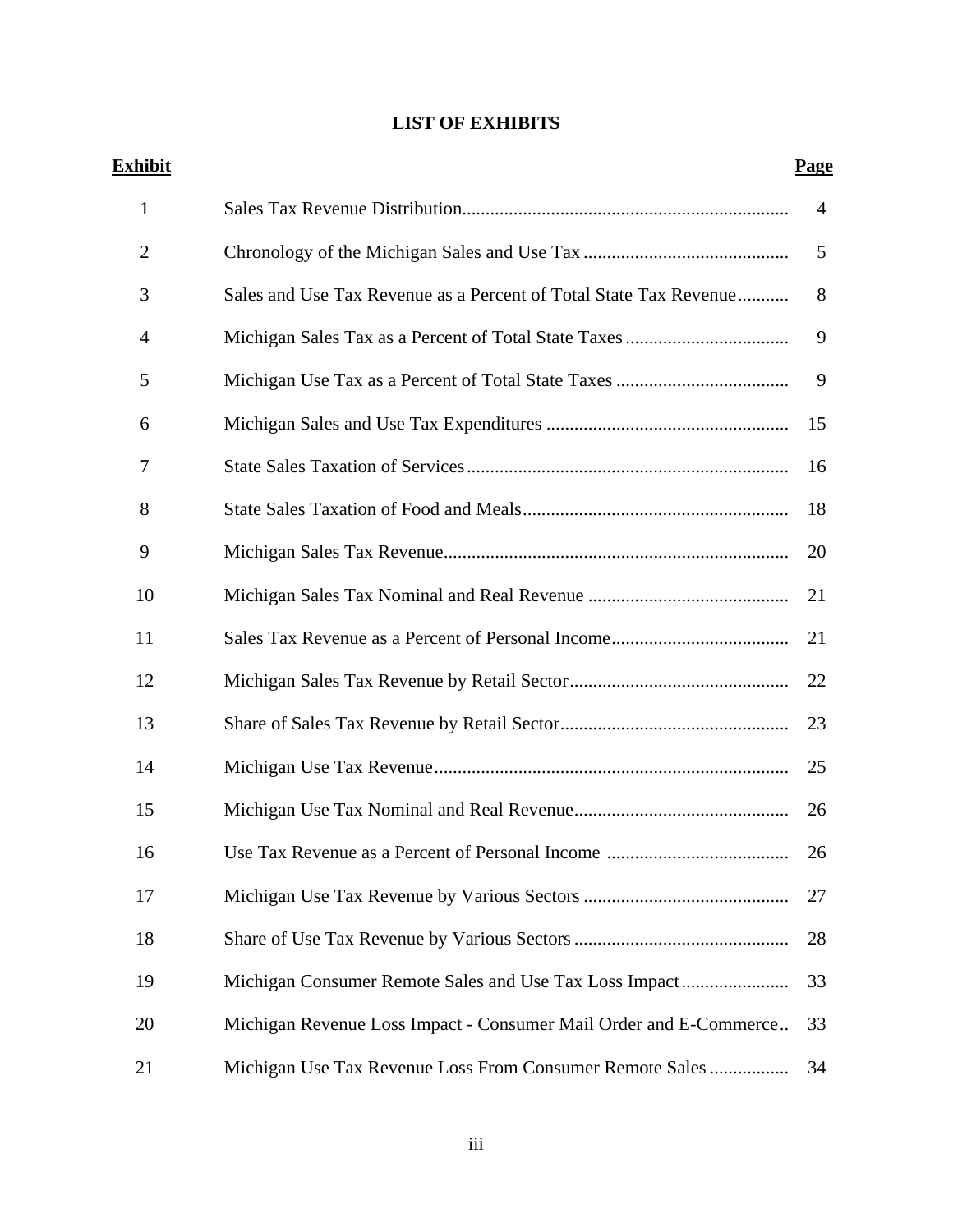| Exhibit | Page |
|---------|------|
| 22      |      |
| 23      | - 39 |
| 24      |      |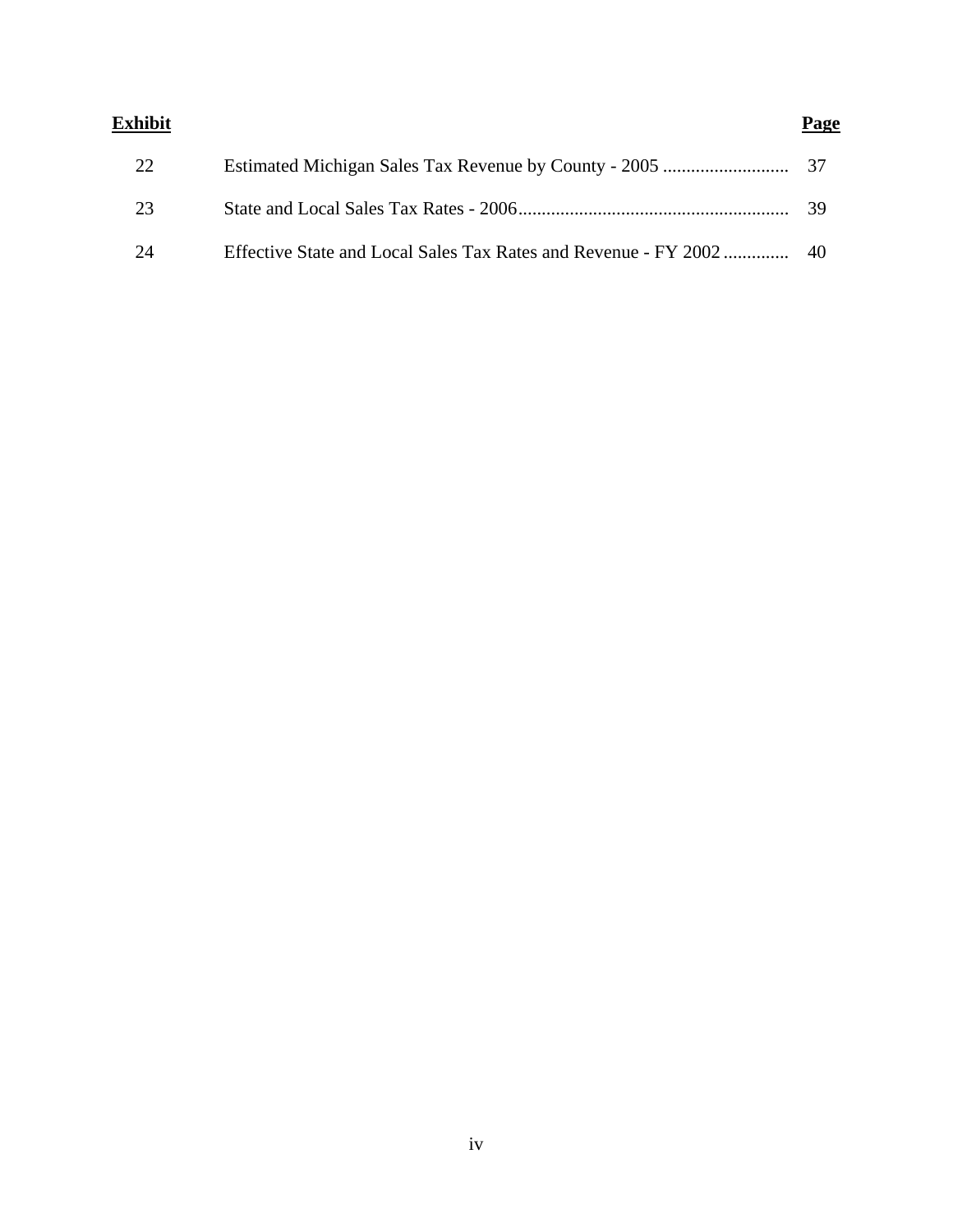## **I. EXECUTIVE SUMMARY**

- Michigan sales and use tax revenue totaled \$8.001 billion in Fiscal Year (FY) 2005, an increase of 2.7 percent from FY 2004. FY 2005 sales tax revenue was \$6.599 billion and FY 2005 use tax revenue was \$1.402 billion.
- Most Michigan sales tax revenue is dedicated to the state School Aid Fund (73.3 percent) and local government revenue sharing (24.2 percent). Michigan use tax revenue is dedicated to the General Fund (66.7 percent) and School Aid Fund (33.3 percent).
- Exemptions and other tax expenditures reduced sales and use tax collections by an estimated \$12.2 billion in FY 2005. Untaxed services remain the largest single source of tax expenditures.
- The automotive retail sector remits the largest share of sales tax revenue at \$1.74 billion. The telecommunications sector provides the largest share of use tax revenue at \$298.1 million.
- The sales and use tax revenue base is being eroded by rapidly growing remote sales (mail order and Internet). Michigan's tax revenue losses from consumer remote sales are estimated at \$263 million in FY 2005. The estimated revenue losses are projected to grow to \$349 million in FY 2008.
- Tennessee has the highest average effective combined state and local sales tax rate at 8.75 percent. However, the highest combined state and local statutory sales tax rate is 11.0 percent, with at least one jurisdiction in Alabama, Arkansas, and Louisiana levying a tax at that rate. With an effective rate of 6.0 percent, Michigan ranks  $28<sup>th</sup>$  highest among the 45 states with a sales tax.
- Washington has the highest amount of general sales tax revenue as a percent of personal income at 4.72 percent. Michigan ranks  $23<sup>rd</sup>$  highest at 2.59 percent, close to the national average of 2.54 percent.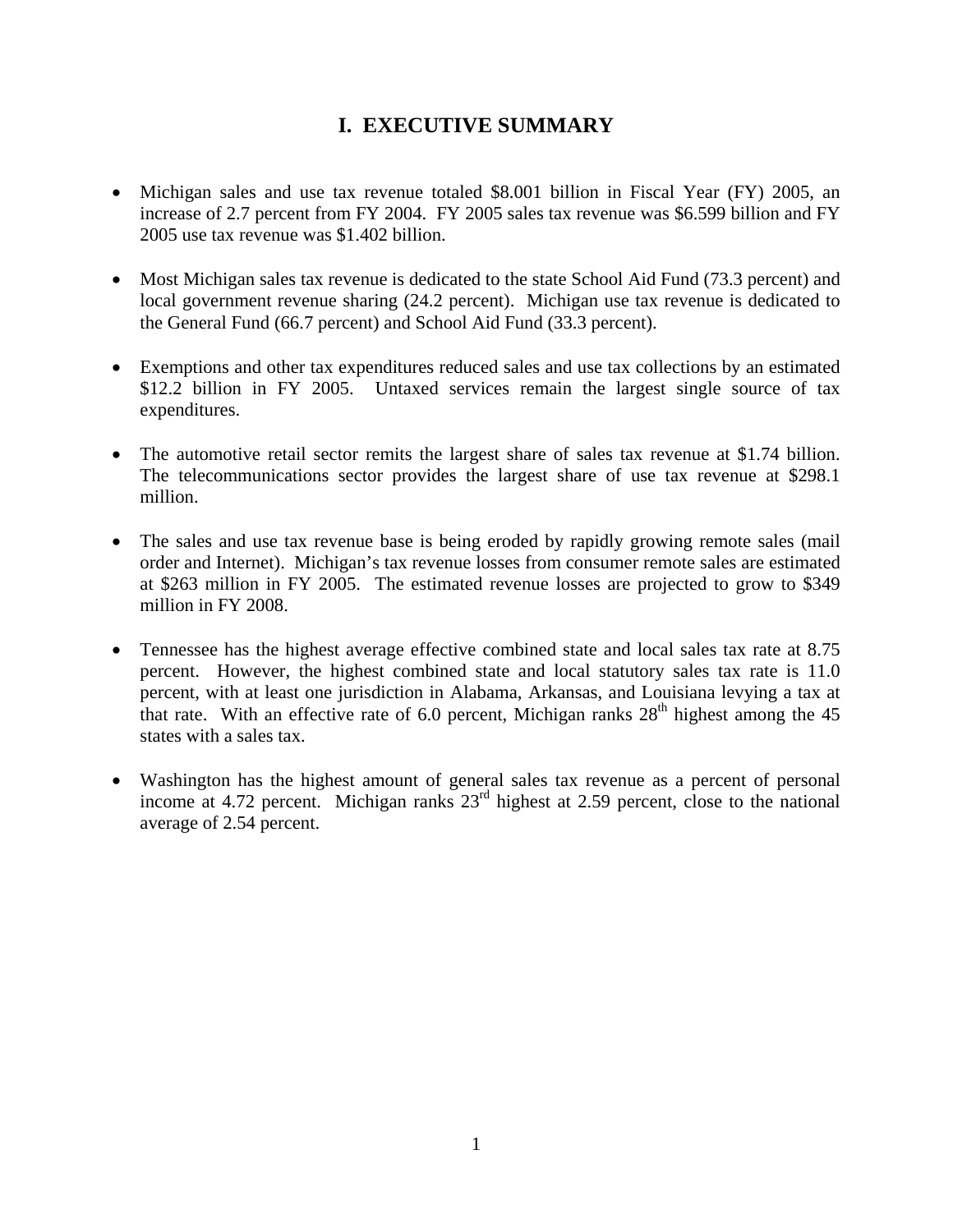## **II. INTRODUCTION**

This report provides a brief history of the Michigan sales and use taxes and examines data on sales and use tax revenue. The impact of remote sales on sales and use tax revenue is also discussed.

#### **History**

The first sales tax in the United States was enacted by the state of Mississippi in 1932. Michigan followed the next year by enacting Public Act 167 of 1933, which levied a three percent tax on all retail sales of personal property. Initially, the only exemptions from the Michigan sales tax were sales to federal and state governments and sales of goods for later resale. Eight other states also enacted a sales tax in 1933. Currently, 45 states and the District of Columbia levy a sales tax. Alaska, Delaware, Montana, New Hampshire, and Oregon do not levy a sales tax. Additionally, many states allow local governmental units (municipalities, school districts, and counties) to levy a sales tax. Michigan does not allow any local sales taxes. Although local sales taxes are not expressly prohibited by the Michigan Constitution, the Michigan Attorney General has interpreted the Constitution as effectively prohibiting them. The maximum sales tax rate under the Constitution is 6 percent, the current tax rate levied by the state.

In 1933, the Michigan sales tax rate was 3 percent, and was limited by the Michigan Constitution. A 1960 constitutional amendment increased the maximum sales tax rate to 4 percent effective January 1, 1961. A constitutional amendment was passed in 1994 that raised the maximum sales tax rate to 6 percent, as a partial revenue replacement for property and income tax reductions.

In 1937, Michigan enacted Public Act 94 that created the use tax to correspond with the Michigan sales tax. The purpose of the use tax was to prevent Michigan residents from avoiding the sales tax by purchasing taxable items in another state or country. The use tax applies to the use, storage, or consumption of tangible personal property. The use tax applies to items that are rented, leased, or purchased from outside Michigan for use in Michigan. The Michigan use tax rate has always been the same as the sales tax rate.

#### **Interstate Comparisons**

Sales and use tax rates vary widely among the states. Tennessee, Mississippi, and Rhode Island have the highest state sales tax rate at 7 percent. Of states with a sales tax, Colorado has the lowest sales tax rate at 2.9 percent. Thirty-five states have local units that levy a sales tax. The highest combined state and local sales tax rate that is levied within at least one jurisdiction in a state is 11 percent, levied in at least one place within Alabama, Arkansas, and Louisiana.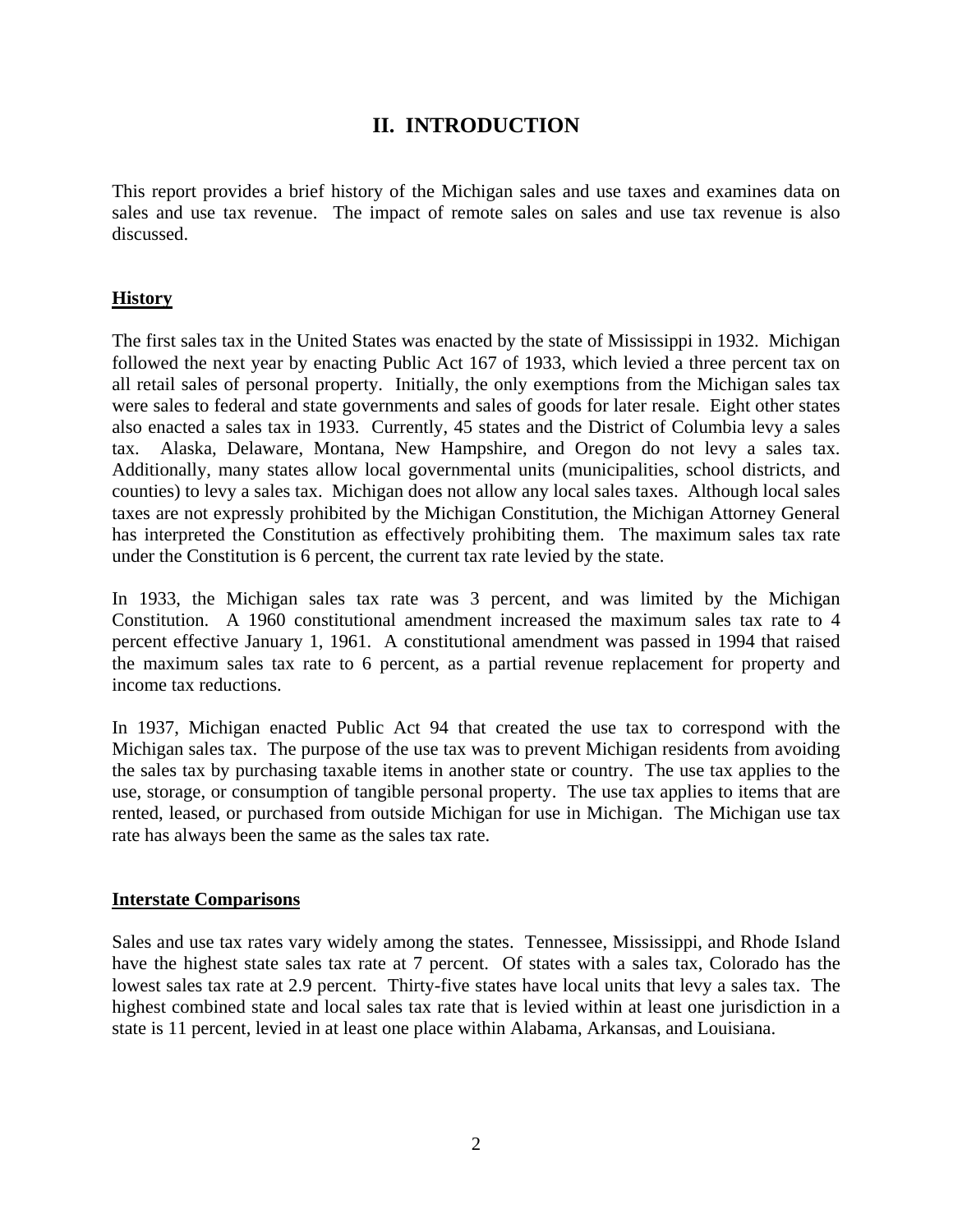#### **Revenue**

Sales and use taxes are the largest source of tax revenue for the State of Michigan. In Fiscal Year (FY) 2005, sales and use taxes totaled \$8.0 billion, or 34.6 percent of Michigan tax revenue. The personal income tax, by comparison, accounted for 26.4 percent of tax revenue. Before the passage of school-finance reform in 1994, Michigan sales and use taxes made up approximately 29 percent of total state tax revenue and the income tax provided approximately 35 percent of the total.

The sales tax generated \$6,599.1 million in FY 2005, an increase of \$125.6 million (1.9 percent) from FY 2004. Sluggish consumer spending has led to a small cumulative increase in sales tax revenue (1.0 percent per year) since 2000. Sales tax revenue accounted for 28.5 percent of total state taxes in FY 2005. The higher tax rate enacted in 1994 has increased the share of total state taxes provided by the sales tax. For example, during the last economic slowdown when the sales tax rate was 4 percent, the sales tax accounted for slightly more than 24 percent of total state taxes.

The use tax generated \$1,402.4 million in FY 2005, an increase of \$85.9 million (6.5 percent) from FY 2004. The use tax accounted for 6.1 percent of total state tax revenue in FY 2005, marking the  $6<sup>th</sup>$  time in the past 7 years that the use tax represented either 6.0 or 6.1 percent of total state taxes. Exhibits 3, 4, and 5 provide a history of sales and use tax revenue and the percentage of total state taxes each tax comprises.

#### **Distribution**

Michigan sales and use taxes are levied similarly, but the revenue from the two taxes is distributed differently. Two-thirds of use tax revenue is deposited in the General Fund, while one-third is deposited in the School Aid Fund (SAF). Sales tax revenue is constitutionally and statutorily earmarked to several funds. The Michigan Legislature passed the Sales Tax Diversion Amendment in 1946, which provided a formula for the distribution of sales tax revenue to schools, local governments, and the General Fund. School-finance reform enacted in 1994 earmarked all the revenue from the 2 percent increase in the sales and use tax rates to the SAF. Also, legislation enacted in 1996 made the sales tax the only source of funding for local revenue sharing. Revenue sharing for local governments previously received funds from four different taxes.

As stated previously, the 2 percent increase in the sales tax rate enacted in 1994 is dedicated to the SAF. Of the revenue generated by the sales tax at the 4 percent rate, 36.3 percent is earmarked to revenue sharing for local governments, and 60 percent is earmarked to the SAF. The remaining 3.7 percent of sales tax revenue raised by the 4 percent rate is deposited into the General Fund, except that 27.9 percent of one percent generated from automotive-related sales is deposited into the Comprehensive Transportation Fund (CTF). Legislation enacted in 2003 reduced this percentage to 24 percent for fiscal years 2004 and 2005. Subsequent legislation reduced the amount deposited in the CTF by an additional \$10.0 million for FY 2005. Additionally, an amount equal to the sales tax on sales of computer software must be deposited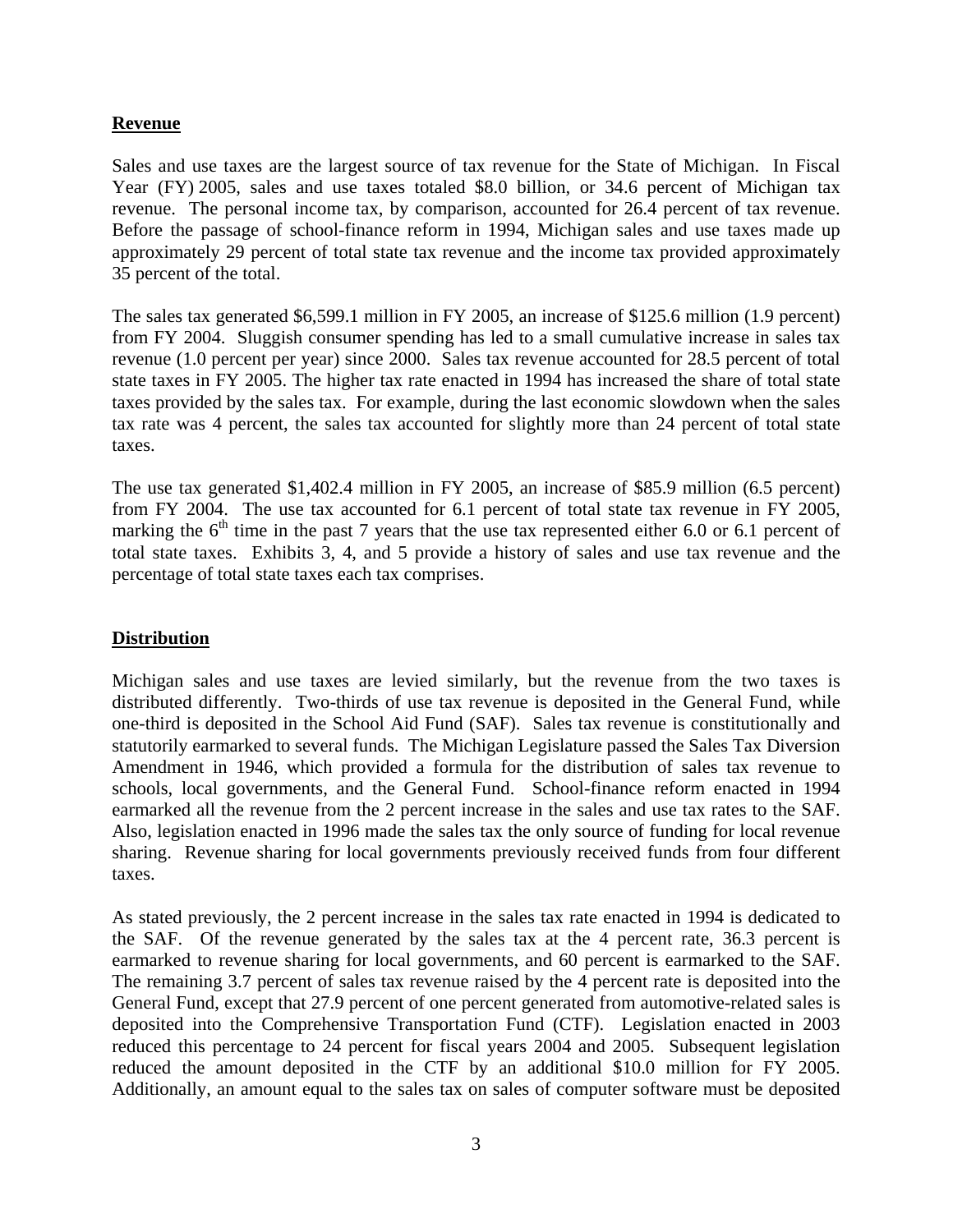into a fund for the Michigan Public Health Initiative. The amount earmarked to the Public Health Initiative is required by law to be at least \$9 million and no more than \$12 million each year. The distribution of sales tax revenue for FY 2005 is shown in Exhibit 1.



Source: Tax Analysis Division, Michigan Department of Treasury.

#### **Exemptions**

The Michigan sales and use tax bases have become narrower since the inception of these taxes due to exemptions. A chronology of the major legislative changes to the sales and use tax is shown in Exhibit 2. The narrowing of the tax bases results in a large loss of potential revenue to the state. The potential revenue loss due to exemptions is estimated to be \$12.2 billion for FY 2005. The majority of that revenue loss resulted from the exclusion of services, which have been excluded from the original enactment of the sales tax. The exemption of services reduced state revenues by approximately \$8.573 billion for FY 2005. The exemptions for food and prescription drugs reduced revenue by \$927 million and \$537 million, respectively. Further discussion of the sales tax base follows in Section IV.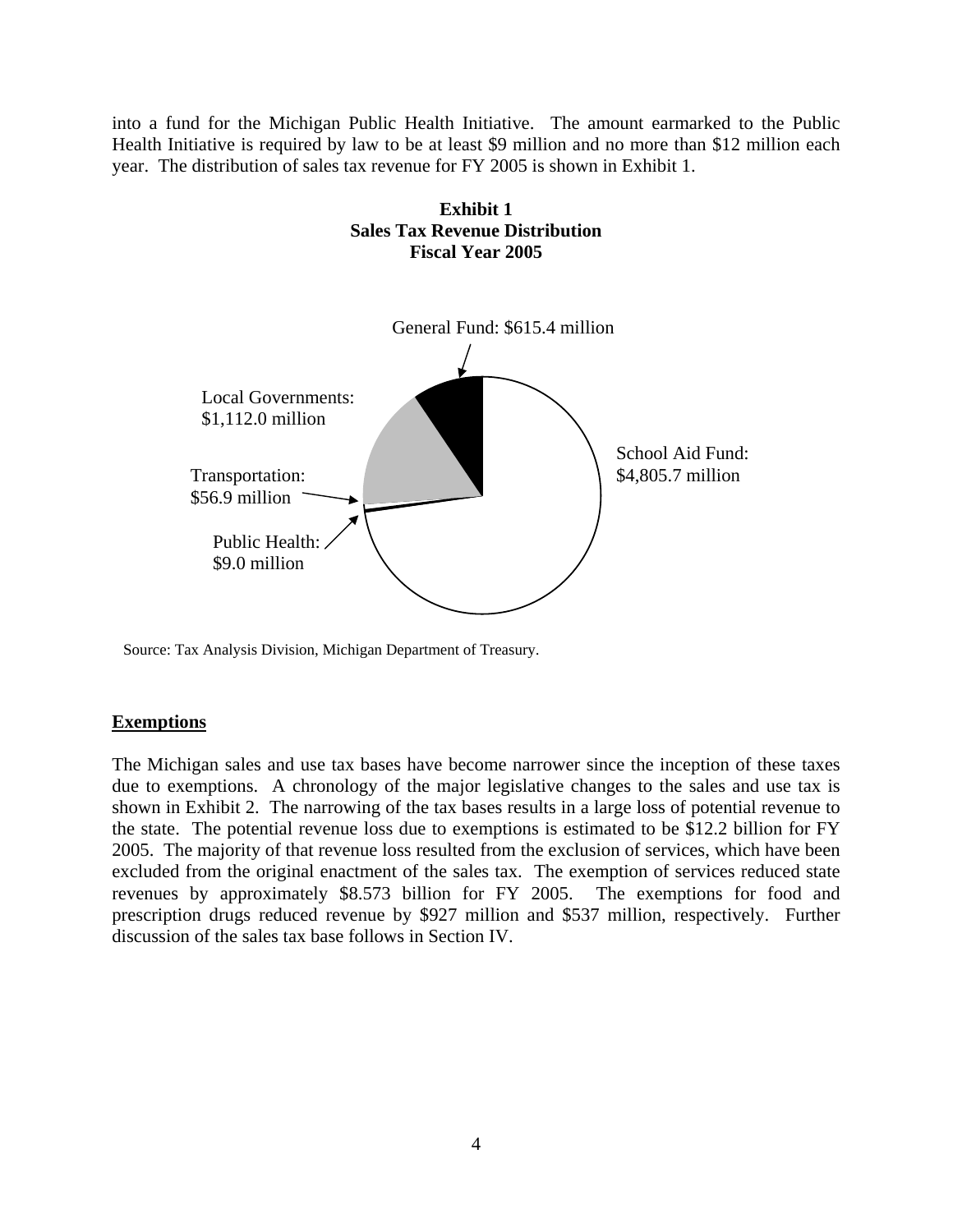#### **Exhibit 2 Chronology of the Michigan Sales and Use Tax Changes in Statute**

- 1933 The Michigan sales tax is enacted under Public Act 167 of 1933. Exempts only sales to federal and state governments and sales of goods that would be resold.
- 1935 Exempts sales of tangible personal property for use in industrial processing or agricultural production along with sales to nonprofit organizations.
- 1937 The Michigan use tax is enacted under Public Act 94 of 1937. The use tax base exempts property already subject to the Michigan sales tax, property exempt under state or federal law, and property that is temporarily brought into the state by a nonresident.
- 1939 Exempts transactions involving commercial vessels.
- 1946 The Michigan Legislature passes the Sales Tax Diversion Amendment. This amendment to the Michigan Constitution established a formula for allocating sales tax revenue between the General Fund, school districts, and local governments.
- 1950 Exempts newspapers and periodicals from the sales tax base.
- 1952 Exempts sales to operators of commercial radio and television stations.
- 1955 Exempts sales of artificial limbs and eyes, sales of new motor vehicles to be used outside of the state, and purchases of water in bulk.
- 1958 Exempts sales of used motor vehicles to be used outside of the state.
- 1959 Imposes use tax on intrastate telephone, telegraph, and leased wire communications, as well as rental charges for hotel and motel rooms. Also imposes use tax on purchases by contractors working for the state of Michigan.
- 1961 Increases sales and use tax rates from 3 percent to 4 percent.
- 1974 Exempts sales of food and prescription drugs.
- 1978 Exempts components of air and water pollution control facilities. Also exempts sales of hearing aids, contact lenses, eyeglasses, and equipment to substitute for part of the human body or to assist the disabled.
- 1983 Amends the use tax to increase the tax on personal property modified and affixed to real estate by construction contractors.
- 1985 Exempts sales of computers used for industrial processing.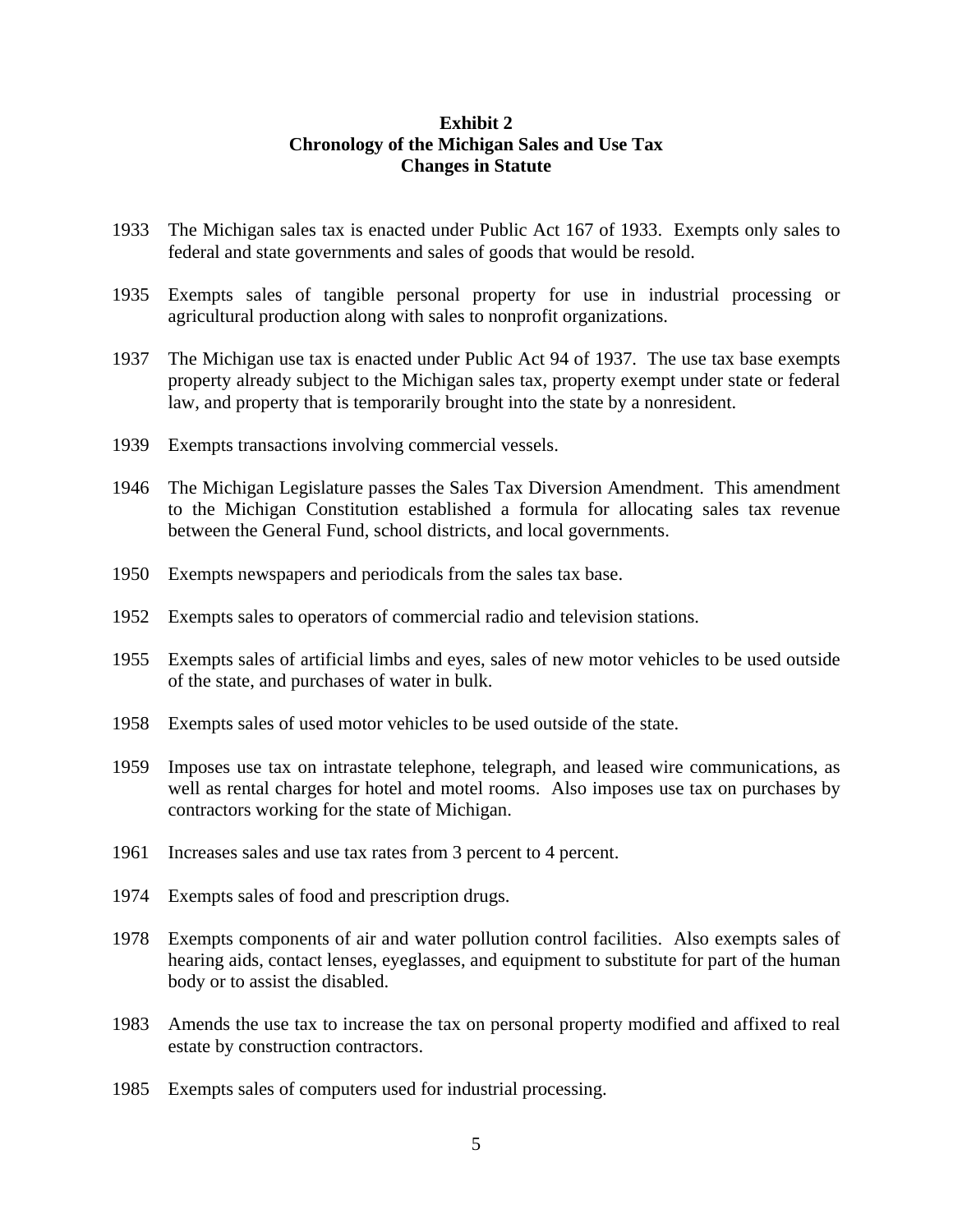- 1986 Exempts sales of property used in a "qualified business activity" as defined in the Enterprise Zone Act and sales of property to a business engaged in a high technology activity located in a central city and subject to tax increment financing.
- 1987 Taxes computer software that is offered for sale to the public, or modified or adapted to the user's needs by the seller, but only if the software is available for sale as is or as an end product without modification.
- 1989 Exempts sales of property purchased by a licensed radio or television station and used to originate or integrate programs for radio or television transmission.
- 1992 Exempts from use tax the sale of parts and materials affixed in Michigan to commercial passenger or cargo aircraft.
- 1994 Increases the Michigan sales and use tax rate from 4 percent to 6 percent. This change was approved by the voters and became effective May 1, 1994. Sales tax on utilities for residential use remained at 4 percent. Imposes tax on interstate phone calls, excluding WATS and international calls.
- 1996 Michigan Legislature changes the earmarking of revenue to local governments by making the sales tax the only major tax source dedicated to revenue sharing.
- 1999 Codifies the practice of basing exemptions on the proportion of exempt versus total use. The industrial processing exemption was expanded. A bad debt deduction for the use tax was created. Eliminates the sunset on the use tax exemption for rolling stock (trucks) and expanded the exemption to the sales tax.
- 2000 Enacts an exemption for nonalcoholic vended beverages. Provides an exemption for meals given by restaurants for free or at a reduced rate to employees during working hours.
- 2001 Exempts from the sales and use taxes the sale of an aircraft to a person for the subsequent lease to a domestic air carrier for use in the regular transport of passengers.
- 2002 Codifies the long-standing method of taxing demonstration vehicles that exceed the number of vehicles a dealer may hold tax exempt. Eliminates the sales tax license fee. Allows taxpayers that lease the use of aircraft an extended deadline to make the required election whether to pay sales tax on the aircraft or use tax on lease payments. Exempts certain property sold to resident tribal members for use within a tribal agreement area. Subjects sales of diesel fuel to the use tax.
- 2003 Creates a presumed exemption for property purchased outside of Michigan and subsequently brought into the state. Enacts a two-year reduction in the earmarking of sales tax revenues from the sales of automotive-related products.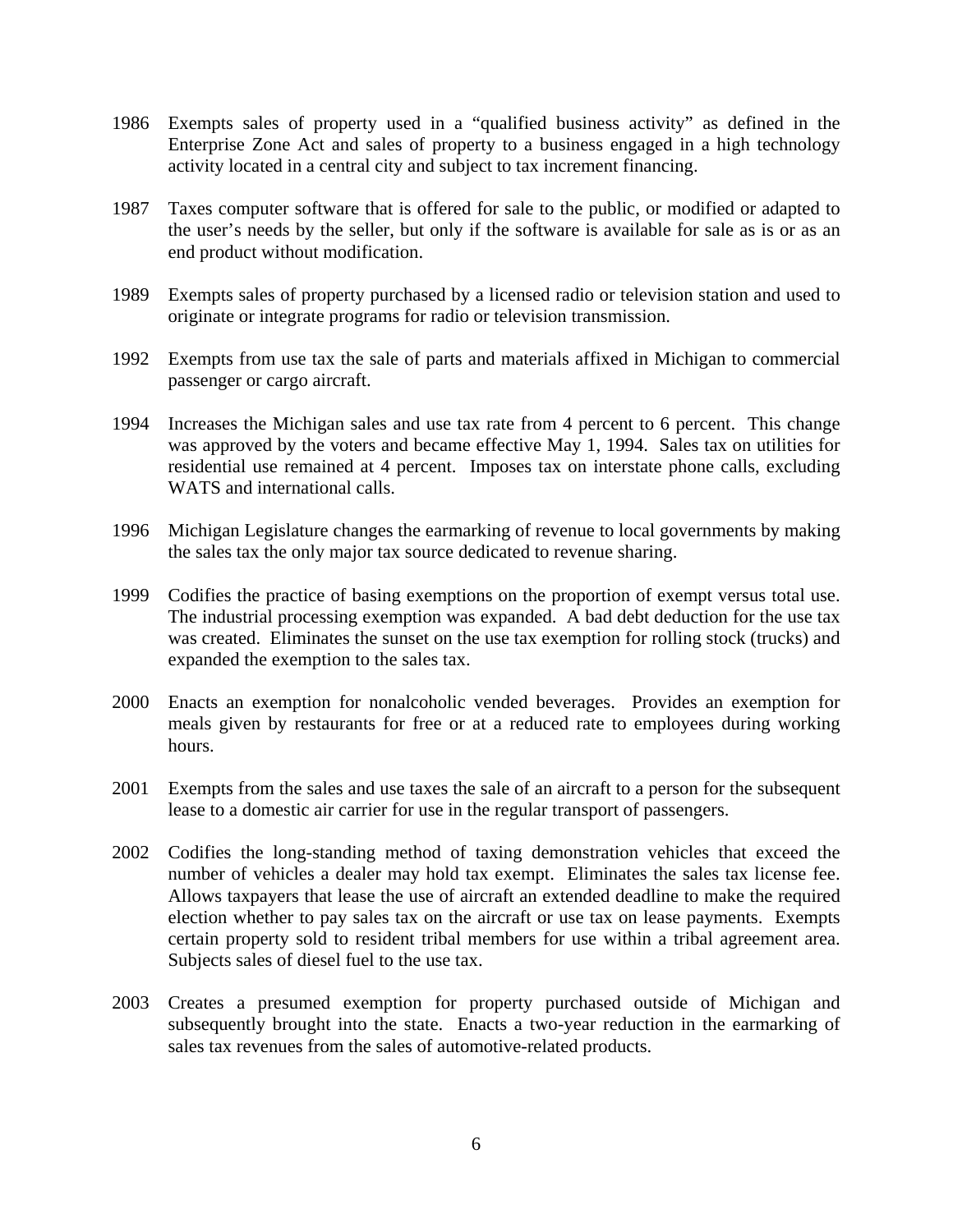2004 Brings Michigan into conformity with the Streamlined Sales Tax Project (SSTP). Creates exemptions for the transfer of vehicles to low-income individuals or families. Adjusts for FY 2005 the portion of sales tax collected on auto-related sales that is transferred to the Comprehensive Transportation Fund.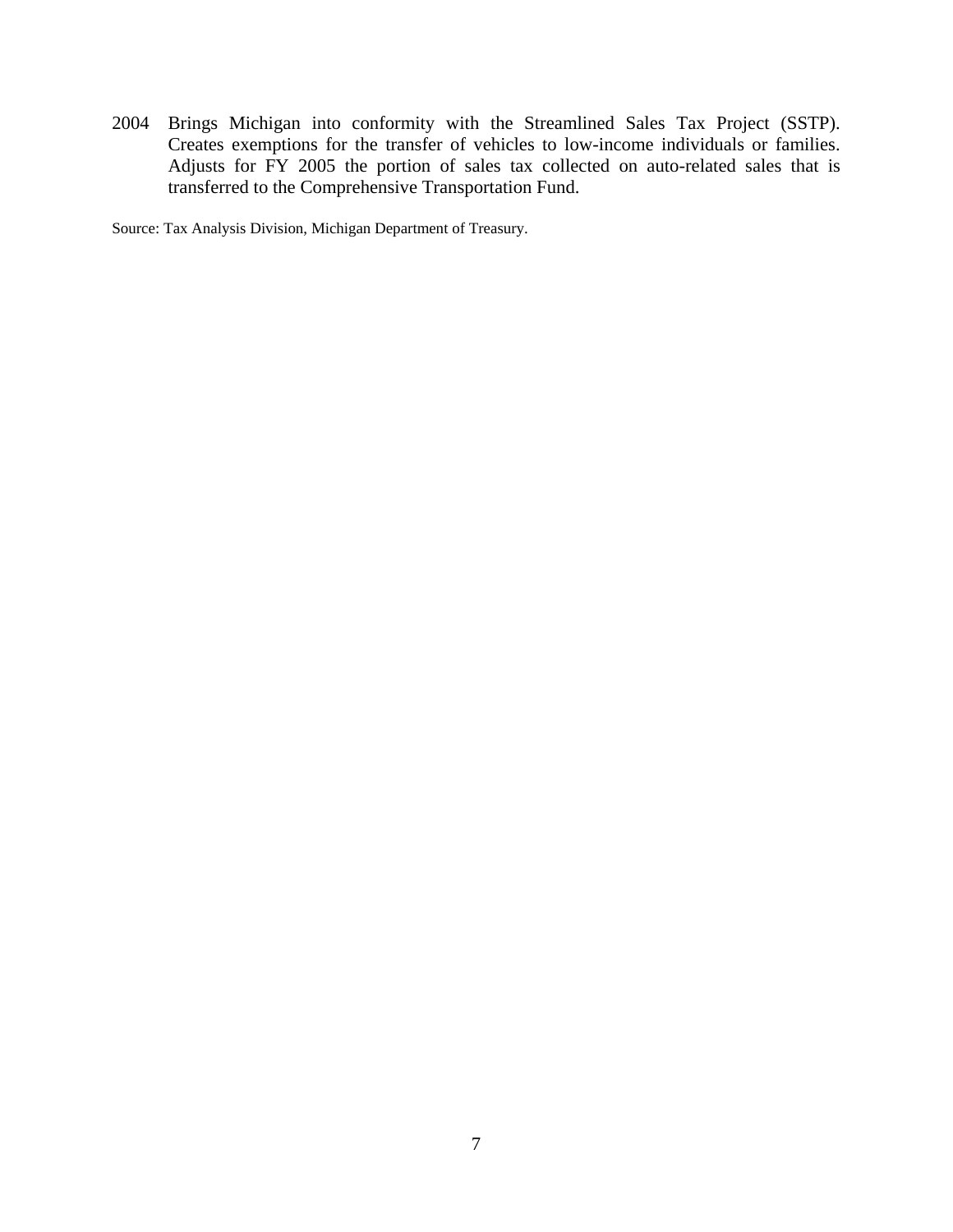| <b>Fiscal</b><br><b>Year</b> | <b>Sales Tax</b><br><b>Revenue</b><br>(millions) | <b>Use Tax</b><br><b>Revenue</b><br>(millions) | <b>Total</b><br><b>State Tax</b><br><b>Revenue</b><br>(millions) | <b>Sales Tax</b><br>as a Percent<br>of Total<br><b>State Taxes</b> | <b>Use Tax</b><br>as a Percent<br>of Total<br><b>State Taxes</b> |
|------------------------------|--------------------------------------------------|------------------------------------------------|------------------------------------------------------------------|--------------------------------------------------------------------|------------------------------------------------------------------|
| 1980                         | \$1,504.0                                        | \$232.9                                        | \$6,126.4                                                        | 24.5%                                                              | 3.8%                                                             |
| 1981                         | 1,595.0                                          | 232.3                                          | 6,195.0                                                          | 25.7%                                                              | 3.8%                                                             |
| 1982                         | 1,570.6                                          | 247.4                                          | 6,371.2                                                          | 24.7%                                                              | 3.9%                                                             |
| 1983                         | 1,699.0                                          | 279.5                                          | 7,337.4                                                          | 23.2%                                                              | 3.8%                                                             |
| 1984                         | 1,925.0                                          | 317.3                                          | 8,405.7                                                          | 22.9%                                                              | 3.8%                                                             |
| 1985                         | 2,142.6                                          | 341.4                                          | 8,958.0                                                          | 23.9%                                                              | 3.8%                                                             |
| 1986                         | 2,283.1                                          | 390.8                                          | 9,270.8                                                          | 24.6%                                                              | 4.2%                                                             |
| 1987                         | 2,348.4                                          | 397.8                                          | 9,591.7                                                          | 24.5%                                                              | 4.1%                                                             |
| 1988                         | 2,475.0                                          | 419.0                                          | 10,285.5                                                         | 24.1%                                                              | 4.1%                                                             |
| 1989                         | 2,615.2                                          | 475.9                                          | 10,850.9                                                         | 24.1%                                                              | 4.4%                                                             |
| 1990                         | 2,671.3                                          | 473.9                                          | 11,062.4                                                         | 24.1%                                                              | 4.3%                                                             |
| 1991                         | 2,671.9                                          | 474.3                                          | 10,865.5                                                         | 24.6%                                                              | 4.4%                                                             |
| 1992                         | 2,738.1                                          | 480.0                                          | 11,267.5                                                         | 24.3%                                                              | 4.3%                                                             |
| 1993                         | 2,905.7                                          | 529.5                                          | 11,891.1                                                         | 24.4%                                                              | 4.5%                                                             |
| 1994                         | 3,775.3                                          | 725.1                                          | 14,014.8                                                         | 26.9%                                                              | 5.2%                                                             |
| 1995                         | 4,884.2                                          | 942.9                                          | 17,009.1                                                         | 28.7%                                                              | 5.5%                                                             |
| 1996                         | 5,171.6                                          | 1,034.9                                        | 18,090.5                                                         | 28.6%                                                              | 5.7%                                                             |
| 1997                         | 5,389.8                                          | 1,092.2                                        | 18,970.3                                                         | 28.4%                                                              | 5.8%                                                             |
| 1998                         | 5,617.3                                          | 1,159.3                                        | 20,149.0                                                         | 27.9%                                                              | 5.8%                                                             |
| 1999                         | 5,901.7                                          | 1,283.0                                        | 21,472.8                                                         | 27.5%                                                              | 6.0%                                                             |
| 2000                         | 6,277.5                                          | 1,355.4                                        | 22,363.4                                                         | 28.1%                                                              | 6.1%                                                             |
| 2001                         | 6,352.3                                          | 1,333.6                                        | 21,872.2                                                         | 29.0%                                                              | 6.1%                                                             |
| 2002                         | 6,439.9                                          | 1,306.4                                        | 21,455.3                                                         | 30.0%                                                              | 6.1%                                                             |
| 2003                         | 6,422.6                                          | 1,229.8                                        | 21,718.2                                                         | 29.6%                                                              | 5.7%                                                             |
| 2004                         | 6,473.5                                          | 1,316.5                                        | 22,097.2                                                         | 29.3%                                                              | 6.0%                                                             |
| 2005                         | 6,599.1                                          | 1,402.4                                        | 23,121.7                                                         | 28.5%                                                              | 6.1%                                                             |

#### **Exhibit 3 Sales and Use Tax Revenue as a Percent of Total State Tax Revenue FY 1980 to FY 2005**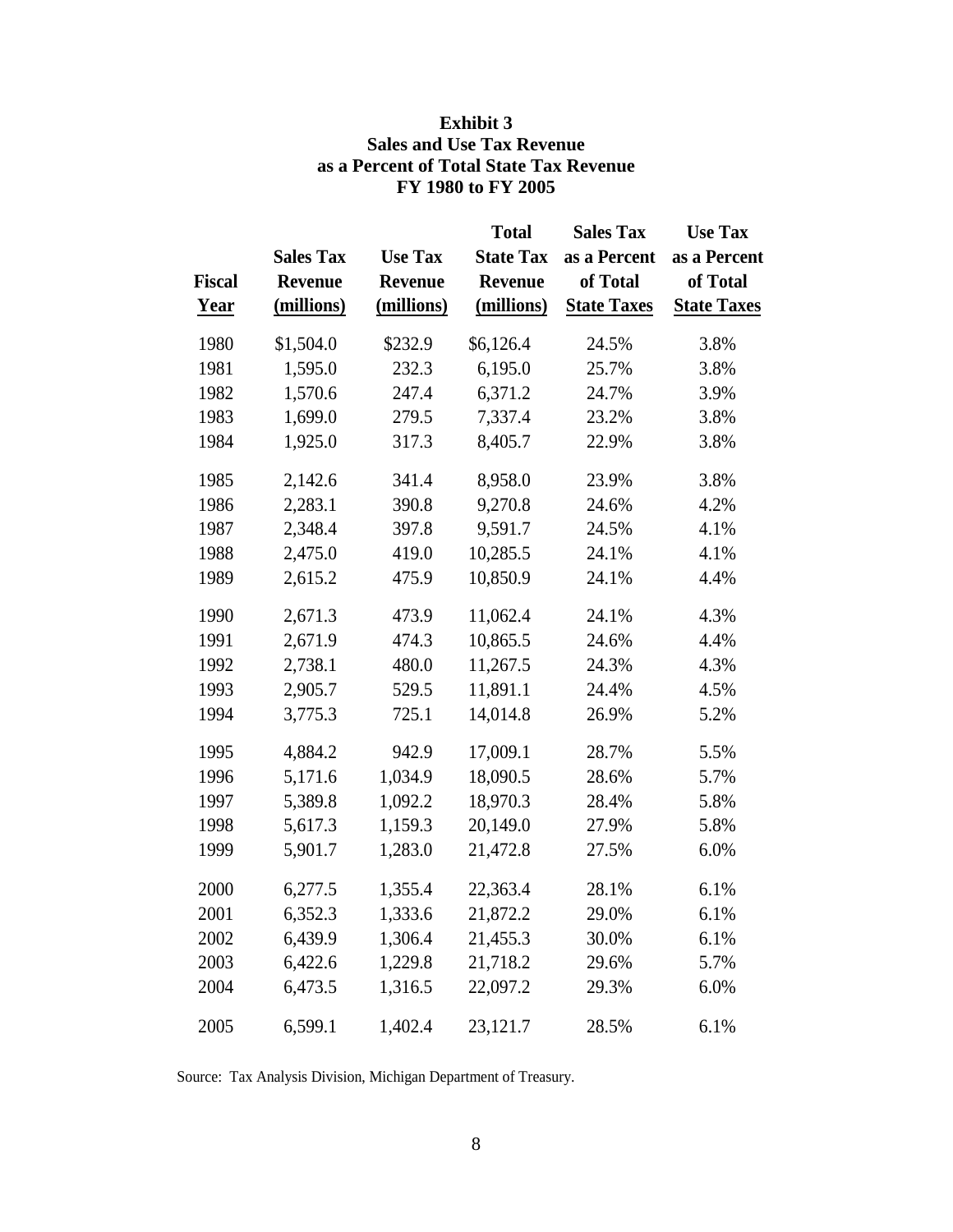**Exhibit 4 Michigan Sales Tax as a Percent of Total State Taxes**



Source: Tax Analysis Division, Michigan Department of Treasury.

**Exhibit 5 Michigan Use Tax as a Percent of Total State Taxes**

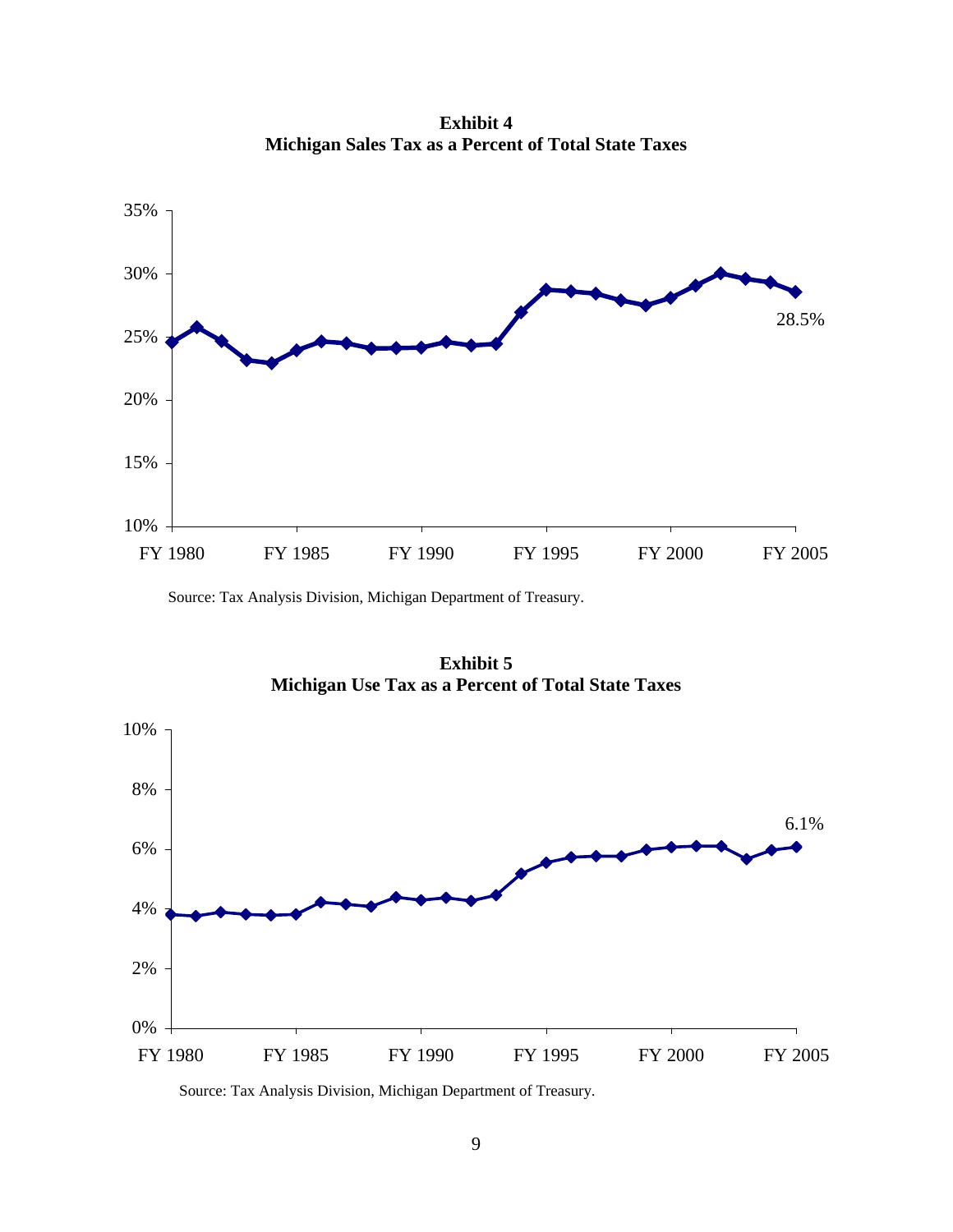## **III. ECONOMICS OF SALES TAXATION**

The sales tax was enacted in 1933 to provide an additional revenue source for Michigan. As shown in Exhibit 3, the sales tax has been an important source of state revenue for funding schools and local governments. This section of the report briefly examines some of the issues in levying a sales tax.

#### **Consumer Behavior**

The imposition of a sales tax may change or affect the behavior of consumers and firms in three ways. First, if a sales tax does not apply to all goods equally, it may affect the types of goods consumers purchase. Second, it may influence a consumer's decision on whether or not to purchase a good at all, because the imposition of a sales tax often results in a higher final price. Finally, the sales tax will also cause a divergence between the price paid by consumers and the price received by the sellers of the product.

Not all goods sold in the State of Michigan are subject to sales tax. This may influence a consumer's decision on which goods to purchase. For example, suppose a consumer is faced with a choice of purchasing a \$5.00 magazine, which is not subject to sales tax, or a \$5.00 paperback novel, which is subject to the sales tax. The consumer's final cost of the magazine is \$5.00. The consumer's final cost of the novel is \$5.30: \$5.00 for the novel plus the \$0.30 sales tax. The price differential may influence the consumer to buy the magazine instead of the novel.

A retail sales tax also affects consumer decisions by reducing the amount each consumer may spend. Assuming that final retail prices increase to reflect the new sales tax, the imposition of a sales tax will make each consumer relatively poorer. The consumer can no longer buy as many goods after the tax is imposed as before. The consumer may be willing to buy a new car for \$20,000 before the tax is imposed, but may not be willing to pay \$21,200, the final cost of the car after the sales tax is imposed, given the consumer's other spending choices. In this case, the imposition of the sales tax may prevent a consumer from making a purchase he/she would have made if there were no sales tax.

A sales tax also creates a difference between the price offered to the buyer and the price received by the seller. In effect, a sales tax drives a wedge between the buyer's price and the seller's price. The difference between the price paid by the buyer and the price received by the seller will result in a reduction in economic activity, as some mutually beneficial trades no longer occur due to the sales tax. Consider the car example above. Without the sales tax, both the buyer and the seller were willing to participate in the transaction for \$20,000. With the imposition of a 6-percent sales tax, the transaction may not take place. The seller, formerly willing to accept \$20,000 for the car, now requires a larger payment (\$21,200). The buyer may now be unwilling to pay the higher price since the sales tax has resulted in higher prices for many goods he/she wants to buy.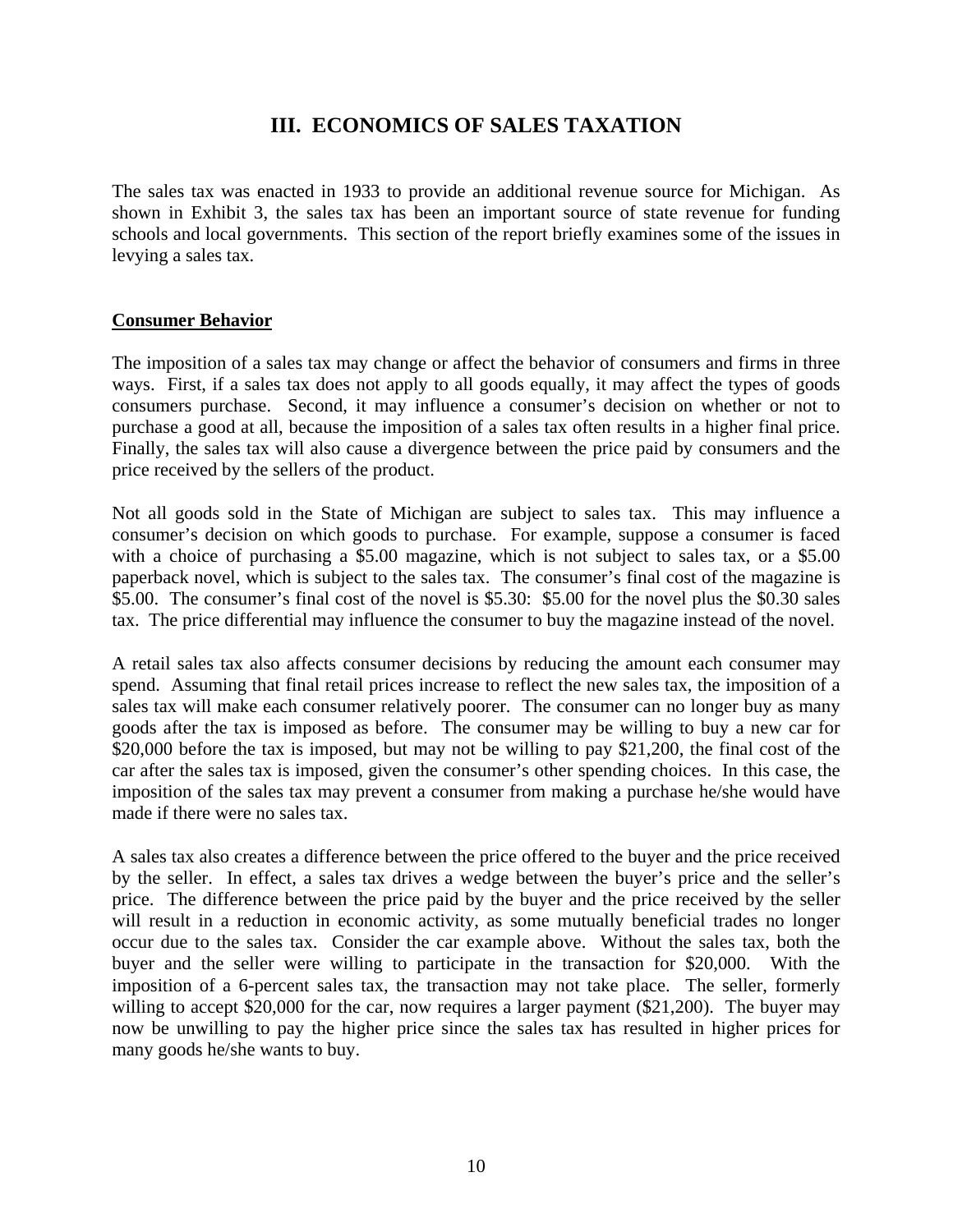#### **Equity**

Another important issue in taxation is the equity or fairness of the tax. One problem with analyzing this issue is that fairness cannot be objectively defined, as it involves moral judgments and, therefore, is open to dispute. The discussion here will focus on two basic types of equity of concern to economists: vertical and horizontal equity.

Horizontal equity requires individuals in the same situation to pay the same amount of tax. The measurement of an individual's situation is generally based on family size and either income, consumption level, or wealth. Imposing a sales tax that does not encompass all sales at the retail level may result in horizontal inequity. For example, the Michigan sales tax exempts the purchase of food to be consumed at home, while the purchase of meals at a restaurant is taxable. If Allen and Ethan are both single and have similar incomes, we would ideally like them to pay approximately the same amount of tax in order to achieve horizontal equity. If Allen purchases all of his meals in restaurants, he will have to pay tax on all of his meals. Conversely, if Ethan prefers to cook at home, there will not be any sales tax on these meals. This will lead to horizontal inequity because Allen will pay more tax than Ethan, even though both are in similar situations with regard to income and marital status.

The principle of vertical equity means that tax burdens should be distributed fairly across individuals with different abilities to pay. While "fairness" and "ability to pay" are concepts that require value judgements, vertical equity is usually interpreted to mean the percentage of income paid in taxes rises with income. As might be expected, the saving rate increases with income. Consumers with lower incomes have lower rates of saving, and thus spend a higher share of their incomes on items subject to the sales tax. Since higher-income consumers save more, the amount of sales tax they pay is a smaller percentage of their incomes. This is the main reason the sales tax is believed to have less vertical equity than other taxes. Most states, including Michigan, exempt food and prescription drugs from the sales tax in an attempt to make the sales tax more equitable. These exemptions increase vertical equity because these items make up a relativity large portion of spending by low-income consumers.

#### **Sales Tax Incidence**

Incidence refers to who pays the sales tax. It is important to distinguish between statutory incidence and economic incidence. Statutory incidence refers to the individual or groups of individuals who are supposed to remit the tax under the law, while economic incidence refers to those who actually end up bearing the burden of the tax.

Under the Michigan Sales Tax, the statutory incidence of the sales tax is on retailers for the privilege of doing business in Michigan. Every Michigan retailer must file a sales tax return and remit the sales tax. However, retailers may shift the sales tax burden onto consumers. In most cases, it is believed that retailers simply add the tax to any consumer purchase of taxable items.

While the question of statutory incidence is fairly straightforward, the question of economic incidence is less clear. When a sales tax is imposed, firms can either increase their prices or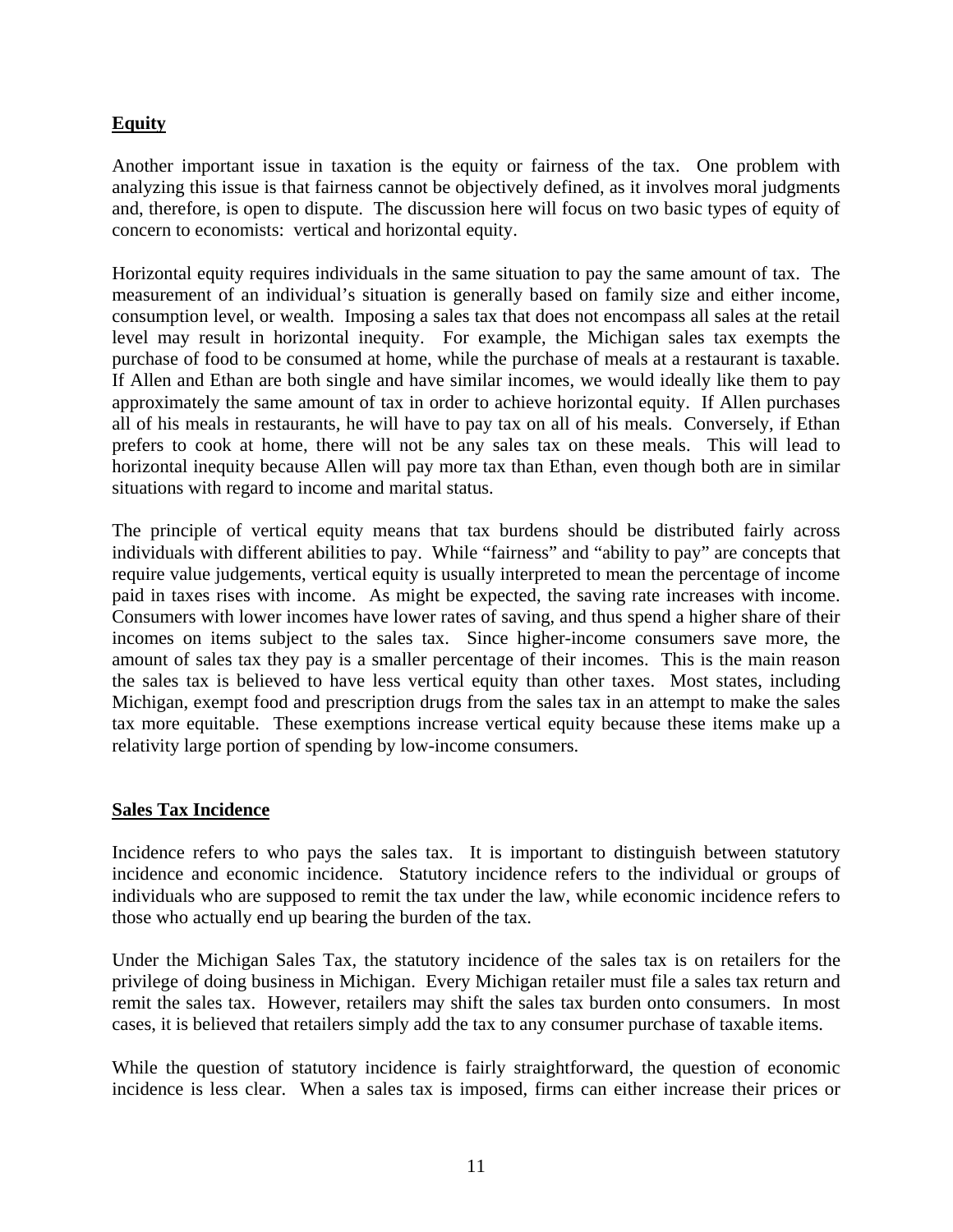accept less in payment for the goods they sell net of the new  $\text{tax.}^1$  If firms choose to raise their prices, consumers (whose incomes do not rise along with the sales tax) are no longer able to buy as many goods and total consumer purchases decline. If firms opt to not raise their prices, then the amount the firms receive for the goods they sell after they pay the tax declines. With lower sales revenue after paying the tax, there is now less money to pay workers and less profit for the owners. This translates into lower incomes for consumers, since labor income (wages) and capital income (dividends from profits, interest, rent, etc.) are the main sources of income for consumers. If consumers have lower incomes, they have less to spend. So the economic incidence of a higher sales tax generally falls on consumers who are able to purchase fewer goods.

To demonstrate that the assumption above (where the sales tax does not result in higher prices) is not critical to the eventual conclusion, consider what happens when firms raise their prices to recoup the sales tax. Workers and business owners have the same incomes, but now prices are higher. However, the higher prices are entirely due to higher taxes, so there is no additional amount to pay workers or increase profits. The income earned from labor and capital now buys fewer goods and services at the higher prices. As a result, spending falls and consumers, who finance their spending through labor and capital income, are able to purchase fewer goods after a sales tax is imposed.

A few notes are necessary regarding the above analysis. First, the analysis assumes that all goods are taxed at a uniform rate. The analysis becomes much more complex when exempt sectors are included, or when multiple tax rates are included. An extreme example of multiple tax rates is the variation between Washington (6.5 percent) and Oregon (zero). Second, the analysis does not attempt to separate the effects on different groups of consumers. The extent to which wage earners or capital owners face larger declines in their purchasing power will determine the segment of the population that bears the larger burden of the tax. The division of the tax burden between labor and capital income will determine exactly who (which particular groups of consumers) bears more of the burden of the sales tax.

Finally, the analysis above says nothing about how the government uses the additional tax revenue raised by the higher sales tax. To the extent the government uses the tax to make investments that improve future productivity, the higher tax may provide long-term economic benefits. Examples of these types of expenditures include education or transportation infrastructure, such as roads, bridges, and airports.

It is possible to measure the amount of sales tax paid by different income groups. If the proportion of income paid in sales tax rises with income, the tax is progressive. If the proportion of income paid in sales tax falls as income rises, the tax is regressive. As discussed above, the principle of vertical equity would require that a tax not be regressive. Historically, sales taxes have been considered regressive for two reasons. First, on an annual basis, higher-income individuals save more as a percentage of income. Second, lower-income individuals tend to spend a larger portion of their annual income on taxable items.

 $\overline{a}$ 

 $<sup>1</sup>$  In a competitive market prices should rise by no more, and generally somewhat less, than the amount of the new</sup> tax. However, research by Besley and Rosen (1999) indicates that some prices actually increase by more than the amount of the tax, a sign that some retail markets do not completely fit the economic model of perfect competition.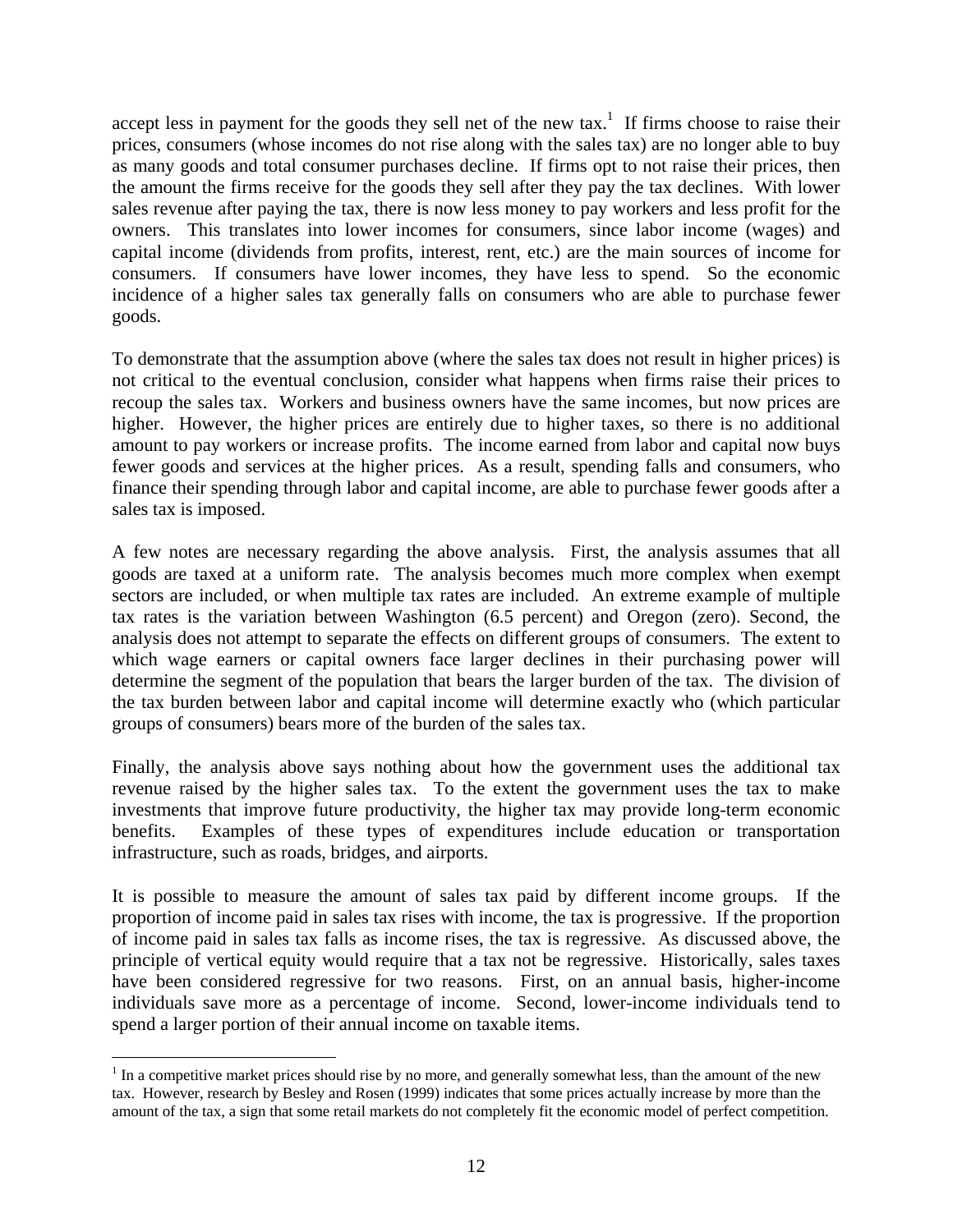There is considerable debate among economists regarding the degree of vertical inequity that exists with the sales tax.<sup>2</sup> Many studies analyzing the regressivity of the sales tax look only at annual data. Since annual data treat temporary fluctuations in income as permanent, a better measure of regressivity would look at permanent or lifetime income. Metcalf (1994) compared how the estimates of the incidence of sales taxes vary, based on whether an annual or lifetime measure of income is used. Metcalf computes the average sales tax burden for consumers ranked by income group, from lowest income to highest, for two years (1984 and 1989). Using annual income, the average sales tax burden was 2.7 times higher for the lowest income group in 1984, and 1.8 times higher in 1989. This would support the view that the sales tax is regressive. However, using annual consumption to proxy for lifetime income resulted in much lower ratios. For both 1984 and 1989, the average sales tax burden of the lowest income group was 0.6 times as high as for the highest income group using this measure of lifetime income. So when a longer-term view of income is considered, the sales tax is somewhat progressive.

The final issue under the heading of incidence is the exporting of the tax burden. Tax exporting occurs when the burden of a tax is shifted to another party outside the jurisdiction receiving the tax revenue. Michigan is able to export the sales tax when out-of-state visitors purchase taxable items in Michigan. States with a large degree of tourism, such as Florida and Nevada, are estimated to export as much as 25 percent of the sales tax burden to out-of-state residents. Estimates indicate that approximately 3 percent to 7 percent of the sales tax burden for Michigan is exported. $3$ 

 $\frac{1}{2}$ <sup>2</sup>For a fuller discussion, see Slemrod and Bakija (2000), pp. 175-177, or Browning and Browning (1994), pp. 420-422.

 $3$ See Blume (1982).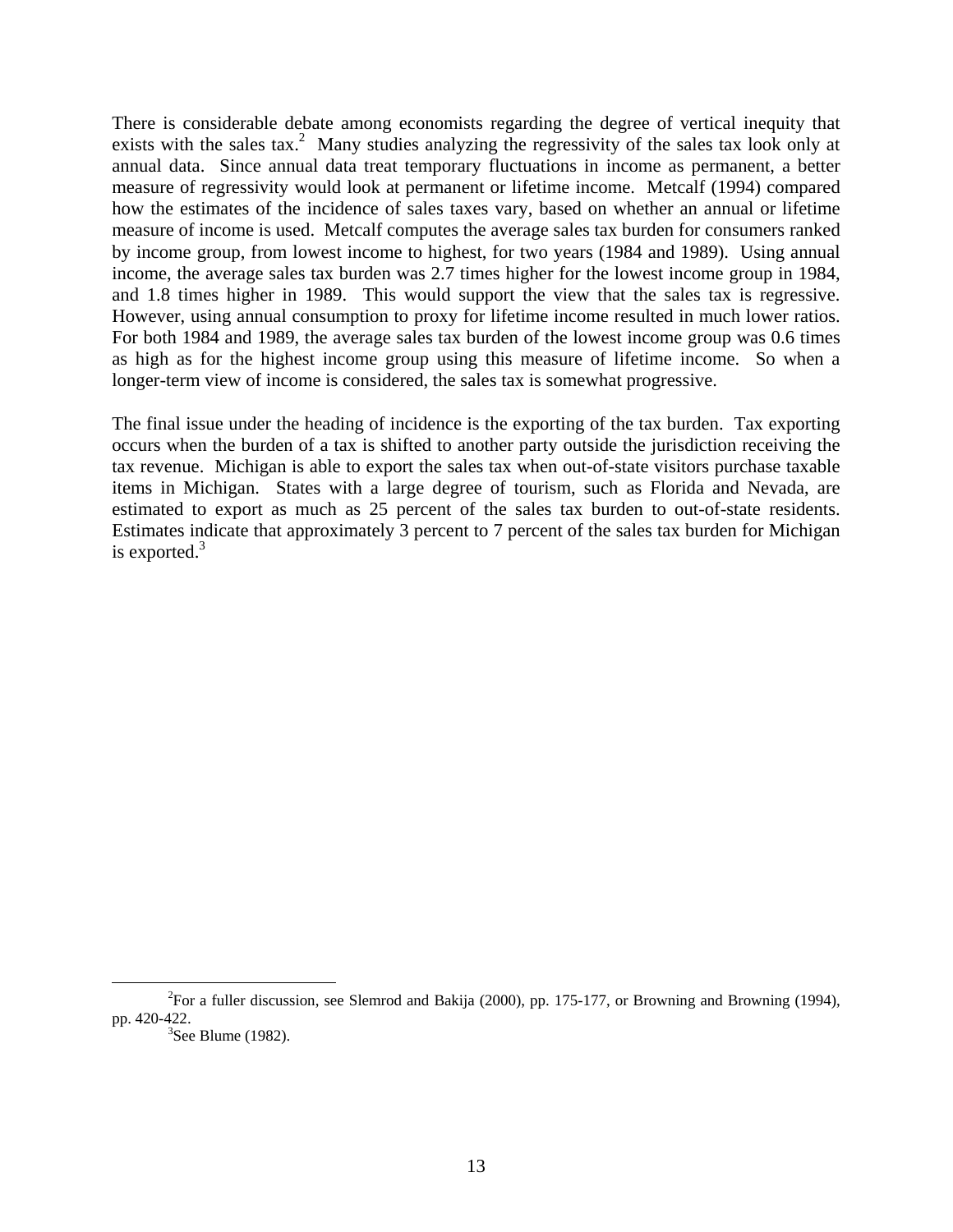## **IV. SALES TAX BASE**

Michigan's sales and use taxes are designed to tax retail sales within the state as well as the outof-state purchase of taxable products that are used within the state. The Michigan sales tax is referred to as a consumption or general sales tax, but in reality, it is neither.

A pure consumption tax would tax all uses of income with exclusions for savings and investments. The sales tax base would consist of all purchases of goods and services; it would also tax imputed consumption, such as consumption of owner-occupied housing. The Michigan sales tax base, along with the base of most other states, is much narrower in scope due to the numerous exemptions for items such as food and prescription drugs. However, the Michigan sales tax also taxes some items that would be excluded from a pure consumption tax base, such as business inputs that are not used directly in industrial processing.

#### **Tax Expenditures**

Tax exemptions, exclusions, deductions, credits, or preferential tax rates are called tax expenditures. Tax expenditures reduce revenue by providing preferential treatment for certain commodities, individuals, or industries. Tax expenditures have two main purposes: (1) to reduce the tax burden for certain individuals or firms by altering the incidence of a tax; and (2) to give an incentive for individuals or firms to change their behavior. An example of the first type of tax expenditure is the prescription-drug exemption, which was designed to reduce the incidence of the sales tax on low-income senior citizens. An example of the second type is the Enterprise Zone exemption, which encourages economic development in poor areas by lowering the tax burden on investments in these areas. Exhibit 6 provides the revenue impact for sales and use tax expenditures for FY 2005.

Services are the largest single exclusion from the Michigan sales tax base. When the Michigan sales tax was enacted, the service sector of the economy was small relative to the goods sector of the economy. As the service sector has grown in economic importance, the cost of excluding services has increased relative to the existing base of the sales tax. The estimated loss of Michigan sales tax revenue due to the exemption of services was \$8.6 billion in FY 2005. Health care and social assistance services comprised the largest sector of service tax expenditures at \$2,577 million, or 30 percent. Construction services followed next at \$2,053 million, or 24 percent of total service tax expenditures.

Exhibit 7 shows the general tax treatment of services by state. Even in Michigan, a select number of services are taxed. Attempts by states to extend sales taxes to services have been unsuccessful generally. An attempt in 2002 to broaden Florida's sales tax base resulted in a ballot proposal to amend the Florida Constitution. In Oklahoma, a 2002 study of that state's tax structure recommended a number of changes in order to stimulate economic activity, including reductions in income tax rates and expanding the Oklahoma sales tax to services. Ohio enacted legislation in 2003 that expanded the sales tax base to include a number of services including storage facilities, satellite broadcasting, and certain personal care services.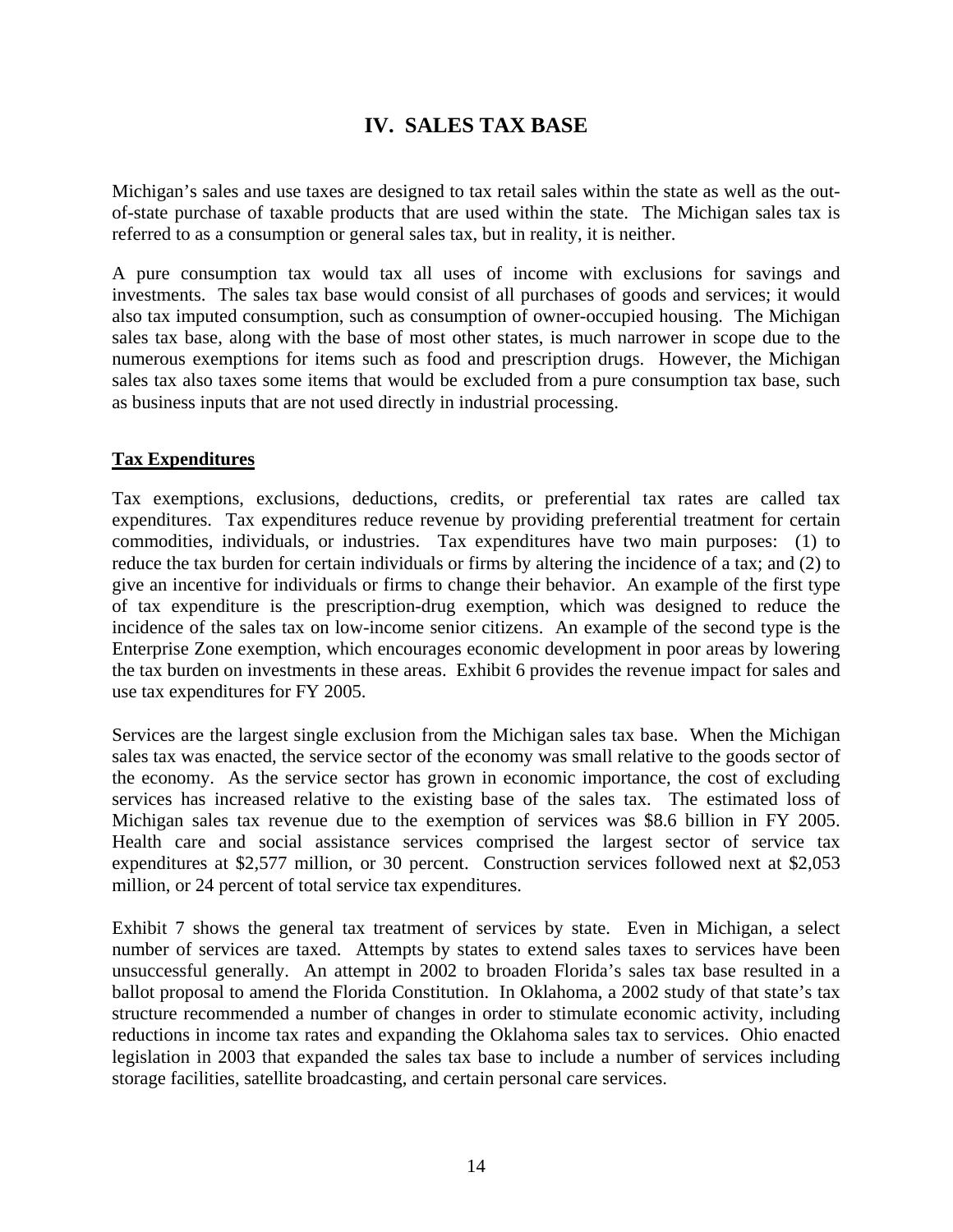#### **Exhibit 6 Michigan Sales and Use Tax Expenditures (Millions)**

| <b>Tax Expenditure</b>                     | <b>FY 2005</b><br>Revenue<br><b>Impact</b> |
|--------------------------------------------|--------------------------------------------|
| Air and Water Pollution                    | \$44.0                                     |
| Aircraft Parts                             | 8.3                                        |
| <b>Bad Debts</b>                           | 60.5                                       |
| Cargo Aircraft                             | 30.0                                       |
| Churches                                   | 7.3                                        |
| <b>Collection Fees</b>                     | 15.8                                       |
| <b>Commercial Domestic Aircraft</b>        | 5.0                                        |
| Communication and Telephone Exemption      | 37.0                                       |
| Delayed Payments                           | 2.9                                        |
| <b>Donated Vehicles</b>                    | 0.4                                        |
| Driver Training                            | 0.7                                        |
| <b>Employee Meals</b>                      | 7.9                                        |
| Food                                       | 926.8                                      |
| Food for Students                          | 31.9                                       |
| Government or Red Cross                    | 178.7                                      |
| Gratuities and Tips                        | 58.4                                       |
| Horticultural and Agricultural Products    | 130.3                                      |
| <b>Imported Property</b>                   | 3.2                                        |
| <b>Industrial Processing</b>               | 914.4                                      |
| <b>Inmate Purchases</b>                    | 0.6                                        |
| <b>Interstate Telecommunications</b>       | 20.9                                       |
| <b>Interstate Trucks and Trailers</b>      | 38.6                                       |
| Investment Coins                           | 0.4                                        |
| Military Post-Exchange Sales               | 1.8                                        |
| Newspapers, Periodicals, and Films         | 100.9                                      |
| Nonprofit Hospital or Housing Construction | 10.4                                       |
| Nonprofit Organizations                    | 176.3                                      |
| Ophthalmic and Orthopedic Products         | 50.1                                       |
| Prescription Drugs                         | 537.3                                      |
| Radio and Television                       | 4.4                                        |
| Rail Rolling Stock                         | 1.6                                        |
| <b>Residential Utilities</b>               | 117.0                                      |
| Returned Vehicles                          | 1.1                                        |
| Sale of Water                              | 67.4                                       |
| Services                                   | 8,573.1                                    |
| <b>Telephone Services</b>                  | 17.6                                       |
| Vehicle and Aircraft Transfer              | 38.9                                       |
| Vending Machines and Mobile Facilities     | 24.3                                       |
| Total                                      | \$12,246.1                                 |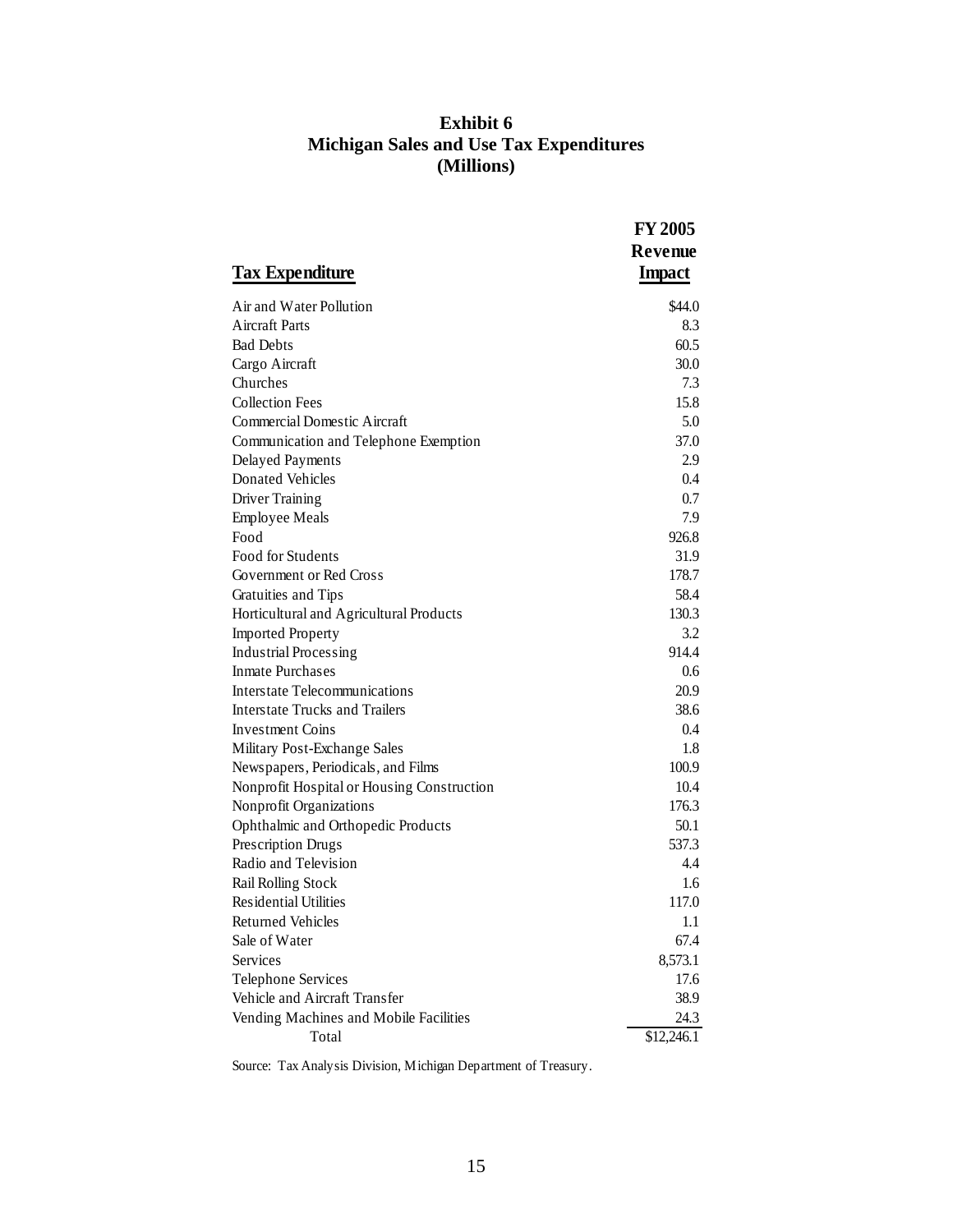|                      |                  |                 |                       |                 | <b>Professional</b> |
|----------------------|------------------|-----------------|-----------------------|-----------------|---------------------|
|                      | General          | <b>Cleaning</b> | <b>Transportation</b> | Repair          | & Personal          |
|                      | <b>Treatment</b> | <b>Services</b> | <b>Services</b>       | <b>Services</b> | <b>Services</b>     |
| Alabama              | NT               | Е               | E                     | E               | E                   |
| Alaska               |                  |                 | No Sales Tax          |                 |                     |
|                      |                  | E               |                       | E               |                     |
| Arizona              | МT               |                 | T                     | T               | E                   |
| Arkansas             | МT               | T               | E                     |                 | E                   |
| California           | NT               | E               | E                     | E               | E                   |
| Colorado             | NT               | E               | E                     | E               | Ε                   |
| Connecticut          | МT               | T               | E                     | T               | T                   |
| Delaware             |                  |                 | No Sales Tax          |                 |                     |
| District of Columbia | <b>MT</b>        | T               | Ε                     | T               | E                   |
| Florida              | МT               | E               | E                     | E               | E                   |
| Georgia              | NT               | E               | T                     | E               | E                   |
| Hawaii               | GT               | T               | T                     | T               | $\mathbf T$         |
| Idaho                | NT               | E               | Т                     | E               | E                   |
| Illinois             | NT               | E               | E                     | E               | E                   |
| Indiana              | NT               | Е               | Ε                     | E               | E                   |
| Iowa                 | MT               | T               | E                     | T               | $\mathbf T$         |
| Kansas               | МT               | E               | E                     | T               | E                   |
| Kentucky             | NT               | E               | E                     | E               | E                   |
| Louisiana            | NT               | Е               | E                     | T               | E                   |
|                      |                  | E               | E                     | E               |                     |
| Maine                | NT               |                 |                       |                 | E                   |
| Maryland             | NT               | T               | E                     | E               | E                   |
| Massachusetts        | NT               | E               | E                     | E               | E                   |
| Michigan             | $_{\rm NT}$      | Ε               | Ε                     | Ε               | Ε                   |
| Minnesota            | MТ               | Τ               | Ε                     | Ε               | Ε                   |
| Mississippi          | GT               | E               | E                     | T               | E                   |
| Missouri             | NT               | E               | T                     | E               | E                   |
| Montana              |                  |                 | No Sales Tax          |                 |                     |
| Nebraska             | NT               | T               | Ε                     | T               | Ε                   |
| Nevada               | NT               | E               | E                     | E               | E                   |
| New Hampshire        |                  |                 | No Sales Tax          |                 |                     |
| New Jersey           | NT               | T               | Ε                     | T               | E                   |
| New Mexico           | GТ               | T               | T                     | T               | T                   |
| New York             | МT               | T               | E                     | T               | E                   |
| North Carolina       | NT               | E               | E                     | E               | E                   |
| North Dakota         | NT               | E               | E                     | E               | E                   |
| Ohio                 | MT               | $\mathbf T$     | T                     | T               | E                   |
| Oklahoma             | МT               | E               | T                     | E               | E                   |
| Oregon               |                  |                 | No Sales Tax          |                 |                     |
| Pennsylvania         | МT               | Т               | Ε                     | T               | E                   |
| Rhode Island         | NT               | E               | ${\bf E}$             | E               | E                   |
| South Carolina       | NT               | E               | E                     | E               | E                   |
| South Dakota         | GТ               | $\mathbf T$     | T                     | T               | $\mathbf T$         |
|                      | NT               | E               | E                     | T               | E                   |
| Tennessee            |                  |                 |                       |                 |                     |
| Texas                | МT               | T               | E                     | T               | E                   |
| Utah                 | MT               | E               | T                     | T               | E                   |
| Vermont              | NT               | E               | E                     | E               | E                   |
| Virginia             | NT               | E               | E                     | E               | E                   |
| Washington           | МT               | Е               | E                     | T               | E                   |
| West Virginia        | GT               | T               | T                     | T               | E                   |
| Wisconsin            | MТ               | E               | E                     | T               | E                   |
| Wyoming              | NT               | E               | T                     | T               | E                   |

#### **Exhibit 7 State Sales Taxation of Services**

Key: NT = "not taxable" - the state taxes only a few specified services.

 $MT =$  "many taxable"- law provides only specified services are taxable and the state has chosen to tax many of them.

GT = "generally taxable" - tax imposed generally on the provision of services although certain services may be exempt.

 $T = "taxable" - designation is for a general nature.$ 

 $E = "exempt" - designation is for a general nature.$ 

Source: Commerce Clearing House, Inc.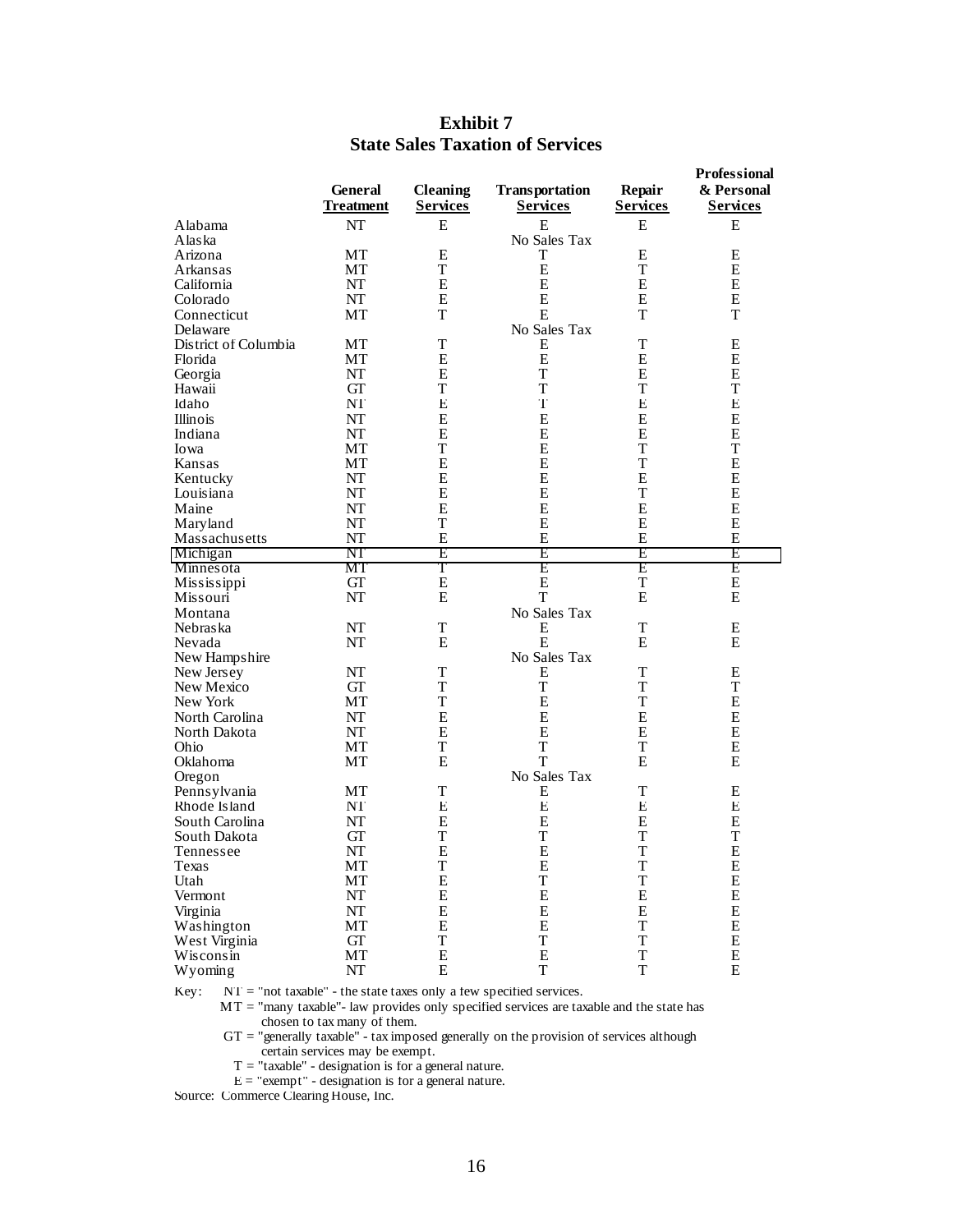Food for home consumption is another major item excluded from most states' sales tax bases. The primary reason for excluding food from taxation is to reduce the short-term regressivity of the sales tax. According to the 2004 Consumer Expenditure Survey by the Bureau of Labor Statistics, purchases of food for home consumption account for 11.5 percent of expenditures for consumers in the lowest 20 percent of income. In contrast, for consumers in the highest 20 percent of income, purchases of food for home consumption account for only 6.0 percent of expenditures. If food consumed at home were included in the tax base, low-income consumers would pay an even larger percentage of their incomes in sales tax relative to consumers with higher incomes. The tax expenditure loss in FY 2005 for exempting food consumed at home from the Michigan sales tax was \$927 million. Exhibit 8 provides information on the sales tax treatment of food and meals by state.

Prescription drugs are exempt from the sales tax base. As in the case of the food exemption, exempting prescription drugs is intended to reduce the short-term regressivity of the Michigan sales tax. The cost of this exemption is estimated to be about \$537 million in FY 2005.

The exemptions for food and prescription drugs highlight several difficulties with exempting certain products from the sales tax. The exemptions may be expensive. The exemptions for food and prescription drugs together total more than 1/5 of all sales tax revenue. Also, the exemptions are not limited to the targeted group, since all consumers receive the exemption. In fact, consumers with higher incomes receive the largest tax exemptions. The amount consumers in the highest 20 percent of the income distribution spend on food (\$4,984 on average) is more than double the amount spent by consumers in the lowest 20 percent of the income distribution (\$2,044). Using the difference in annual expenditure between the two groups implies that consumers with the highest income receive an additional \$176 per year in tax savings from the food exemption. Replacing the sales tax exemption on food with a transfer payment, perhaps in the form of a refundable income tax credit, to all families would also offset the burden of the sales tax on low-income families, but would allow the tax relief to be targeted more precisely to families in need.

Inputs used in agricultural and industrial production are exempt from the Michigan sales tax. Commonly known as the industrial processing exemption, the main purpose of this exemption is to avoid the double taxation of goods. By exempting inputs, only the final product is taxed, and not each sale of an intermediate good used in the production process. In order for a good to qualify for this exemption, a product must be directly used in the production process.

The Michigan sales tax base is further reduced by the exemptions for certain purchases and sales by nonprofit organizations, and federal, state, and local government purchases. The exemption for purchases made by the federal government is required by the U.S. Constitution. Imposing a sales tax on purchases made by the State of Michigan would not raise any revenue, since the state would both pay and receive the tax.

In total, exemptions in Michigan's sales tax base reduced state revenues by more than \$12.2 billion in FY 2005. Eliminating all of these exemptions (assuming such a reform were possible) would increase Michigan's sales tax revenue by more than 100 percent allowing the tax rate to be cut in half while maintaining current revenues.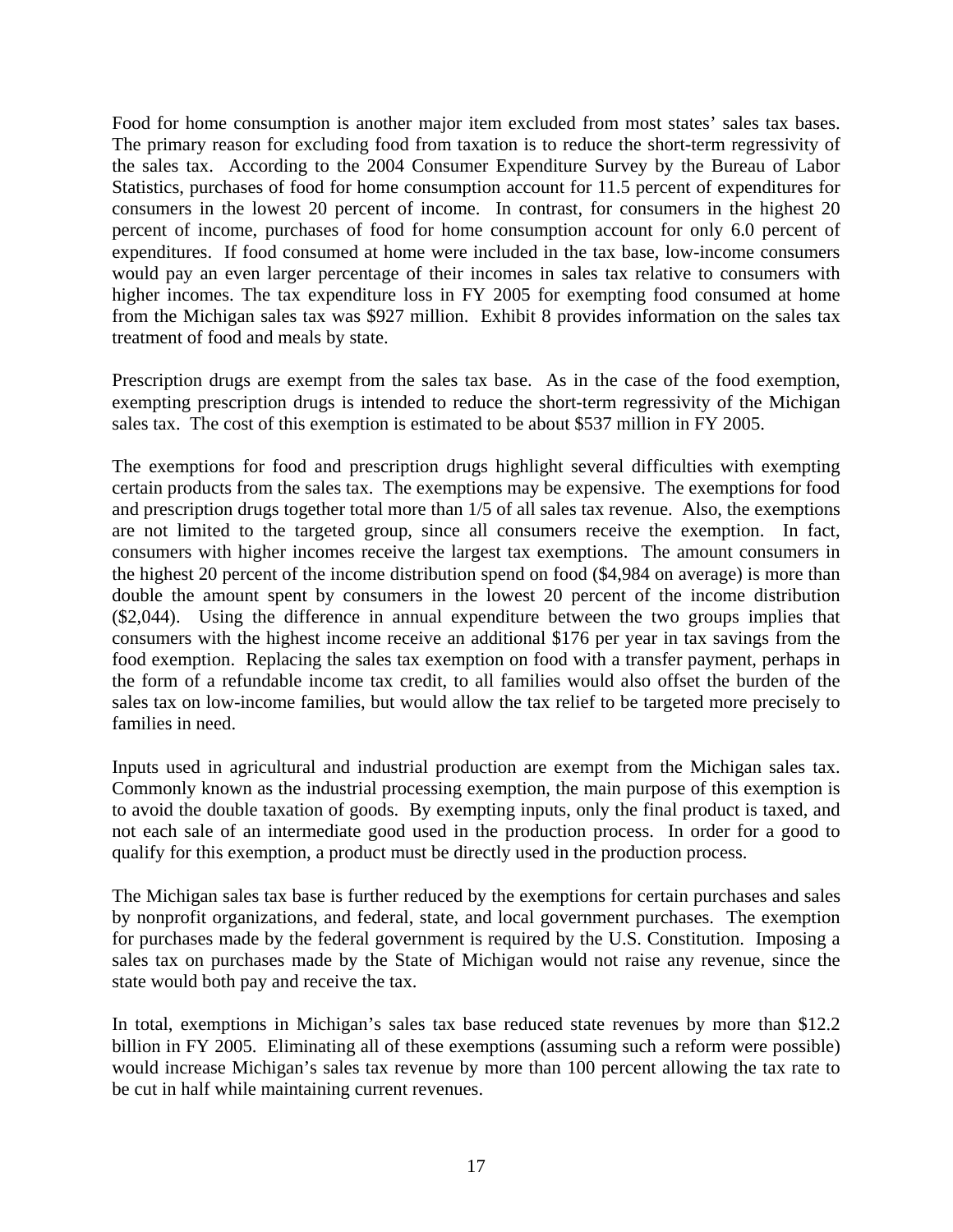|                      | Grocery     |              | Sales by        |
|----------------------|-------------|--------------|-----------------|
|                      | Food        | <b>Meals</b> | <b>Caterers</b> |
| Alabama              | т           | т            | т               |
| Alaska               |             | No Sales Tax |                 |
| Arizona              | Е           | Т            | T               |
| Arkansas             | T           | T            | T               |
| California           | E           | T            | T               |
| Colorado             | E           | T            | T               |
| Connecticut          | Е           | T            | T               |
| Delaware             |             | No Sales Tax |                 |
| District of Columbia | Е           | т            | Т               |
| Florida              | E           | T            | T               |
| Georgia              | Е           | T            | T               |
| Hawaii               | T           | T            | T               |
| Idaho                | T           | T            | T               |
| Illinois*            | T           | T            | T               |
| Indiana              | Е           | T            | T               |
| Iowa                 | Е           | T            | T               |
| Kansas               | T           | T            | T               |
|                      | E           | T            | T               |
| Kentucky             |             |              |                 |
| Louisiana*           | T           | T            | T               |
| Maine                | Е           | T            | T               |
| Maryland             | E           | T            | T               |
| Massachusetts        | E           | T            | T               |
| Michigan             | Ε           | T            | T               |
| Minnesota            | Ε           | T            | T               |
| Mississippi          | T           | T            | T               |
| Missouri*            | T           | T            | T               |
| Montana              |             | No Sales Tax |                 |
| Nebraska             | Е           | T            | T               |
| Nevada               | E           | T            | т               |
| New Hampshire        |             | No Sales Tax |                 |
| New Jersey           | Е           | Т            | T               |
| New Mexico           | T           | T            | T               |
| New York             | E           | T            | T               |
| North Carolina       | E           | T            | T               |
| North Dakota         | Е           | T            | T               |
| Ohio                 | E           | T            | T               |
| Oklahoma             | T           | T            | T               |
| Oregon               |             | No Sales Tax |                 |
| Pennsylvania         | Е           | T            | Т               |
| Rhode Island         | E           | T            | T               |
| South Carolina       | $\mathbf T$ | $\mathbf T$  | $\mathbf T$     |
| South Dakota         | T           | T            | T               |
| Tennessee*           | T           | T            | T               |
| Texas                | E           | T            | T               |
| Utah                 | T           | T            | T               |
| Vermont              | E           | E            | E               |
| Virginia*            | T           | T            | T               |
| Washington           | E           | T            | T               |
| West Virginia        | T           | T            | T               |
| Wisconsin            | E           | T            | T               |
| Wyoming              | T           | T            | T               |

#### **Exhibit 8 State Sales Taxation of Food and Meals**

Key:  $T = "taxable" - designation is for a general nature.$  $E = "exempt" - designation is for a general nature.$ 

\*Groceries are taxed at a reduced rate Source: Commerce Clearing House, Inc.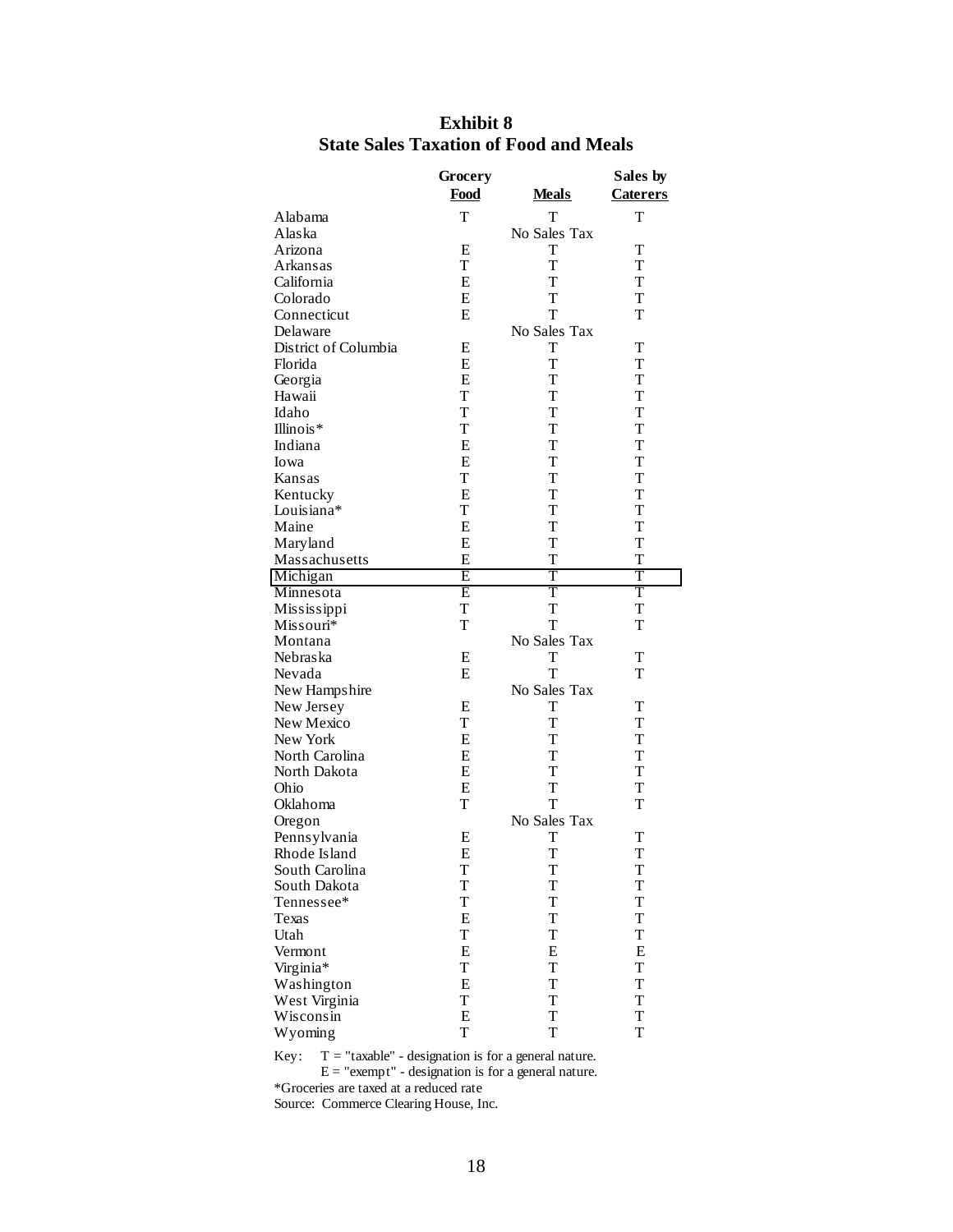## **V. SALES AND USE TAX REVENUE**

#### **Sales Tax Revenue**

Michigan's sales tax revenue in FY 2005 was \$6,599.1 million, up \$125.6 million (1.9 percent) from FY 2004. Since 1994 (when the sales tax rate increased from 4 percent to 6 percent on May 1), the sales tax has provided a higher percentage of total state revenue compared to the early 1990s (see Exhibit 3). The shrinking sales tax base, as well as other emerging issues (for example, the taxation of Internet purchases), will affect Michigan's ability to rely on sales tax revenues to finance government expenditures.

During the early 1990s, sales tax revenues totaled approximately 24 percent of total state tax revenue. In FY 1995, sales tax revenues were 28.7 percent of total state tax revenue, the highest amount since the 1970s, before the food and prescription drug exemptions were enacted. Sales tax revenue represented 28.5 percent of total state taxes in FY 2005 (see Exhibits 3 and 4).

Nominal sales tax revenue has increased 35.1 percent since FY 1995, the first full fiscal year with a sales tax rate of 6 percent. As Exhibits 9 and 10 show, sales tax collections rose at a healthy rate from 1995 through 2000, grew at a slower rate in 2001 and 2002, fell in 2003, and then rebounded somewhat in 2004 and 2005. The pattern of collections reflects the national economy. Adjusted for inflation, real sales tax revenue rose 5.4 percent or an average of 0.5 percent per fiscal year from 1995 to 2005.

One way to measure the effective burden of the sales tax is to compare tax revenue with personal income. Throughout the 1980s, sales tax revenue as a percent of personal income was between 1.50 percent to 1.65 percent each year. During the recession in the early 1990s, the sales tax burden fell to 1.44 percent of personal income. In FY 2005, sales tax revenue as a percent of personal income was 1.98 percent. This represents the lowest amount since tax reform was enacted in 1994 (see Exhibit 11).

The automotive sector provides the largest share of sales tax revenue, with total sales tax revenue of \$1,741.0 million in FY 2005 (see Exhibit 12). Sales of new and used cars account for most of this revenue. Taxable sales in the automotive sector account for 26.4 percent of total sales tax revenue. The food sector was responsible for \$916.7 million of sales tax revenue or 13.9 percent in FY 2005, mostly from sales in restaurants and taxable items sold at grocery stores. General merchandise stores accounted for \$696.3 million, or 10.6 percent of total sales tax revenue.

Over the past 10 years, the distribution of sales tax revenue by retail sector has remained fairly stable (see Exhibit 13). Since 1995, the building and miscellaneous retail sectors have increased their share of sales tax revenue. During the 1990s, consumer spending shifted toward investments in housing. The automotive sector, while fluctuating from year-to-year, maintained a similar share of sales tax revenue from FY 1995 to FY 2005, although a decline during the late 1990s was offset by a sharp increase in 2001 through 2003. The increase reflects strong auto sales resulting from dealer incentives offered following the terrorist attacks in September 2001. The largest decline has occurred in furniture.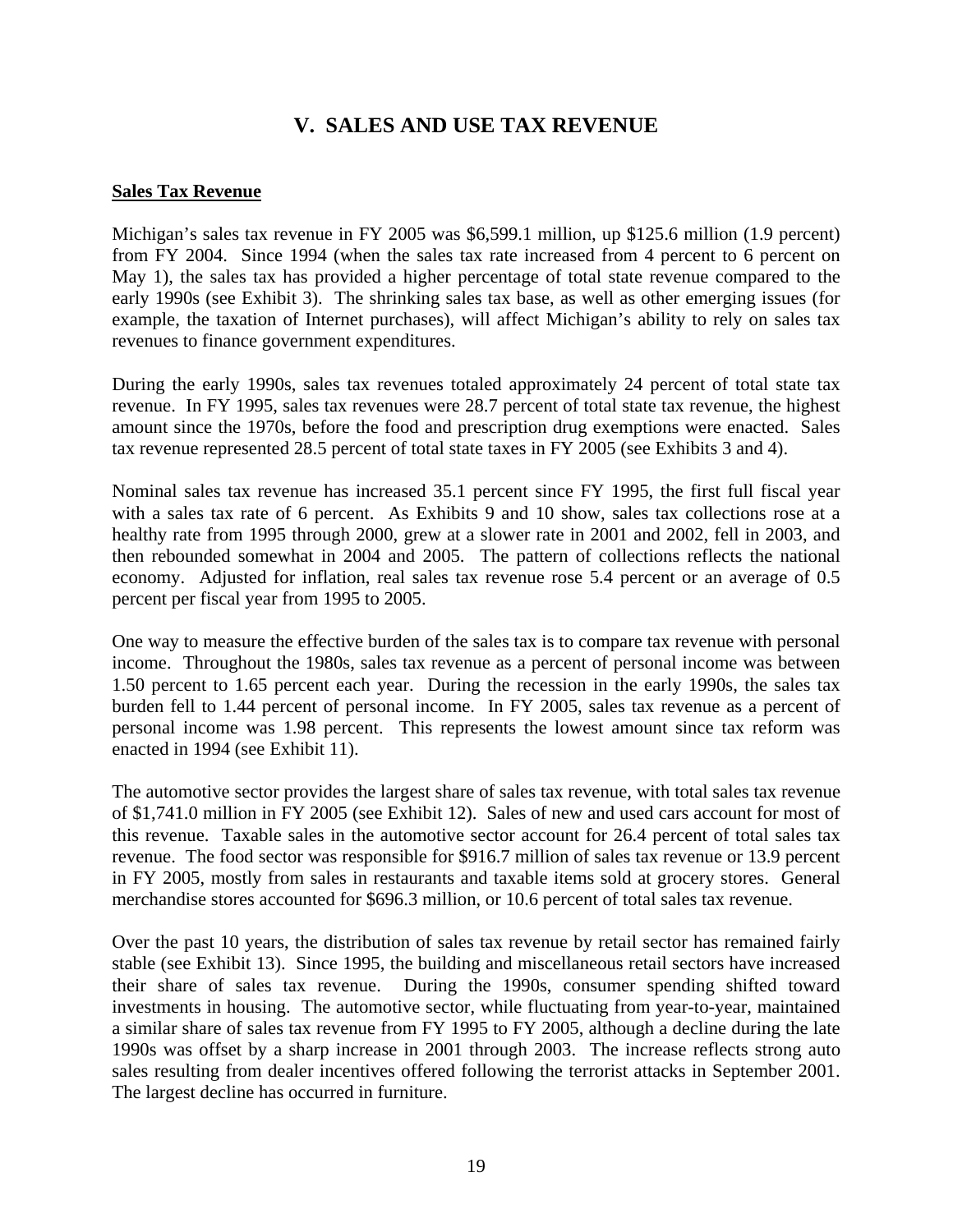| <b>Exhibit 9</b>                  |  |  |  |  |
|-----------------------------------|--|--|--|--|
| <b>Michigan Sales Tax Revenue</b> |  |  |  |  |
| FY 1980 to FY 2005                |  |  |  |  |

|               | <b>Fiscal Year</b> |                  | <b>Sales Tax</b> | <b>Fiscal Year</b><br><b>Detroit</b> | <b>Real</b><br><b>Sales Tax</b> |
|---------------|--------------------|------------------|------------------|--------------------------------------|---------------------------------|
|               | <b>Personal</b>    | <b>Sales Tax</b> | <b>Revenue</b>   | <b>Consumer</b>                      | <b>Revenue</b>                  |
| <b>Fiscal</b> | <b>Income</b>      |                  | as a Percent     | <b>Price Index</b>                   | in 2005\$                       |
|               |                    | Revenue          |                  |                                      |                                 |
| Year          | (millions)         | (millions)       | of Income        | $(1982 - 84 = 100)$                  | (millions)                      |
| 1980          | \$93,265           | \$1,504.0        | 1.61%            | 82.3                                 | 3,455.6                         |
| 1981          | 101,114            | 1,595.0          | 1.58%            | 92.1                                 | 3,272.5                         |
| 1982          | 104,608            | 1,570.6          | 1.50%            | 95.8                                 | 3,100.3                         |
| 1983          | 109,162            | 1,699.0          | 1.56%            | 99.4                                 | 3,232.1                         |
| 1984          | 120,635            | 1,925.0          | 1.60%            | 102.4                                | 3,554.1                         |
| 1985          | 131,316            | 2,142.6          | 1.63%            | 105.8                                | 3,826.7                         |
| 1986          | 140,998            | 2,283.1          | 1.62%            | 108.1                                | 3,991.5                         |
| 1987          | 145,970            | 2,348.4          | 1.61%            | 110.7                                | 4,008.5                         |
| 1988          | 154,344            | 2,475.0          | 1.60%            | 114.8                                | 4,073.9                         |
| 1989          | 166,096            | 2,615.2          | 1.57%            | 120.8                                | 4,093.4                         |
| 1990          | 174,411            | 2,671.3          | 1.53%            | 126.8                                | 3,981.1                         |
| 1991          | 179,536            | 2,671.9          | 1.49%            | 132.4                                | 3,814.5                         |
| 1992          | 189,586            | 2,738.1          | 1.44%            | 135.1                                | 3,829.5                         |
| 1993          | 199,577            | 2,905.7          | 1.46%            | 138.6                                | 3,961.8                         |
| 1994          | 213,413            | 3,775.3          | 1.77%            | 142.9                                | 4,992.9                         |
| 1995          | 226,193            | 4,884.2          | 2.16%            | 147.5                                | 6,260.3                         |
| 1996          | 234,309            | 5,171.6          | 2.21%            | 151.6                                | 6,449.6                         |
| 1997          | 245,823            | 5,389.8          | 2.19%            | 155.4                                | 6,555.0                         |
| 1998          | 260,778            | 5,617.3          | 2.15%            | 158.9                                | 6,682.3                         |
| 1999          | 274,918            | 5,901.7          | 2.15%            | 162.8                                | 6,852.0                         |
| 2000          | 291,485            | 6,277.5          | 2.15%            | 168.3                                | 7,051.0                         |
| 2001          | 298,129            | 6,352.3          | 2.13%            | 173.8                                | 6,907.0                         |
| 2002          | 301,926            | 6,439.9          | 2.13%            | 177.5                                | 6,857.1                         |
| 2003          | 313,961            | 6,422.6          | 2.05%            | 182.0                                | 6,669.7                         |
| 2004          | 322,581            | 6,473.5          | 2.01%            | 184.4                                | 6,635.0                         |
| 2005          | 332,461            | 6,599.1          | 1.98%            | 189.0                                | 6,599.1                         |

Sources: Tax Analysis Division, Michigan Department of Treasury.

Bureau of Labor Statistcs, U.S. Department of Labor.

Bureau of Economic Analysis, U.S. Department of Commerce.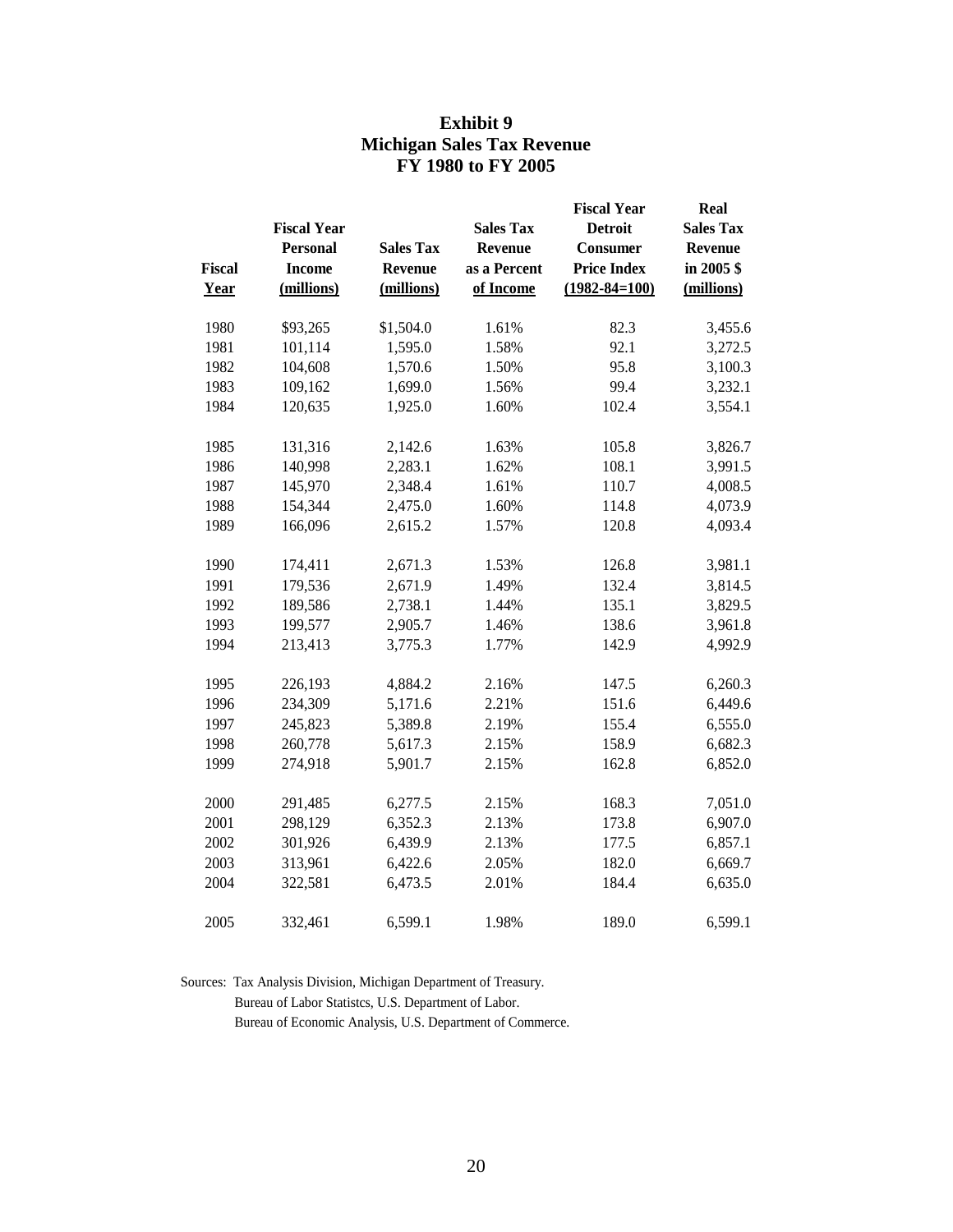**Exhibit 10 Michigan Sales Tax Nominal and Real Revenue**



Source: Tax Analysis Division, Michigan Department of Treasury.



**Exhibit 11 Sales Tax Revenue as a Percent of Personal Income**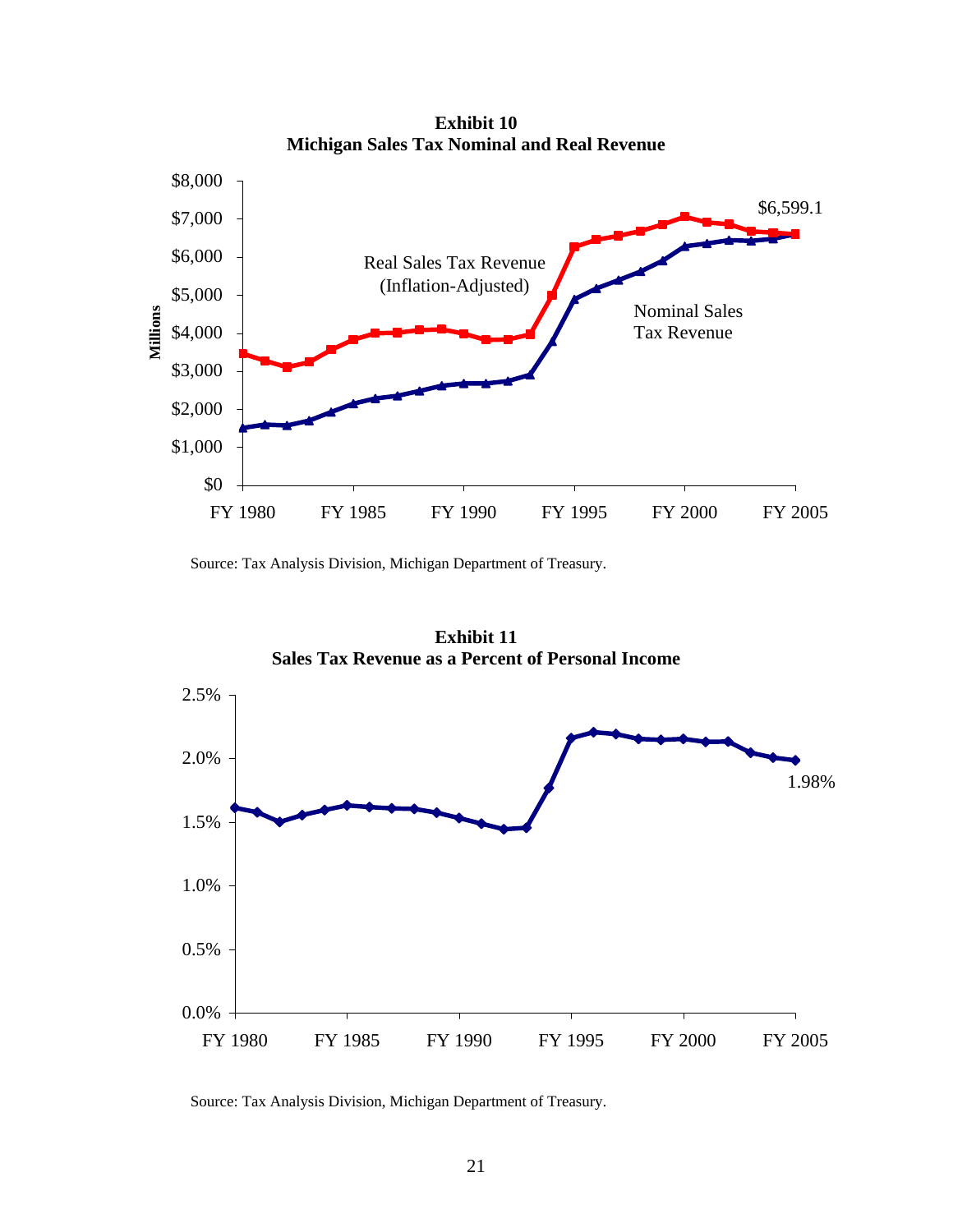| <b>Fiscal</b><br><b>Year</b> | <b>Auto</b>          | Percent<br><b>Change</b> | <b>Food</b>       | Percent<br>Change | General<br><b>Merchandise</b> | Percent<br><b>Change</b> |
|------------------------------|----------------------|--------------------------|-------------------|-------------------|-------------------------------|--------------------------|
| 1995                         | 1,255.1              | 32.3%                    | 722.4             | 30.7%             | 540.1                         | 34.9%                    |
| 1996                         | 1,319.4              | 5.1%                     | 748.3             | 3.6%              | 557.3                         | 3.2%                     |
| 1997                         | 1,330.4              | 0.8%                     | 760.2             | 1.6%              | 566.1                         | 1.6%                     |
| 1998                         | 1,366.2              | 2.7%                     | 791.5             | 4.1%              | 587.2                         | 3.7%                     |
| 1999                         | 1,434.0              | 5.0%                     | 821.5             | 3.8%              | 548.3                         | $-6.6%$                  |
| 2000                         | 1,579.6              | 10.2%                    | 856.2             | 4.2%              | 620.1                         | 13.1%                    |
| 2001                         | 1,660.0              | 5.1%                     | 885.9             | 3.5%              | 611.0                         | $-1.5%$                  |
| 2002                         | 1,763.9              | 6.3%                     | 907.8             | 2.5%              | 641.7                         | 5.0%                     |
| 2003                         | 1,778.5              | 0.8%                     | 903.5             | $-0.5%$           | 622.7                         | $-3.0%$                  |
| 2004                         | 1,693.6              | $-4.8%$                  | 936.2             | 3.6%              | 638.4                         | 2.5%                     |
| 2005                         | 1,741.0              | 2.8%                     | 916.7             | $-2.1%$           | 696.3                         | 9.1%                     |
|                              | <b>Building</b>      |                          |                   |                   |                               |                          |
| <b>Fiscal</b>                | Lumber &             | Percent                  |                   | Percent           |                               | Percent                  |
| Year                         | <b>Hardware</b>      | <b>Change</b>            | <b>Furniture</b>  | <b>Change</b>     | <b>Apparel</b>                | <b>Change</b>            |
| 1995                         | 361.6                | 36.7%                    | 246.3             | 35.1%             | 191.5                         | 26.2%                    |
| 1996                         | 376.4                | 4.1%                     | 215.8             | $-12.4%$          | 193.9                         | 1.3%                     |
| 1997                         | 407.8                | 8.3%                     | 207.6             | $-3.8%$           | 195.8                         | 1.0%                     |
| 1998                         | 449.2                | 10.1%                    | 219.9             | 5.9%              | 203.2                         | 3.8%                     |
| 1999                         | 486.3                | 8.3%                     | 227.9             | 3.6%              | 208.7                         | 2.7%                     |
| 2000                         | 506.4                | 4.1%                     | 250.4             | 9.9%              | 220.9                         | 5.8%                     |
| 2001                         | 509.8                | 0.7%                     | 243.8             | $-2.6%$           | 224.4                         | 1.6%                     |
| 2002                         | 534.5                | 4.8%                     | 240.0             | $-1.5%$           | 221.5                         | $-1.3%$                  |
| 2003                         | 532.7                | $-0.3%$                  | 235.6             | $-1.8%$           | 222.6                         | 0.5%                     |
| 2004                         | 591.5                | 11.0%                    | 239.9             | 1.8%              | 231.7                         | 4.1%                     |
| 2005                         | 610.7                | 3.2%                     | 236.8             | $-1.3%$           | 232.9                         | 0.5%                     |
| <b>Fiscal</b>                | <b>Miscellaneous</b> | Percent                  |                   | Percent           |                               | Percent                  |
| <b>Year</b>                  | <b>Retail</b>        | <b>Change</b>            | <b>Non-Retail</b> | <b>Change</b>     | <b>Total</b>                  | <b>Change</b>            |
| 1995                         | 431.8                | 37.1%                    | 1,102.9           | 31.7%             | 4,851.7                       | 32.8%                    |
| 1996                         | 505.2                | 17.0%                    | 1,214.8           | 10.1%             | 5,131.1                       | 5.8%                     |
| 1997                         | 544.5                | 7.8%                     | 1,294.8           | 6.6%              | 5,307.4                       | 3.4%                     |
| 1998                         | 590.8                | 8.5%                     | 1,318.4           | 1.8%              | 5,526.4                       | 4.1%                     |
| 1999                         | 613.9                | 3.9%                     | 1,388.3           | 5.3%              | 5,728.8                       | 3.7%                     |
| 2000                         | 664.5                | 8.3%                     | 1,514.9           | 9.1%              | 6,213.0                       | 8.5%                     |
| 2001                         | 682.9                | 2.8%                     | 1,520.5           | 0.4%              | 6,338.4                       | 2.0%                     |
| 2002                         | 645.4                | $-5.5%$                  | 1,469.5           | $-3.4%$           | 6,424.3                       | 1.4%                     |
| 2003                         | 649.5                | 0.6%                     | 1,457.9           | $-0.8%$           | 6,402.9                       | $-0.3%$                  |
| 2004                         | 656.8                | 1.1%                     | 1,461.9           | 0.3%              | 6,450.0                       | 0.7%                     |
| 2005                         | 648.7                | $-1.2%$                  | 1,513.2           | 3.5%              | 6,596.3                       | 2.3%                     |

#### **Exhibit 12 Michigan Sales Tax Revenue by Retail Sector FY 1995 to FY 2005**

Note: Figures do not include use tax.

Total sales tax differs slightly due to differences between accrual and cash accounting methods.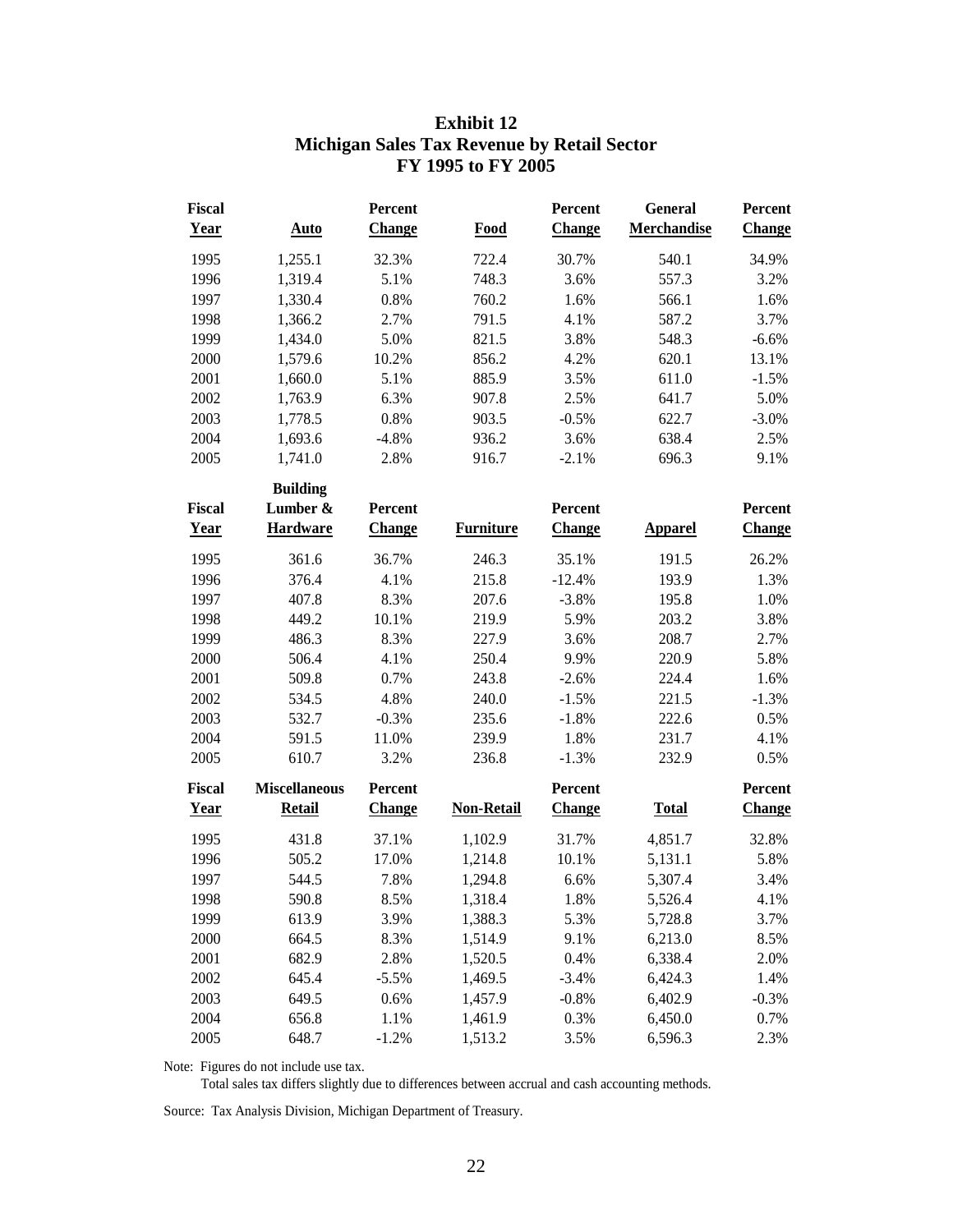#### **Exhibit 13 Share of Sales Tax Revenue by Retail Sector FY 1995 to FY 2005**

| Auto  | Food  | General<br><b>Merchandise</b> | <b>Building</b><br>Lumber &<br>Hardware |
|-------|-------|-------------------------------|-----------------------------------------|
| 25.9% | 14.9% | 11.1%                         | 7.5%                                    |
| 25.7% | 14.6% | 10.9%                         | 7.3%                                    |
| 25.1% | 14.3% | 10.7%                         | 7.7%                                    |
| 24.7% | 14.3% | 10.6%                         | 8.1%                                    |
| 25.0% | 14.3% | 9.6%                          | 8.5%                                    |
| 25.4% | 13.8% | 10.0%                         | 8.2%                                    |
| 26.2% | 14.0% | 9.6%                          | 8.0%                                    |
| 27.5% | 14.1% | 10.0%                         | 8.3%                                    |
| 27.8% | 14.1% | 9.7%                          | 8.3%                                    |
| 26.3% | 14.5% | 9.9%                          | 9.2%                                    |
| 26.4% | 13.9% | 10.6%                         | 9.3%                                    |
|       |       |                               |                                         |

| <b>Fiscal</b> |           | <b>Miscellaneous</b> |        |                   |  |  |
|---------------|-----------|----------------------|--------|-------------------|--|--|
| Year          | Furniture | <b>Apparel</b>       | Retail | <b>Non-Retail</b> |  |  |
| 1995          | 5.1%      | 3.9%                 | 8.9%   | 22.7%             |  |  |
| 1996          | 4.2%      | 3.8%                 | 9.8%   | 23.7%             |  |  |
| 1997          | 3.9%      | 3.7%                 | 10.3%  | 24.4%             |  |  |
| 1998          | 4.0%      | 3.7%                 | 10.7%  | 23.9%             |  |  |
| 1999          | 4.0%      | 3.6%                 | 10.7%  | 24.2%             |  |  |
| 2000          | 4.0%      | 3.6%                 | 10.7%  | 24.4%             |  |  |
| 2001          | 3.8%      | 3.5%                 | 10.8%  | 24.0%             |  |  |
| 2002          | 3.7%      | 3.4%                 | 10.0%  | 22.9%             |  |  |
| 2003          | 3.7%      | 3.5%                 | 10.1%  | 22.8%             |  |  |
| 2004          | 3.7%      | 3.6%                 | 10.2%  | 22.7%             |  |  |
| 2005          | 3.6%      | 3.5%                 | 9.8%   | 22.9%             |  |  |

Note: Figures do not include use tax.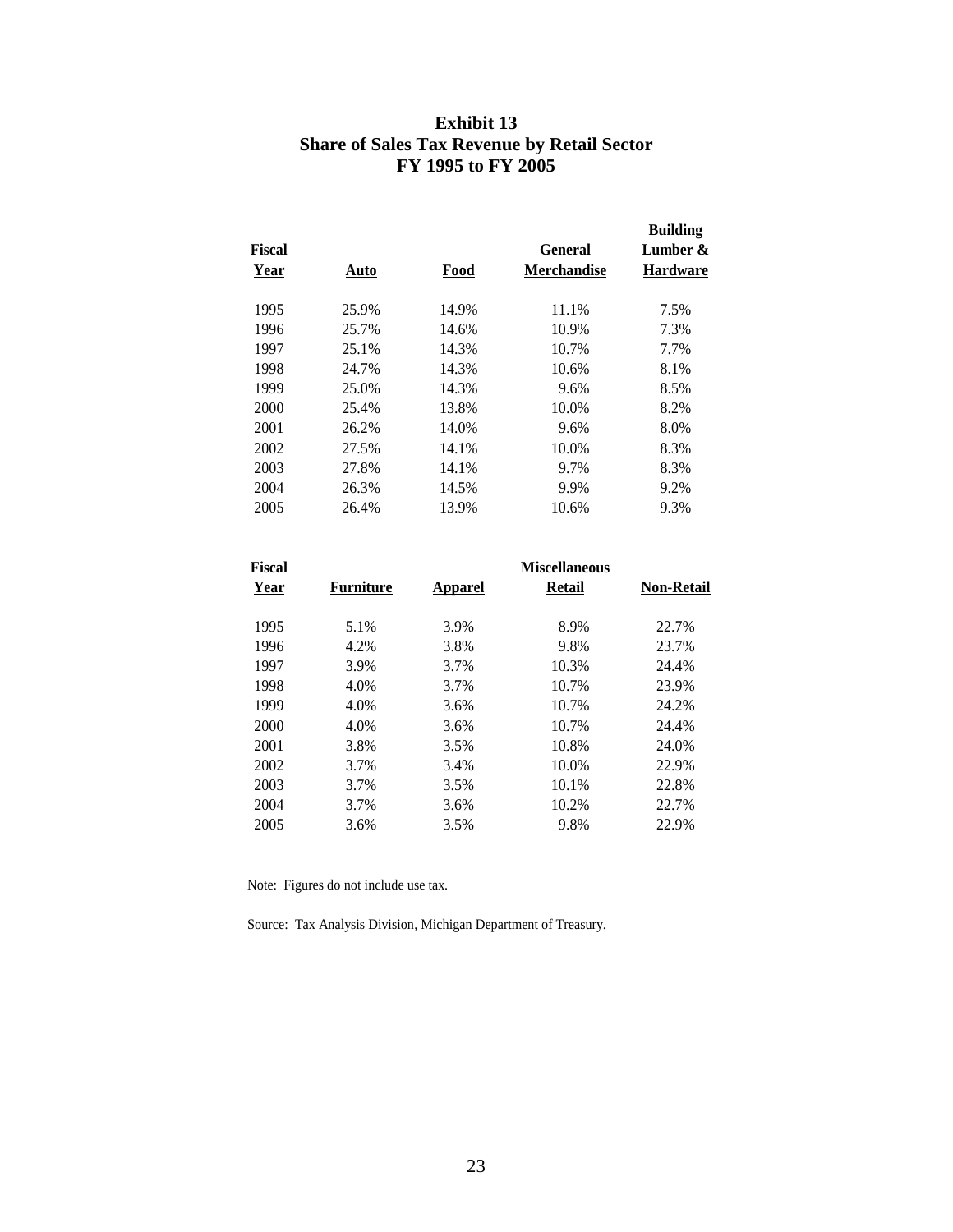#### **Use Tax Revenue**

Michigan use tax revenue totaled \$1,402.4 million in FY 2005, up \$85.9 million (6.5 percent) from FY 2004. As with the sales tax, the use tax makes up an increased share of overall state tax revenue since the change in the tax rate from 4 percent to 6 percent in 1994.

Use tax revenue as a percent of total state revenue has increased at a higher rate than the sales tax. During the 1980s, the Michigan use tax accounted for anywhere between 3.8 percent and 4.4 percent of total state tax revenue (see Exhibit 3). In FY 2005, use tax revenue accounted for 6.1 percent of total state tax revenue.

Nominal use tax revenue increased 48.7 percent from FY 1995 to FY 2005. When adjusted for inflation, real use tax revenue increased 16.0 percent, or an average rate of approximately 1.5 percent per year. Sluggish economic growth in 2001 through 2003 reversed the strong growth during the late 1990s, resulting in small gains in real use tax revenue (see Exhibits 14 and 15).

The effective burden of the use tax can be measured by comparing Michigan use tax revenue to Michigan personal income. From FY 1980 until the tax rate increased to 6 percent, use tax revenue as a percent of personal income ranged from 0.23 percent to 0.29 percent. In FY 2005, use tax revenue as a percent of personal income was 0.42 percent, practically unchanged from the FY 2004 amount of 0.41 percent (see Exhibit 16). Use tax revenues as a percentage of personal income remain noticeably below the levels reached in 1999 and 2000.

Because the use tax is generally paid by businesses, different sectors of the economy remit use tax versus the sales tax. The telecommunications sector provided the largest share of use tax revenue in Michigan, with tax payments of \$298.1 million in FY 2005 (see Exhibit 17). This accounts for 21.0 percent of total use tax revenue, with most of these payments collected from interstate and intrastate telephone calls. The automotive sector was responsible for \$221.2 million of use tax revenue, or 15.6 percent, in FY 2005, generally from leasing and private sales of motor vehicles.

Between 1994 and 2004, the distribution of use tax revenue by sector has remained stable, except for business services (see Exhibit 18). The business service sector has seen a large increase in its share of use tax revenue paid from 10.6 percent in 1995 to 12.8 percent in FY 2005. This sector also includes revenue from the leasing of motor vehicles. The share of use tax paid by the automobile sector had been declining, from a high of 18.2 percent in FY 1995 to 14.4 percent in FY 2001. However, use tax payments from the automobile sector increased by more than 20 percent in FY 2002 to return to 17.9 percent of total use tax collections. Collections from the automobile sector have declined for the past three years and stood at 15.6 percent for FY 2005.

While the use tax is generally paid by businesses, individuals may incur a use tax liability on mail order or Internet purchases since the retailer may not collect Michigan sales tax. Beginning in tax year 1999, a line was added to the Michigan income tax form to aid taxpayers in meeting their use tax liability. The taxation of remote sales is discussed in greater detail in Chapter VI.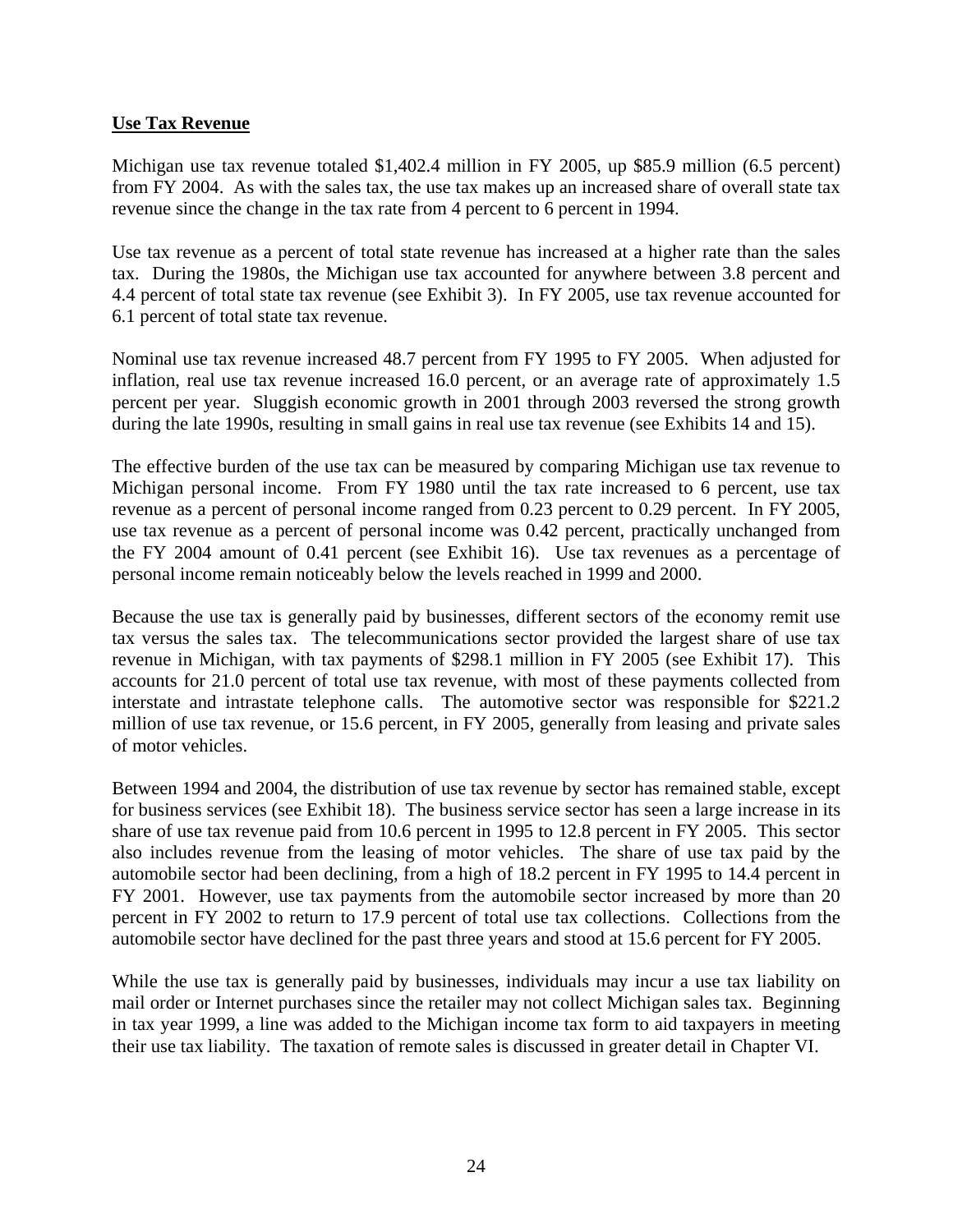#### **Exhibit 14 Michigan Use Tax Revenue FY 1980 to FY 2005**

|               | <b>Fiscal Year</b> |                | <b>Use Tax</b> | <b>Fiscal Year</b><br><b>Detroit</b> | Real<br><b>Use Tax</b> |
|---------------|--------------------|----------------|----------------|--------------------------------------|------------------------|
|               | <b>Personal</b>    | <b>Use Tax</b> | Revenue        | <b>Consumer</b>                      | Revenue                |
| <b>Fiscal</b> | <b>Income</b>      | <b>Revenue</b> | as a Percent   | <b>Price Index</b>                   | in 2005 \$             |
| Year          | (millions)         | (millions)     | of Income      | $(1982 - 84 = 100)$                  | (millions)             |
|               |                    |                |                |                                      |                        |
| 1980          | \$93,265           | \$232.9        | 0.25%          | 82.3                                 | 535.1                  |
| 1981          | 101,114            | 232.3          | 0.23%          | 92.1                                 | 476.7                  |
| 1982          | 104,608            | 247.4          | 0.24%          | 95.8                                 | 488.3                  |
| 1983          | 109,162            | 279.5          | 0.26%          | 99.4                                 | 531.7                  |
| 1984          | 120,635            | 317.3          | 0.26%          | 102.4                                | 585.9                  |
| 1985          | 131,316            | 341.4          | 0.26%          | 105.8                                | 609.7                  |
| 1986          | 140,998            | 390.8          | 0.28%          | 108.1                                | 683.3                  |
| 1987          | 145,970            | 397.8          | 0.27%          | 110.7                                | 679.0                  |
| 1988          | 154,344            | 419.0          | 0.27%          | 114.8                                | 689.6                  |
| 1989          | 166,096            | 475.9          | 0.29%          | 120.8                                | 744.8                  |
| 1990          | 174,411            | 473.9          | 0.27%          | 126.8                                | 706.3                  |
| 1991          | 179,536            | 474.3          | 0.26%          | 132.4                                | 677.1                  |
| 1992          | 189,586            | 480.0          | 0.25%          | 135.1                                | 671.3                  |
| 1993          | 199,577            | 529.5          | 0.27%          | 138.6                                | 722.0                  |
| 1994          | 213,413            | 725.1          | 0.34%          | 142.9                                | 959.0                  |
| 1995          | 226,193            | 942.9          | 0.42%          | 147.5                                | 1,208.5                |
| 1996          | 234,309            | 1,034.9        | 0.44%          | 151.6                                | 1,290.6                |
| 1997          | 245,823            | 1,092.2        | 0.44%          | 155.4                                | 1,328.3                |
| 1998          | 260,778            | 1,159.3        | 0.44%          | 158.9                                | 1,379.0                |
| 1999          | 274,918            | 1,283.0        | 0.47%          | 162.8                                | 1,489.6                |
| 2000          | 291,485            | 1,355.4        | 0.46%          | 168.3                                | 1,522.4                |
| 2001          | 298,129            | 1,333.6        | 0.45%          | 173.8                                | 1,450.1                |
| 2002          | 301,926            | 1,306.4        | 0.43%          | 177.5                                | 1,391.0                |
| 2003          | 313,961            | 1,229.8        | 0.39%          | 182.0                                | 1,277.1                |
| 2004          | 322,581            | 1,316.5        | 0.41%          | 184.4                                | 1,349.3                |
| 2005          | 332,461            | 1,402.4        | 0.42%          | 189.0                                | 1,402.4                |

Sources: Tax Analysis Division, Michigan Department of Treasury.

Bureau of Labor Statistics, U.S. Department of Labor.

Bureau of Economic Analysis, U.S. Department of Commerce.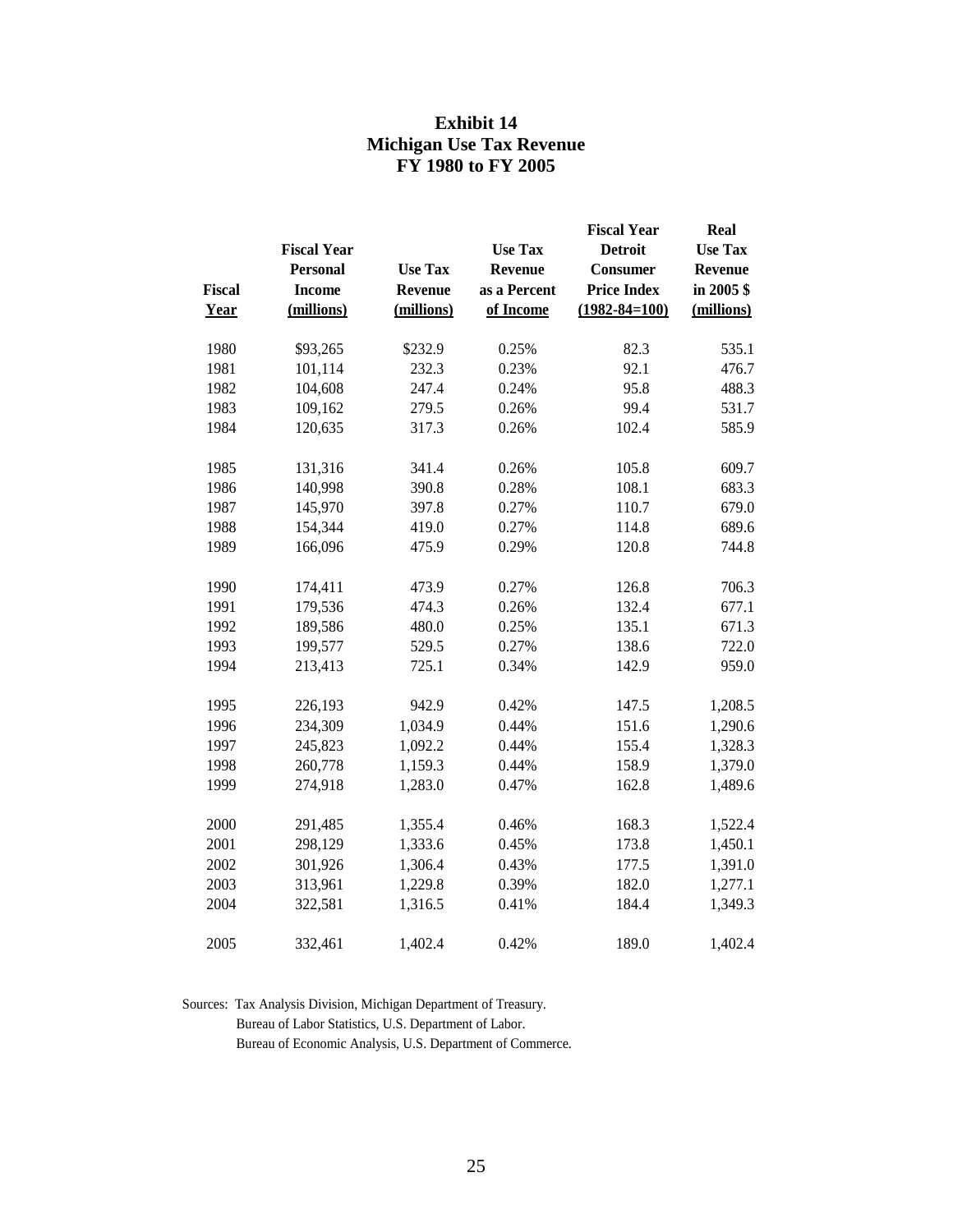**Exhibit 15 Michigan Use Tax Nominal and Real Revenue**



Source: Tax Analysis Division, Michigan Department of Treasury.

**Exhibit 16 Use Tax Revenue as a Percent of Personal Income** 

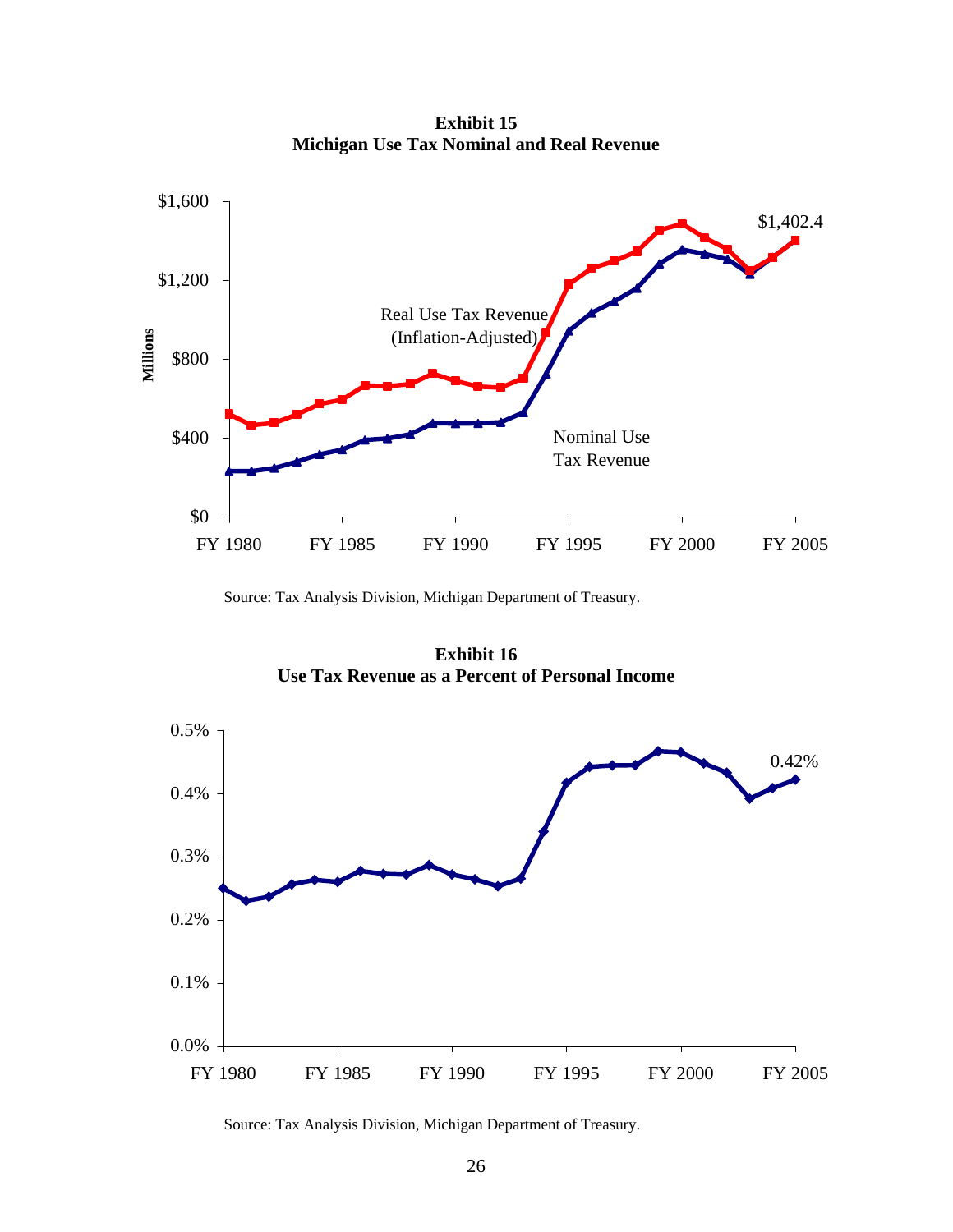#### **Exhibit 17 Michigan Use Tax Revenue by Various Sectors FY 1995 to FY 2005 (Millions)**

| <b>Fiscal</b><br><b>Year</b> | Telephone &<br>Communication | Percent<br><b>Change</b> | <b>Auto</b>                                   | Percent<br><b>Change</b> | <b>Business</b><br><b>Services</b> | Percent<br>Change        |
|------------------------------|------------------------------|--------------------------|-----------------------------------------------|--------------------------|------------------------------------|--------------------------|
| 1995                         | \$199.2                      | 44.5%                    | \$171.0                                       | 28.3%                    | \$99.3                             | 62.9%                    |
| 1996                         | 220.6                        | 10.7%                    | 181.5                                         | 6.2%                     | 98.3                               | $-1.1%$                  |
| 1997                         | 233.1                        | 5.7%                     | 181.2                                         | $-0.2%$                  | 114.5                              | 16.5%                    |
| 1998                         | 252.1                        | 8.1%                     | 192.0                                         | 6.0%                     | 133.4                              | 16.5%                    |
| 1999                         | 280.8                        | 11.4%                    | 207.3                                         | 7.9%                     | 175.7                              | 31.8%                    |
| 2000                         | 257.4                        | $-8.3%$                  | 208.3                                         | 0.5%                     | 206.7                              | 17.6%                    |
| 2001                         | 288.9                        | 12.2%                    | 196.3                                         | $-5.8%$                  | 192.2                              | $-7.0%$                  |
| 2002                         | 289.5                        | 0.2%                     | 236.4                                         | 20.5%                    | 199.1                              | 3.6%                     |
| 2003                         | 261.9                        | $-9.5%$                  | 216.9                                         | $-8.3%$                  | 165.3                              | $-17.0%$                 |
| 2004                         | 299.5                        | 14.4%                    | 225.5                                         | 4.0%                     | 152.9                              | $-7.5%$                  |
| 2005                         | 298.1                        | $-0.5%$                  | 221.2                                         | $-1.9%$                  | 180.6                              | 18.2%                    |
| <b>Fiscal</b><br><b>Year</b> | Hotels &<br><b>Motels</b>    | Percent<br><b>Change</b> | <b>Transportation</b><br><b>Manufacturing</b> | Percent<br><b>Change</b> | General<br><b>Merchandise</b>      | Percent<br><b>Change</b> |
| 1995                         | \$42.2                       | 31.8%                    | \$41.7                                        | 22.3%                    | \$29.4                             | 25.1%                    |
| 1996                         | 45.2                         | 7.1%                     | 84.4                                          | 102.4%                   | 28.6                               | $-2.6%$                  |
| 1997                         | 49.4                         | 9.4%                     | 86.0                                          | 1.9%                     | 27.1                               | $-5.2%$                  |
| 1998                         | 48.0                         | $-2.9%$                  | 68.7                                          | $-20.1%$                 | 28.7                               | 5.9%                     |
| 1999                         | 60.4                         | 25.8%                    | 66.6                                          | $-3.0%$                  | 31.7                               | 10.4%                    |
| 2000                         | 62.0                         | 2.6%                     | 56.3                                          | $-15.6%$                 | 30.5                               | $-3.8%$                  |
| 2001                         | 64.0                         | 3.3%                     | 69.8                                          | 24.0%                    | 32.1                               | 5.3%                     |
| 2002                         | 59.3                         | $-7.3%$                  | 69.7                                          | $-0.1%$                  | 30.7                               | $-4.3%$                  |
| 2003                         | 58.4                         | $-1.5%$                  | 66.4                                          | $-4.8%$                  | 28.0                               | $-8.8%$                  |
| 2004                         | 61.0                         | 4.4%                     | 71.2                                          | 7.2%                     | 31.5                               | 12.3%                    |
| 2005                         | 61.9                         | 1.6%                     | 52.4                                          | $-26.4%$                 | 46.2                               | 46.7%                    |
| Fiscal                       |                              | Percent                  |                                               | Percent                  |                                    | Percent                  |
| <b>Year</b>                  | <b>Machinery</b>             | <b>Change</b>            | <b>Other</b>                                  | <b>Change</b>            | <b>Total</b>                       | <b>Change</b>            |
| 1995                         | \$23.8                       | 42.3%                    | \$334.2                                       | 28.4%                    | \$940.7                            | 34.7%                    |
| 1996                         | 20.0                         | $-15.8%$                 | 375.4                                         | 12.3%                    | 1,054.0                            | 12.0%                    |
| 1997                         | 19.1                         | $-4.4%$                  | 380.7                                         | 1.4%                     | 1,091.2                            | 3.5%                     |
| 1998                         | 24.1                         | 25.7%                    | 415.7                                         | 9.2%                     | 1,162.6                            | 6.5%                     |
| 1999                         | 27.5                         | 14.4%                    | 442.0                                         | 6.3%                     | 1,292.0                            | 11.1%                    |
| 2000                         | 27.3                         | $-0.8%$                  | 478.2                                         | 8.2%                     | 1,326.7                            | 2.7%                     |
| 2001                         | 29.8                         | 9.2%                     | 487.4                                         | 1.9%                     | 1,360.5                            | 2.5%                     |
| 2002                         | 24.1                         | $-19.0%$                 | 410.7                                         | $-15.8%$                 | 1,319.6                            | $-3.0%$                  |
| 2003                         | 25.2                         | 4.2%                     | 431.4                                         | 5.0%                     | 1,253.3                            | $-5.0%$                  |
| 2004                         | 22.5                         | $-10.5%$                 | 450.9                                         | 4.5%                     | 1,314.8                            | 4.9%                     |
| 2005                         | 22.2                         | $-1.4%$                  | 533.8                                         | 18.4%                    | 1,416.4                            | 7.7%                     |

Note: Total use tax differs slightly due to differences between accrual and cash accounting methods.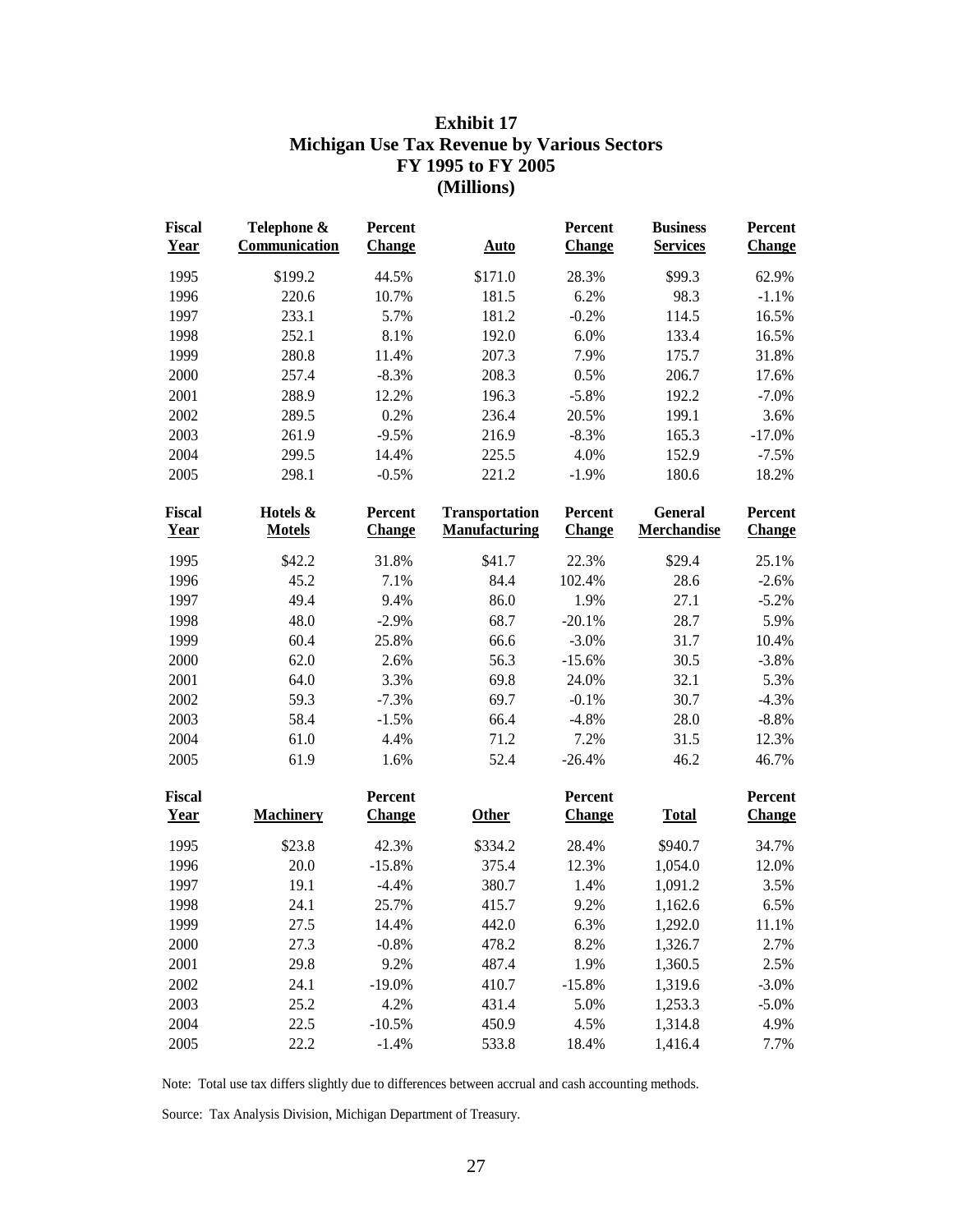| Exhibit 18                                         |
|----------------------------------------------------|
| <b>Share of Use Tax Revenue by Various Sectors</b> |
| FY 1995 to FY 2005                                 |

| <b>Fiscal</b><br><u>Year</u> | Telephone &<br><b>Communication</b> | Auto  | <b>Business</b><br><b>Services</b> | Hotels &<br><b>Motels</b> |
|------------------------------|-------------------------------------|-------|------------------------------------|---------------------------|
| 1995                         | 21.2%                               | 18.2% | 10.6%                              | 4.5%                      |
| 1996                         | 20.9%                               | 17.2% | 9.3%                               | 4.3%                      |
| 1997                         | 21.4%                               | 16.6% | 10.5%                              | 4.5%                      |
| 1998                         | 21.7%                               | 16.5% | 11.5%                              | 4.1%                      |
| 1999                         | 21.7%                               | 16.0% | 13.6%                              | 4.7%                      |
| 2000                         | 19.4%                               | 15.7% | 15.6%                              | 4.7%                      |
| 2001                         | 21.2%                               | 14.4% | 14.1%                              | 4.7%                      |
| 2002                         | 21.9%                               | 17.9% | 15.1%                              | 4.5%                      |
| 2003                         | 20.9%                               | 17.3% | 13.2%                              | 4.7%                      |
| 2004                         | 22.8%                               | 17.1% | 11.6%                              | 4.6%                      |
| 2005                         | 21.0%                               | 15.6% | 12.8%                              | 4.4%                      |
|                              |                                     |       |                                    |                           |

| Fiscal<br>Year | <b>Transportation</b><br><b>Manufacturing</b> | General<br><b>Merchandise</b> | <b>Machinery</b> | <b>Other</b> |
|----------------|-----------------------------------------------|-------------------------------|------------------|--------------|
| 1995           | 4.4%                                          | 3.1%                          | 2.5%             | 35.5%        |
| 1996           | 8.0%                                          | 2.7%                          | 1.9%             | 35.6%        |
| 1997           | 7.9%                                          | 2.5%                          | 1.8%             | 34.9%        |
| 1998           | 5.9%                                          | 2.5%                          | 2.1%             | 35.8%        |
| 1999           | 5.2%                                          | 2.5%                          | 2.1%             | 34.2%        |
| 2000           | 4.2%                                          | 2.3%                          | 2.1%             | 36.0%        |
| 2001           | 5.1%                                          | 2.4%                          | 2.2%             | 35.8%        |
| 2002           | 5.3%                                          | 2.3%                          | 1.8%             | 31.1%        |
| 2003           | 5.3%                                          | 2.2%                          | 2.0%             | 34.4%        |
| 2004           | 5.4%                                          | 2.4%                          | 1.7%             | 34.3%        |
| 2005           | 3.7%                                          | 3.3%                          | 1.6%             | 37.7%        |
|                |                                               |                               |                  |              |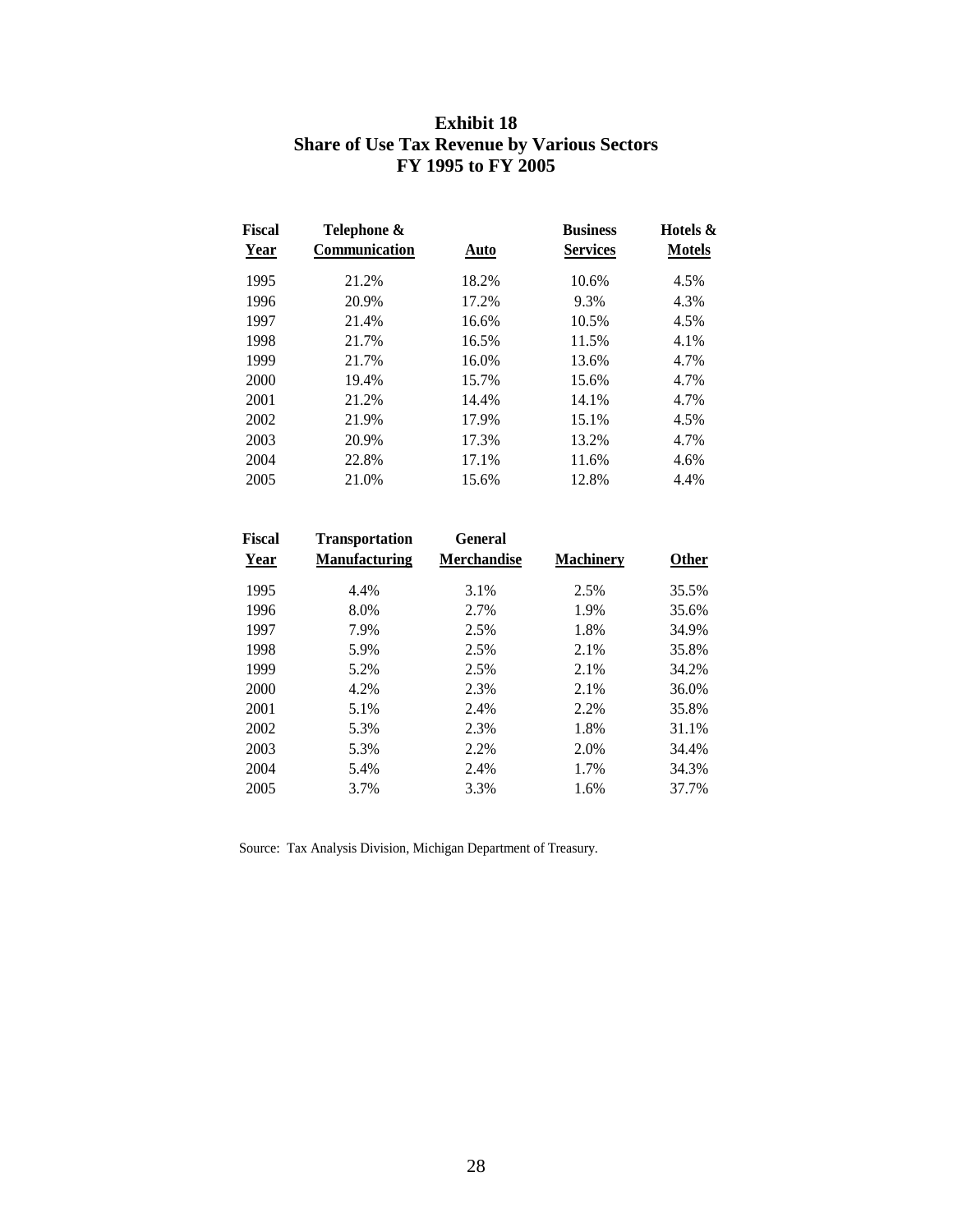## **VI. REMOTE SALES TAXATION**

Currently, mail order and Internet (e-commerce) firms that do not have nexus within a state are not required to collect sales taxes on purchases from consumers within that state. Nexus is defined as a minimum physical presence or link to a state that would require a business to collect and be subject to a state's tax system.

Currently a firm with mail order or Internet sales is not required to collect sales tax for sales in a state in which the firm does not have nexus. Some businesses voluntarily collect sales taxes on remote sales. Others will only collect if there is an act of Congress or a ruling by the U.S. Supreme Court requiring collection.

Increasingly, sales and use tax revenues are being eroded by remote sales (mail order and Internet or e-commerce). In part, many multi-state businesses seek to avoid collecting sales and use taxes because of the burden of complying with the thousands of different administrative requirements in the more than 7,500 state and local sales tax jurisdictions. However, businesses with nexus in a state, and thus collecting sales tax, are forced to compete with firms without nexus who do not collect the tax. With the expected increase in e-commerce, the issue of remote sales is becoming a more serious fiscal matter for businesses and state and local governments. In response, state governments working with major retailers have entered into the Streamlined Sales and Use Tax Agreement to simplify state sales taxes and to encourage Congress to enact laws allowing the collection of sales taxes by firms making remote sales.

#### **Current Law**

The issue of taxation on mail order sales goes back decades. Mail order firms that did not have nexus within a state would not collect sales taxes on mail order purchases. States, on the other hand, felt that the contact mail order firms made through sending catalogs and delivering merchandise through the mail established nexus. An important court decision that helped define nexus for mail order firms was a ruling by the U.S. Supreme Court in 1967 *(Bellas Hess v Illinois)*. This ruling established that taxing mail order firms whose only connection was shipping flyers and catalogs, and delivering merchandise through a common carrier or the U.S. Postal Service, would violate the Due Process Clause and the Commerce Clause. Physical presence, not just an economic presence, was necessary for nexus. The Due Process Clause was violated because the tax was not related to benefits received from the state. Taxation of mail order sales violated the Commerce Clause because of the undue burden on commerce that would result from collecting sales taxes on mail order purchases.

In a more recent court case (*North Dakota v Quill, 1992*), the Due Process Clause barrier for the taxation of mail order sales was removed. Quill Corporation also sent catalogs and shipped goods by common carrier to customers. North Dakota felt that this economic presence was enough to establish nexus because sales were over \$1 million. North Dakota also argued that since Quill offered a "money-back" guarantee, that gave Quill a physical presence in the state. The U.S. Supreme Court ruled that economic presence did satisfy the Due Process Clause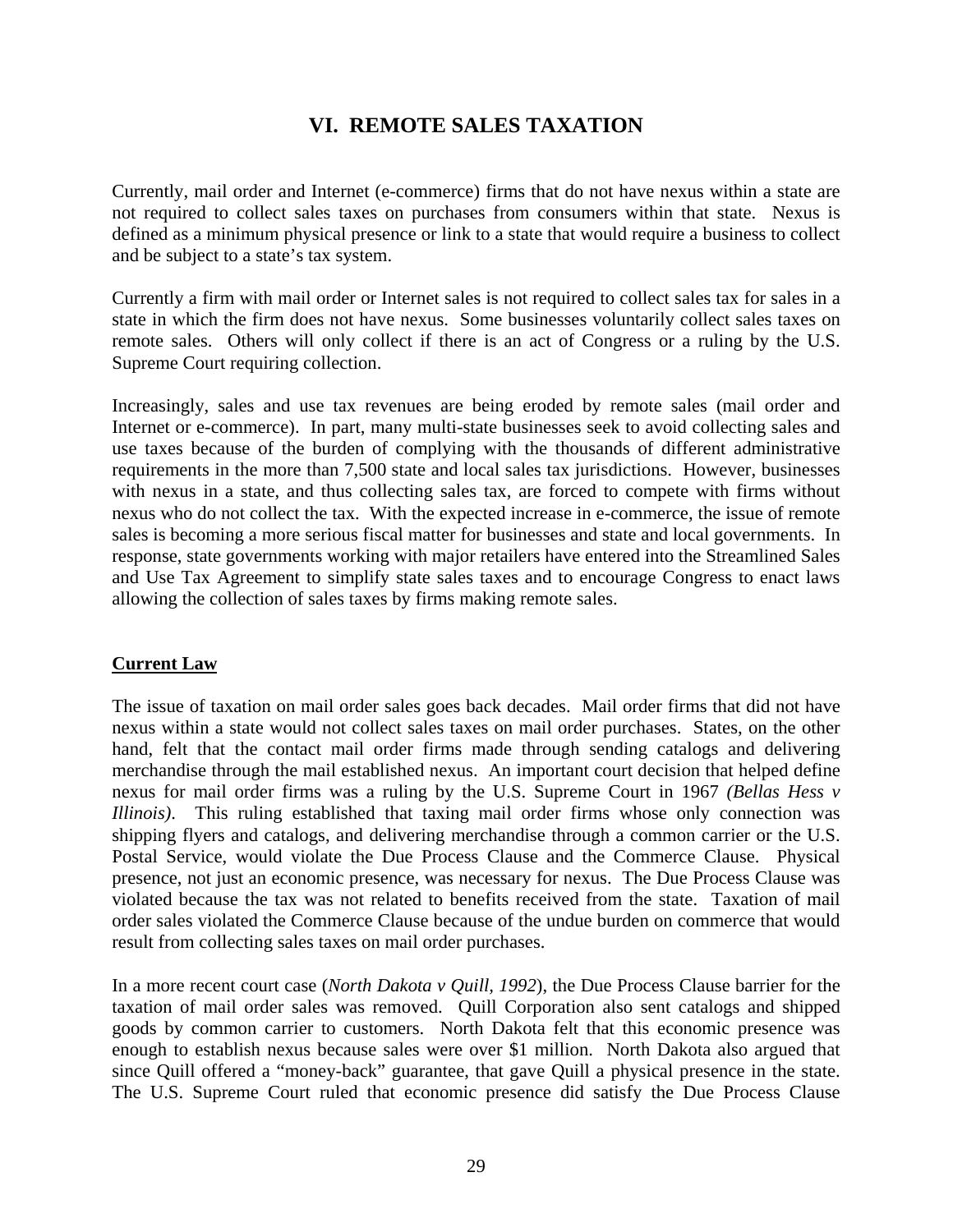because sales were of a sufficient magnitude and the tax was related to benefits received by Quill. Businesses that do not exceed contact by common carrier with the taxing state lack the substantial nexus required to compel the collection of use tax. However, once a business establishes a physical presence through a small sales force, plant or office in the taxing state, the substantial nexus requirement has been met. The Court noted that multiple state rates, unique exemptions and administrative requirements by thousands of sales tax jurisdictions in the U.S. unduly burdened interstate commerce. With the *Quill* ruling, Congress could pass legislation removing the Commerce Clause barrier and require the collection of sales/use taxes by all businesses engaging in remote sales.

The same nexus standards that apply to mail order firms also apply to e-commerce firms. To further restrict the taxation of Internet firms, Congress passed the Internet Tax Freedom Act (ITFA) in 1998. The ITFA barred any state and local taxes on Internet access and any discriminatory taxes on the Internet for a three-year period ending October 1, 2001. Taxes levied on Internet access before ITFA were still allowed. The ITFA did not affect the legal status of state and local sales and use taxes. Sales and use taxes were still allowed on products sold through the Internet. The distinction that Internet-based retail sales are subject to taxation while Internet access is not has caused much confusion. The ITFA was subsequently extended through November 1, 2007.

Rapid growth of e-commerce is a threat to the viability of the sales tax. As computer technology becomes more prevalent in everyday life, shopping through the Internet is growing rapidly. The erosion of the sales tax base threatens the ability of states to raise revenue with a sales/use tax. In an effort to reduce the compliance burden of the sales tax and remove the Commerce Clause barrier, the Streamlined Sales Tax Project was formed.

#### **Streamlined Sales Tax Project**

Created by state governments with the full participation of local governments and the business sector, the Streamlined Sales Tax Project (SSTP) is designed to simplify and standardize sales and use tax administration and collection procedures nationwide. The concept is a win-win approach where traditional retailers, remote sellers, and state and local tax administrators all benefit. Business participation in SSTP is voluntary.

Key provisions of the Streamlined Sales Tax System (SSTS) are uniform definitions, rate simplification, uniform sourcing and audit procedures, and a reduction in the financial burden on sellers participating in the SSTS. To facilitate the collection of sales taxes, new technological models have been developed to aid all businesses, especially remote sellers. These models include certified service providers able to perform all sales tax functions for a seller, and software systems that will make remittance and audit procedures simpler. The cost of developing these new technological models will be at least partially underwritten by the participating states through compensation programs based on a percentage of the tax collected.

On November 12, 2002 delegates from thirty states and the District of Columbia approved the "Streamlined Sales and Use Tax Agreement" (Agreement). Among other things, the Agreement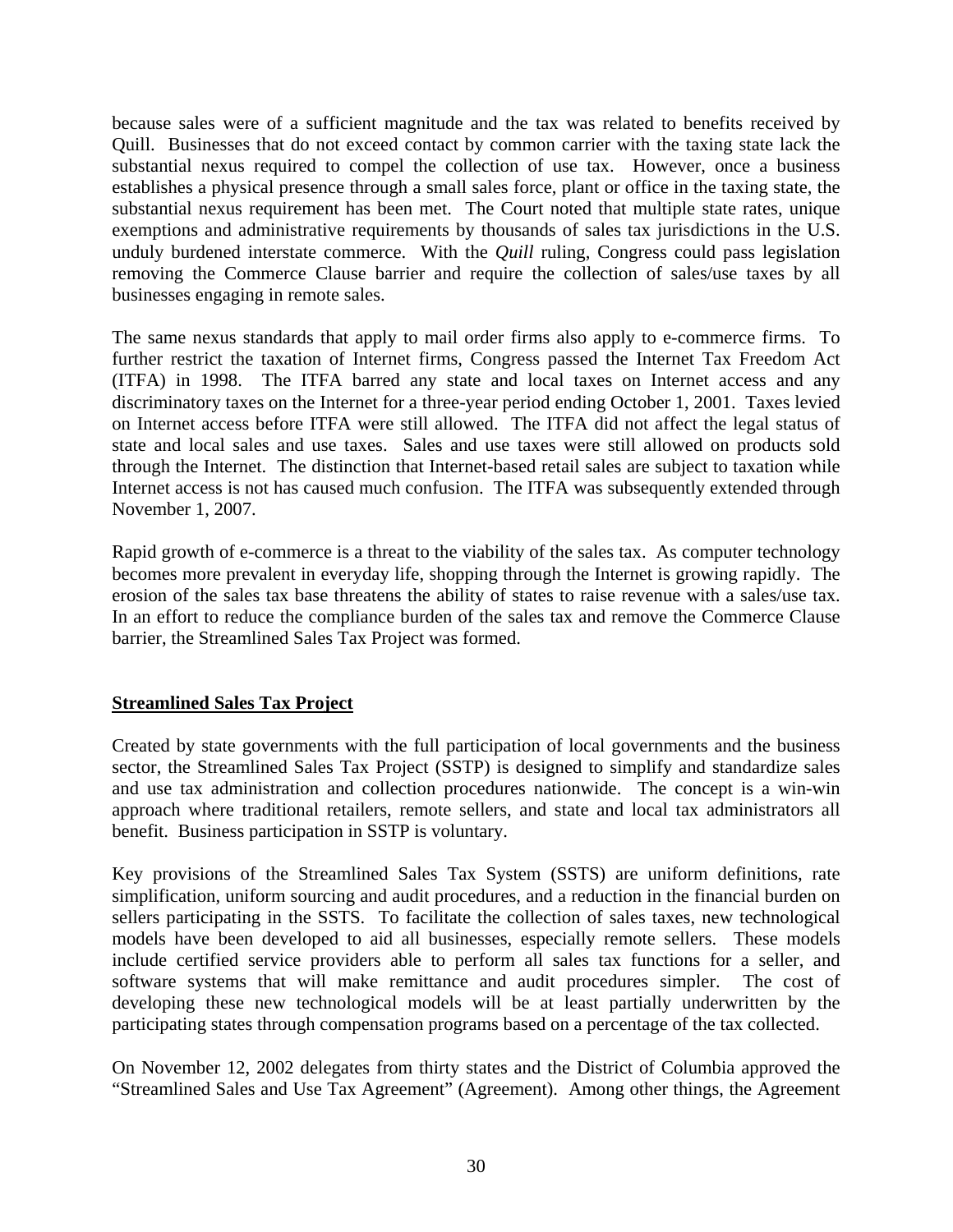addresses and provides for state level administration of sales and use taxes, uniform definitions, rate simplification, uniform determination of where sales occur (sourcing), simplified exemption administration, and uniform audit and registration.

The approval of the Agreement did not modify the laws of any state. The determination as to whether and how to implement the terms of the Streamlined Agreement rests with each state. Since approval of the Agreement 21 states have enacted legislation intended to conform to at least some of the provisions of the Agreement. The Agreement took effect on October 1, 2005, when at least 10 states comprising at least 20 percent of the overall population of all states with a sales tax were deemed to be in compliance with the Agreement. Currently 19 states, including Michigan, are members of the Agreement.

In June 2004, Michigan enacted the Streamlined Sales and Use Tax Administration Act as well as several changes to the Sales Tax and Use Tax Acts in order to comply with the Agreement. The administration act allows Michigan to appoint a four-member delegation to represent the State at meetings of the governing board of the SSTP. Also included in the administration act are provisions that allow sellers to register under Agreement, describe how different technological models of collecting and remitting use tax to member states will be established, and protect personal information obtained during the administration of taxes under the Agreement. Michigan may withdraw from the Agreement by decision of the State Treasurer or by resolution of the State Legislature.

Additional information on the SSTP can be found at *www.streamlinedsalestax.org*. Additional information on Public Acts 172 – 175 of 2004, related to the SSTP, can be found at *www.michiganlegislature.org*.

#### **Remote Sales Revenue Impact**

Estimates of the loss of tax revenue from remote sales vary widely. This is due to the fast growth of e-commerce. There are two types of e-commerce to consider when estimating the revenue loss: business-to-business e-commerce and business-to-consumer e-commerce. The tax revenue loss estimates presented in this report are only for business-to-consumer remote sales. Because of business tax audits, direct tax payment agreements between Michigan businesses and the State of Michigan, voluntary compliance with tax laws, and tax exemptions for business production inputs (industrial processing), the current revenue loss from business-to-business remote sales is small. However, due to the high volume of business-to-business transactions compared to business-to-consumer purchases over the Internet predicted for the future, small losses now could lead to greater losses if use tax law is not strongly enforced.

Michigan's use tax revenue losses from consumer remote sales are estimated to be \$263 million in FY 2005. This loss will grow to \$349 million in FY 2008, primarily due to the growth of e-commerce (see Exhibit 19). Over this period, the revenue loss from traditional mail order sales is expected to increase from \$166 million to \$185 million (see Exhibit 20 and Exhibit 21). This estimate assumes that mail order retailers collect Michigan sales tax on one-third of sales to Michigan residents. Due to the rapid rate of growth of e-commerce, the expected revenue loss will also increase for Michigan. The revenue loss due to consumer e-commerce is expected to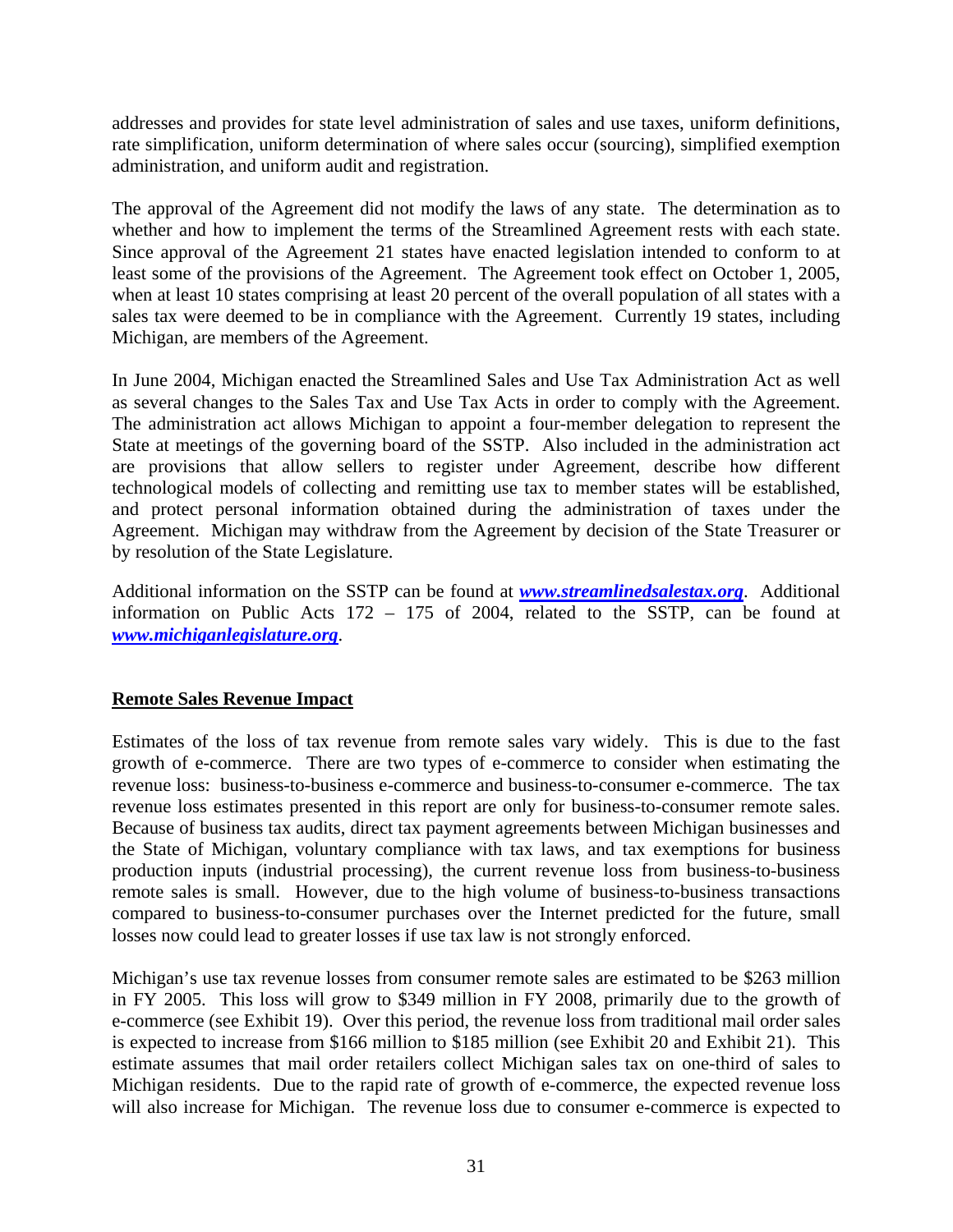increase from \$97 million in FY 2005 to \$164 million in FY 2008 (see Exhibit 20 and Exhibit 21). Earlier estimates of the tax loss from remote sales were higher since they were prepared prior to the impact of the 2001 recession. The overall decline in economic activity due to the recession has resulted in slower than expected growth in remote sales, especially e-commerce sales.

Various studies have attempted to estimate the tax loss for remote sales. One study by the Center for Business and Economic Research at the University of Tennessee forecasted the sales and use tax loss due to e-commerce sales at over \$14 billion in  $2003<sup>4</sup>$ . However, some alternative estimates have produced much smaller revenue losses.<sup>5</sup>

Beginning with tax year 1999, Michigan added a line on the personal income tax form for taxpayers to include use tax due on remote sales to make it easier for Michigan income tax filers to pay any use tax that they owe. Taxpayers have the option of reporting actual use tax due or using a table provided in the income tax form that estimates use tax liability based on income. For any single purchase over \$1,000, the actual use tax due must be reported. For tax returns processed during 2005, approximately 89,400 taxpayers reported over \$4.56 million of use tax due on their Michigan income tax returns. This amount is less than 2.0 percent of the estimated tax liability that goes uncollected on remote sales. State officials hope that as more taxpayers become educated on their use tax responsibility, compliance will increase.

 4 See "State and Local Sales Tax Revenue Losses from E-Commerce: Updated Estimates" by Donald Bruce and William F. Fox, University of Tennessee, September 2001.

<sup>&</sup>lt;sup>5</sup> See "A Current Calculation of Uncollected Sales Tax Arising from Internet Growth" by Peter A. Johnson, the Direct Marketing Association, March 2003.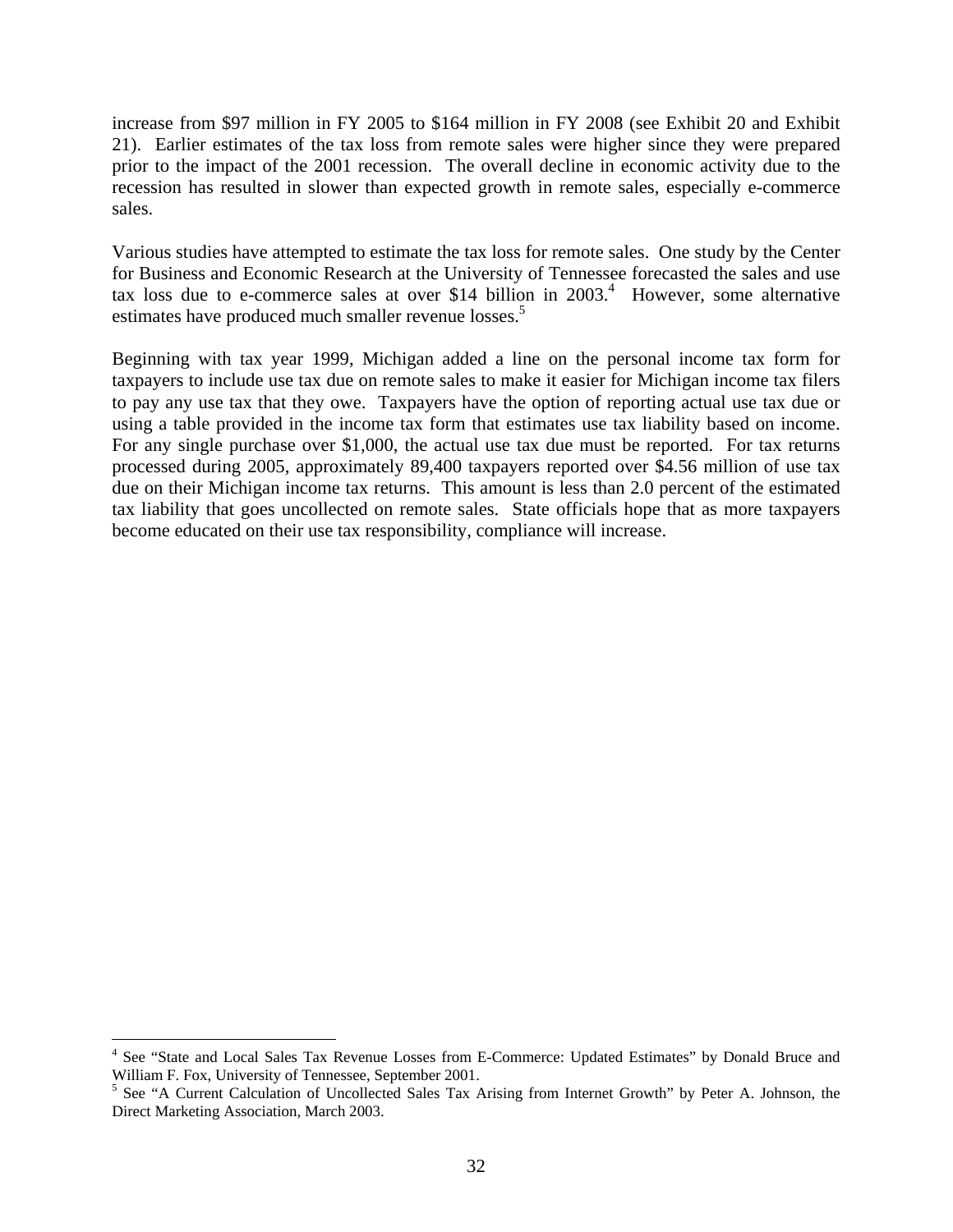**Exhibit 19 Michigan Consumer Remote Sales and Use Tax Loss Impact (Millions)**



Source: U.S. Census Bureau. Compiled by the Tax Analysis Division, Michigan Department of Treasury.





Source: U.S. Census Bureau. Compiled by the Tax Analysis Division, Michigan Department of Treasury.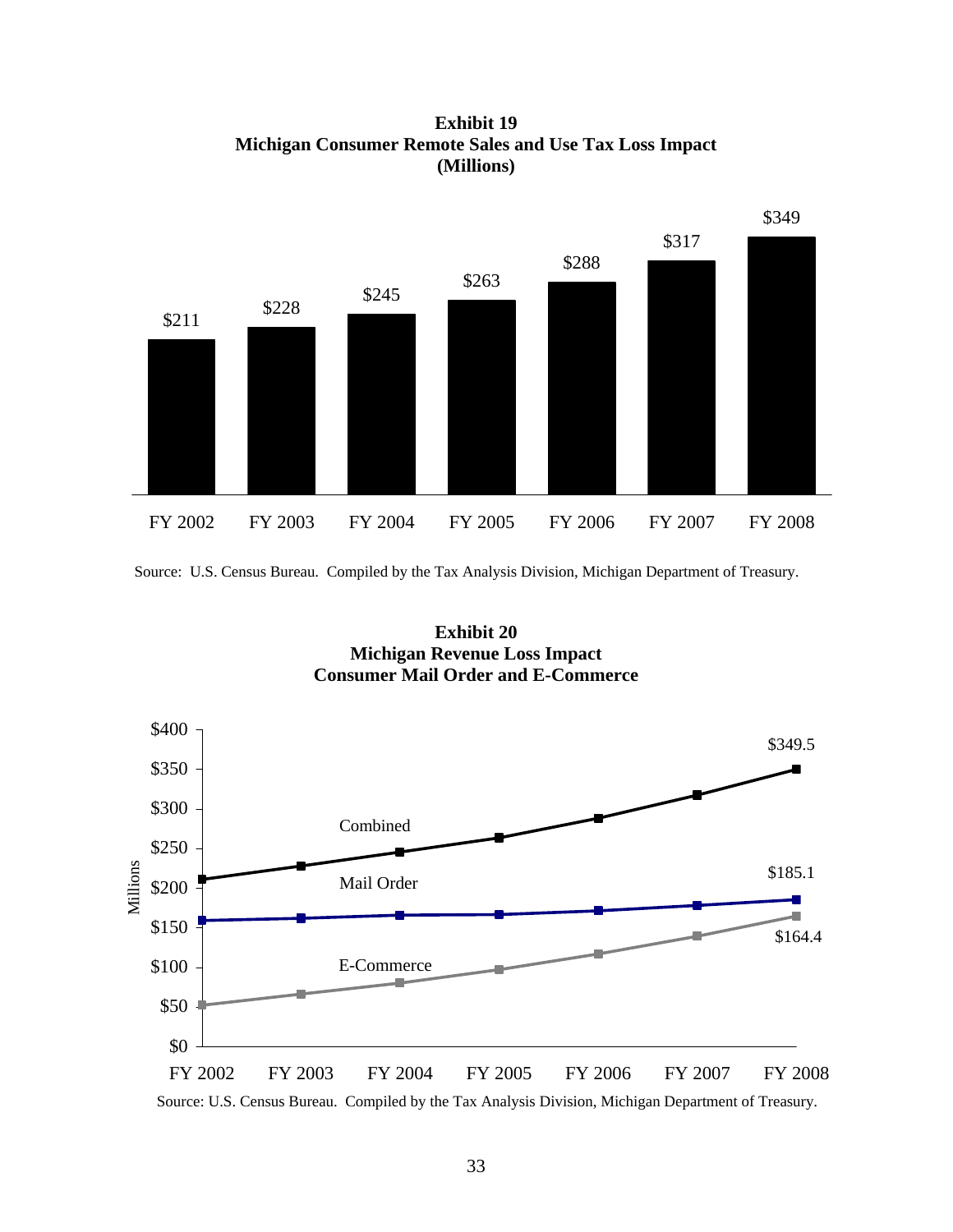#### **Exhibit 21 Michigan Use Tax Revenue Loss From Consumer Remote Sales (Millions)**

|                       | <b>Revenue Impact</b>                   |                                 |                   |                                 |                                               |                          |  |  |
|-----------------------|-----------------------------------------|---------------------------------|-------------------|---------------------------------|-----------------------------------------------|--------------------------|--|--|
| Fiscal<br><b>Year</b> | <b>Traditional</b><br><b>Mail Order</b> | <b>Percent</b><br><b>Change</b> | <b>E-Commerce</b> | <b>Percent</b><br><b>Change</b> | <b>Total</b><br><b>Remote</b><br><b>Sales</b> | Percent<br><b>Change</b> |  |  |
| 2001                  | \$158.1                                 | 3.1%                            | \$40.5            | 24.5%                           | \$198.6                                       | 6.9%                     |  |  |
| 2002                  | 158.9                                   | 0.5%                            | 51.8              | 28.0%                           | 210.6                                         | 6.1%                     |  |  |
| 2003                  | 161.6                                   | 1.7%                            | 66.0              | 27.4%                           | 227.6                                         | 8.1%                     |  |  |
| 2004                  | 165.5                                   | 2.4%                            | 79.8              | 20.9%                           | 245.3                                         | 7.8%                     |  |  |
| 2005                  | 166.2                                   | 0.4%                            | 96.9              | 21.4%                           | 263.1                                         | 7.2%                     |  |  |
| 2006                  | 171.1                                   | 2.9%                            | 116.7             | 20.4%                           | 287.8                                         | 9.4%                     |  |  |
| 2007                  | 178.0                                   | 4.0%                            | 139.1             | 19.2%                           | 317.0                                         | 10.2%                    |  |  |
| 2008                  | 185.1                                   | 4.0%                            | 164.4             | 18.2%                           | 349.5                                         | 10.2%                    |  |  |

Source: U.S. Census Bureau. Compiled by the Tax Analysis Division, Michigan Department of Treasury.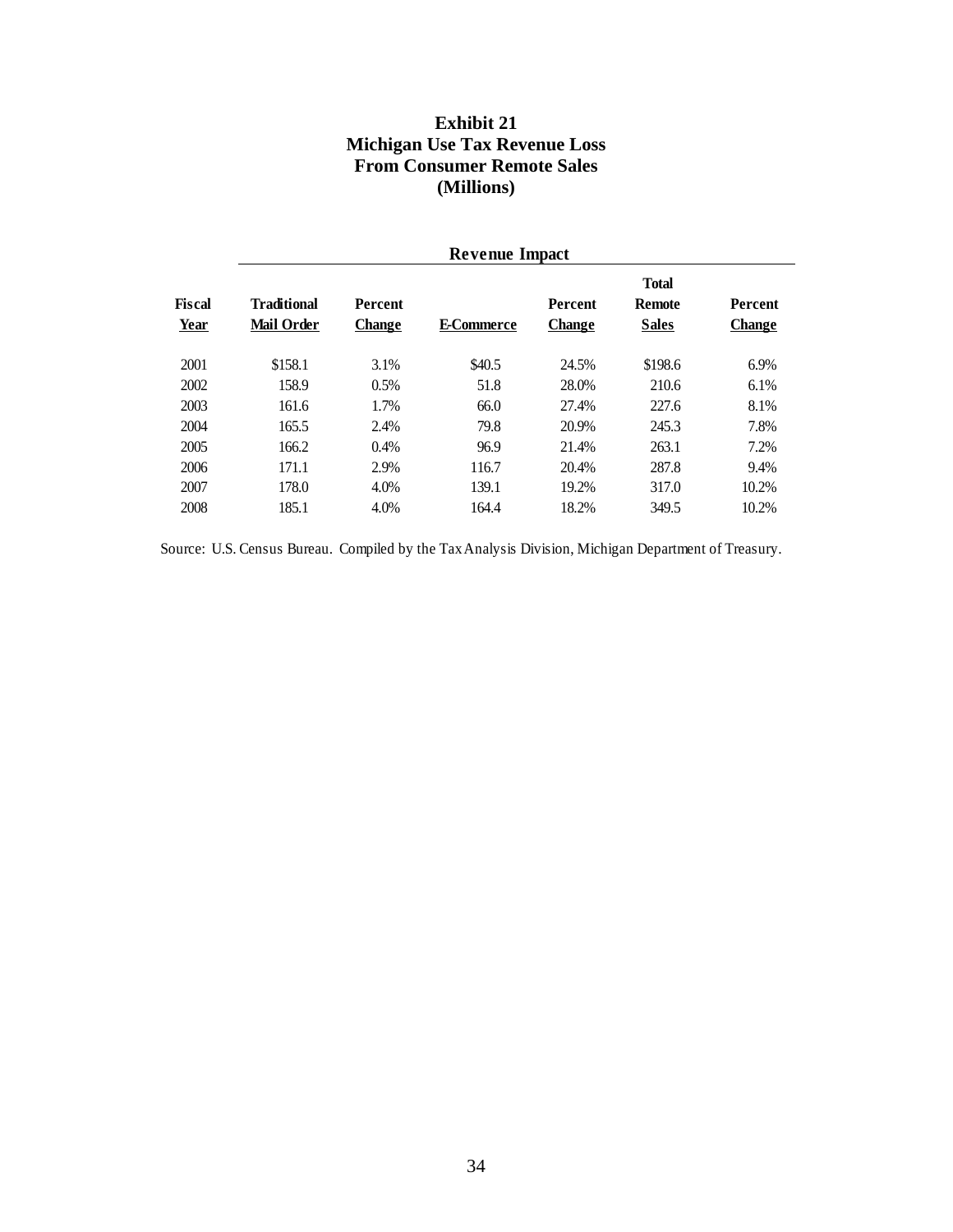## **VII. MICHIGAN COUNTIES AND INTERSTATE COMPARISONS**

This section estimates Michigan sales tax revenue by county and compares Michigan's sales tax structure to the sales tax in other states.

#### **Michigan Counties**

Estimates of sales tax revenue by county should be regarded with caution. Many of the retail sales that occur in Michigan occur in more developed and concentrated commercial areas. Because of this, the estimates by county do not accurately reflect the sales tax actually paid by the residents of each county. These estimates are based on retail sales, adjusted for the food and prescription drug exemptions and sales of residential utilities. Some items, such as electricity and natural gas, are not counted as retail sales, but are subject to the Michigan sales tax. The estimates of retail sales by county were obtained from Sales & Marketing Management's *Survey of Buying Power 2005* (see Exhibit 22).

The estimates of county sales tax revenue range from a high of \$1,195 million in Wayne County to a low of \$0.4 million in Keweenaw County. Grand Traverse County ranked first in sales tax collections per person at \$1,325, while Cass County ranked last with \$127 per-person sales tax collections. Grand Traverse, Otsego, and other counties with high per-person sales tax collections have a large volume of tourism; therefore, permanent residents do not pay much of the sales tax. This statistic attributes all revenue to permanent residents.

#### **Interstate Comparisons**

A sales tax is levied by 45 states and the District of Columbia. Exhibit 23 compares current state and local sales tax rates. Mississippi, Rhode Island, and Tennessee levy the highest state sales tax at 7 percent. Of states with a sales tax, Colorado levied the lowest state sales tax at 2.9 percent. For 2006, Alaska, Delaware, Montana, New Hampshire, and Oregon do not levy a state sales tax, although Alaska allows local sales taxes.

In the 35 states that allow local sales taxes, the tax rate a consumer faces depends on the combined state and local tax rates. The local rates listed are the maximum tax rates effective in that state; therefore, some localities within a state will have a lower combined state and local sales tax rate. Currently, the highest state and local tax rate is 11 percent, which is levied within Alabama, Arkansas, and Louisiana.

One measure of the effective state and local sales tax rate in each state is the average combined state and local sales tax rate for each state. For states with local sales taxes, an effective state and local tax rate is calculated by dividing total sales tax revenue by state sales tax revenue and multiplying by the state sales tax rate. Exhibit 24 reveals Tennessee has the highest effective average state and local tax rate at 8.75 percent, based on data from 2002. Michigan ranks  $28<sup>th</sup>$ highest at 6.0 percent.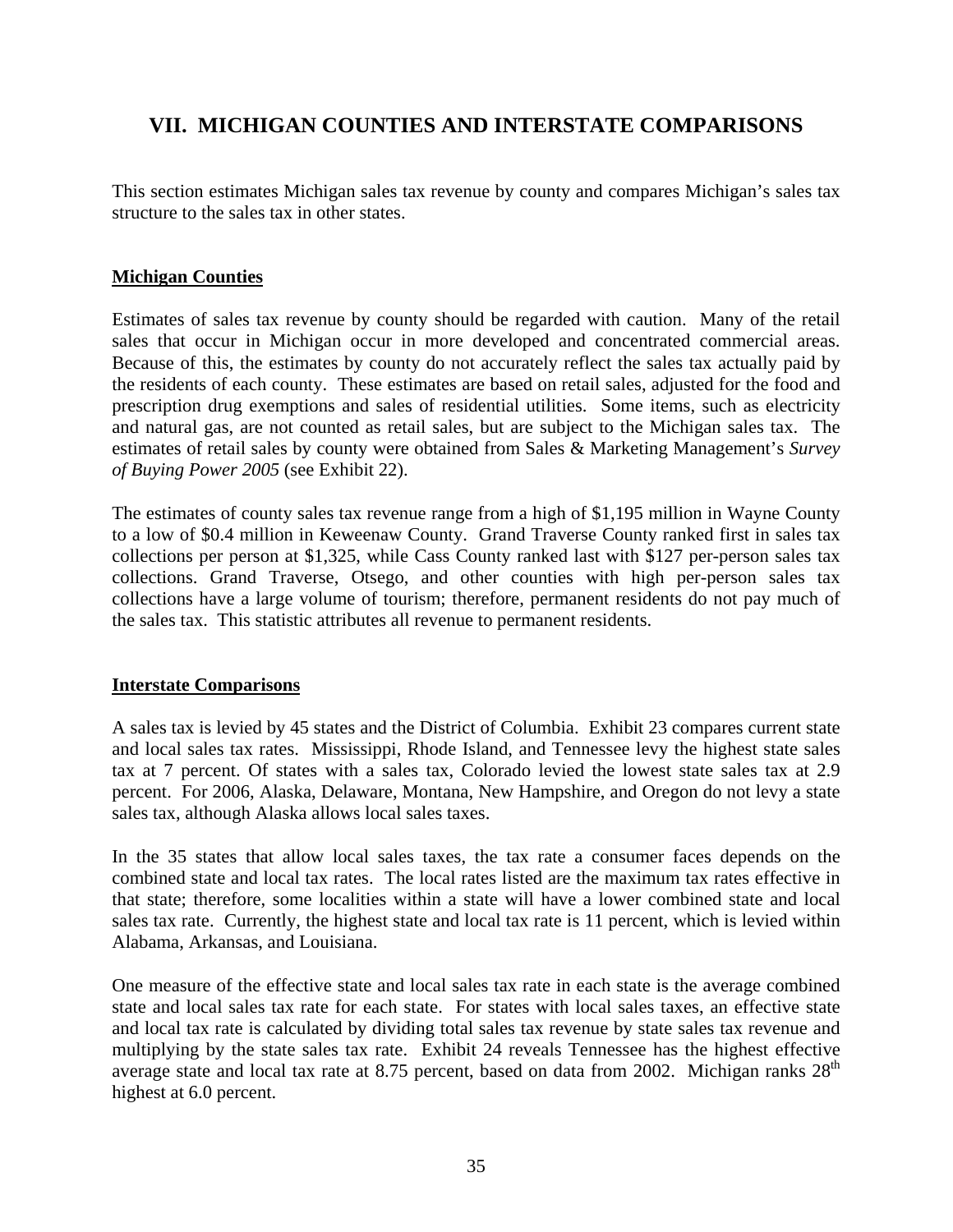A second measure of the effective sales tax rate in each state is state and local sales tax revenue as a percentage of personal income. Washington has the highest percentage of sales tax revenue as a percent of personal income at 4.72 percent in FY 2002. Michigan ranked  $23<sup>rd</sup>$  for sales tax revenue as a percent of personal income at 2.59 percent (see Exhibit 24). The U.S. average for all states was 2.54 percent, while the average for states with a sales tax was 2.60 percent. Alaska, which only levies a local sales tax, was the lowest for states with a sales tax at 0.60 percent. One problem with this measure is that it assumes only residents in that state paid the sales tax. Because states with a large tourism industry, such as Florida, are able to export a high amount of sales tax revenue to residents of other states, the true effective rate will be overstated.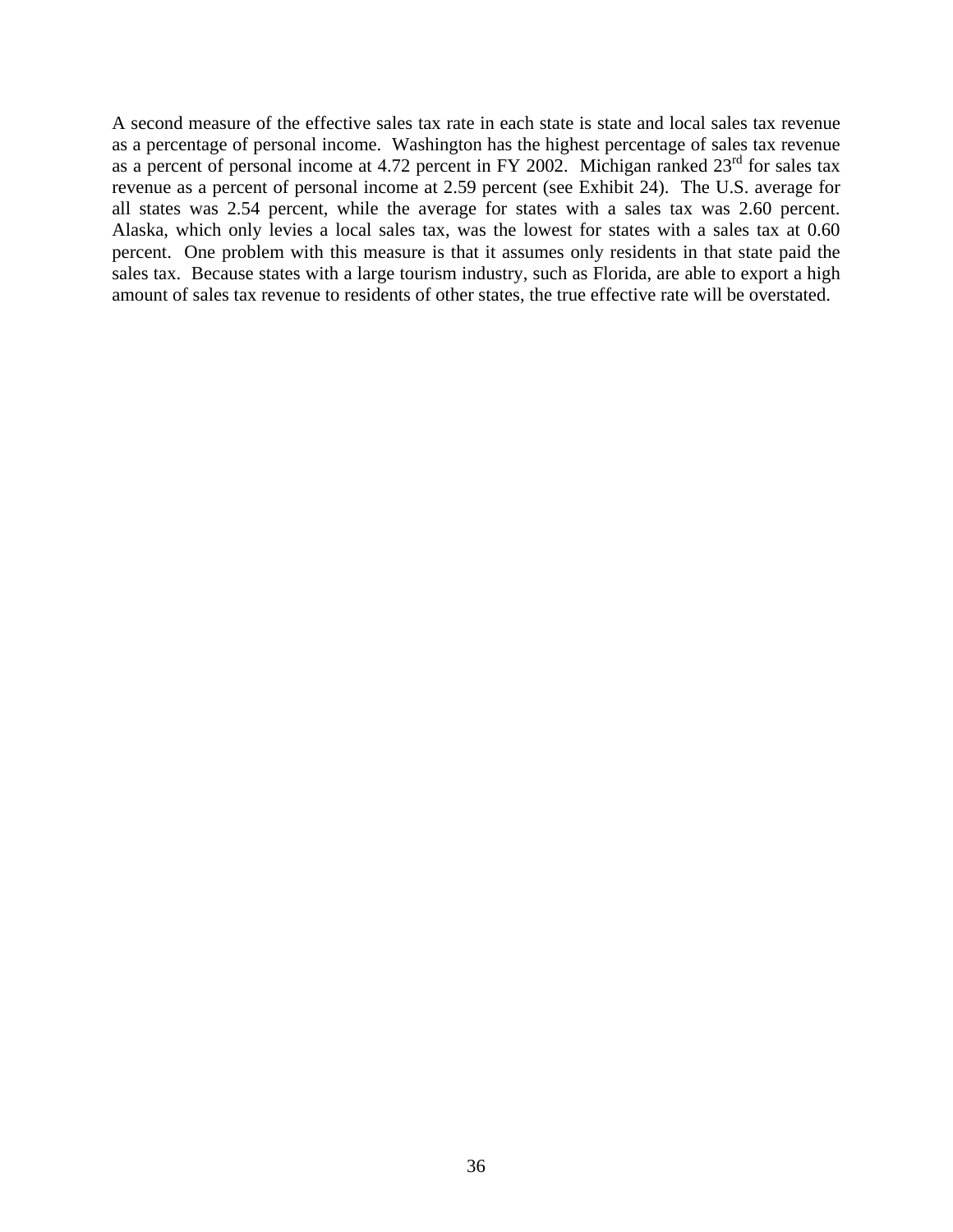|                       | <b>ESUMATE MICHIGAN SAIES TAX REVENUE DY COUNTY</b><br>2005 |                                                     |                                                    |                                                   |                |                          |              |  |  |
|-----------------------|-------------------------------------------------------------|-----------------------------------------------------|----------------------------------------------------|---------------------------------------------------|----------------|--------------------------|--------------|--|--|
| <b>County</b>         | Population<br>(thousands)                                   | <b>Buying</b><br><b>Income</b><br><b>Per Person</b> | <b>Estimated</b><br><b>Tax Base</b><br>(thousands) | <b>Sales Tax</b><br><b>Revenue</b><br>(thousands) | <b>Rank</b>    | <b>Tax Per</b><br>Person | <b>Rank</b>  |  |  |
| Alcona                | 11.7                                                        | \$15,815                                            | \$41,853                                           | \$2,581                                           | 79             | \$221                    | 81           |  |  |
| Alger                 | 9.7                                                         | 15,337                                              | 41,998                                             | 2,523                                             | 80             | 261                      | 76           |  |  |
| Allegan               | 113.2                                                       | 17,280                                              | 756,060                                            | 43,432                                            | 24             | 384                      | 60           |  |  |
| Alpena                | 30.4                                                        | 15,829                                              | 370,589                                            | 20,469                                            | 41             | 673                      | 18           |  |  |
| Antrim                | 24.4                                                        | 18,232                                              | 110,806                                            | 6,622                                             | 65             | 271                      | 75           |  |  |
| Arenac                | 17.2                                                        | 14,950                                              | 107,842                                            | 6,228                                             | 68             | 363                      | 67           |  |  |
| Baraga                | 8.7                                                         | 13,956                                              | 37,034                                             | 2,232                                             | 82             | 255                      | 78           |  |  |
| <b>Barry</b>          | 59.9                                                        | 18,646                                              | 333,590                                            | 19,489                                            | 42             | 325                      | 70           |  |  |
| Bay                   | 109.0                                                       | 17,406                                              | 1,479,810                                          | 81,327                                            | 18             | 746                      | $\mathbf{9}$ |  |  |
| Benzie                | 17.6                                                        | 17,280                                              | 90,209                                             | 5,318                                             | 71             | 301                      | 72           |  |  |
| Berrien               | 162.6                                                       | 17,643                                              | 1,304,678                                          | 73,878                                            | 19             | 454                      | 49           |  |  |
| <b>Branch</b>         | 46.5                                                        | 14,784                                              | 340,630                                            | 19,419                                            | 43             | 418                      | 55           |  |  |
| Calhoun               | 139.2                                                       | 16,648                                              | 1,859,659                                          | 102,274                                           | 13             | 735                      | $10\,$       |  |  |
| Cass                  | 52.0                                                        | 17,189                                              | 93,405                                             | 6,610                                             | 66             | 127                      | 83           |  |  |
| Charlevoix            | 26.7                                                        | 18,648                                              | 279,335                                            | 15,553                                            | 51             | 582                      | 27           |  |  |
| Cheboygan             | 27.5                                                        | 16,901                                              | 322,662                                            | 17,853                                            | 48             | 650                      | 19           |  |  |
| Chippewa              | 38.8                                                        | 13,035                                              | 323,281                                            | 18,256                                            | 45             | 471                      | 46           |  |  |
| Clare                 | 31.7                                                        | 14,582                                              | 240,079                                            | 13,651                                            | 56             | 431                      | 51           |  |  |
| Clinton               | 69.3                                                        | 20,366                                              | 456,642                                            | 26,264                                            | 36             | 379                      | 61           |  |  |
| Crawford              | 15.1                                                        | 15,290                                              | 118,473                                            | 6,719                                             | 63             | 446                      | 50           |  |  |
| Delta                 | 38.3                                                        | 16,654                                              | 490,723                                            | 27,041                                            | 34             | 705                      | 13           |  |  |
| Dickinson             | 28.0                                                        | 16,047                                              | 398,193                                            | 21,841                                            | 39             | 779                      | 6            |  |  |
| Eaton                 | 107.4                                                       | 19,853                                              | 1,217,980                                          | 67,515                                            | 21             | 629                      | 23           |  |  |
| Emmet                 | 33.6                                                        | 19,617                                              | 567,559                                            | 30,922                                            | 30             | 921                      | 3            |  |  |
| Genesee               | 443.9                                                       | 17,913                                              | 5,161,228                                          | 285,731                                           | 5              | 644                      | 21           |  |  |
| Gladwin               | 27.2                                                        | 15,378                                              | 205,828                                            | 11,706                                            | 58             | 430                      | 53           |  |  |
| Gogebic               | 16.9                                                        | 14,770                                              | 96,680                                             | 5,632                                             | 69             | 334                      | 69           |  |  |
| <b>Grand Traverse</b> | 84.0                                                        | 19,718                                              | 2,064,751                                          | 111,244                                           | 11             | 1,325                    | $\mathbf{1}$ |  |  |
| Gratiot               | 42.3                                                        | 13,887                                              | 287,065                                            | 16,470                                            | 49             | 389                      | 59           |  |  |
| Hillsdale             | 47.1                                                        | 16,105                                              | 378,163                                            | 21,411                                            | 40             | 455                      | 48           |  |  |
| Houghton              | 35.7                                                        | 13,349                                              | 228,109                                            | 13,155                                            | 57             | 368                      | 64           |  |  |
| Huron                 | 34.6                                                        | 16,271                                              | 291,048                                            | 16,427                                            | 50             | 474                      | 45           |  |  |
| Ingham                | 278.6                                                       | 18,809                                              | 3,239,940                                          | 179,365                                           | $\tau$         | 644                      | 20           |  |  |
| Ionia                 | 64.6                                                        | 15,052                                              | 423,837                                            | 24,385                                            | 37             | 377                      | 62           |  |  |
| Iosco                 | 27.0                                                        | 15,556                                              | 255,661                                            | 14,317                                            | 53             | 530                      | 39           |  |  |
| Iron                  | 12.3                                                        | 15,747                                              | 49,621                                             | 3,010                                             | 77             | 245                      | 80           |  |  |
| Isabella              | 65.6                                                        | 14,497                                              | 655,593                                            | 36,596                                            | $25\,$         | 558                      | 34           |  |  |
| Jackson               | 163.6                                                       | 17,229                                              | 1,781,330                                          | 98,957                                            | 15             | 605                      | 25           |  |  |
|                       |                                                             |                                                     |                                                    | 167,724                                           | $\,8\,$        |                          |              |  |  |
| Kalamazoo             | 240.5                                                       | 19,126<br>15,180                                    | 3,042,111<br>157,264                               | 8,828                                             | 61             | 697<br>512               | 15<br>41     |  |  |
| Kalkaska<br>Kent      | 17.2<br>596.7                                               | 19,061                                              | 7,483,098                                          |                                                   | $\overline{4}$ |                          |              |  |  |
| Keweenaw              | 2.2                                                         | 15,118                                              | 6,323                                              | 412,737<br>404                                    |                | 692<br>184               | 16<br>82     |  |  |
| Lake                  | 12.1                                                        | 13,410                                              | 51,631                                             | 3,108                                             | 83<br>76       | 258                      | 77           |  |  |
|                       |                                                             |                                                     |                                                    |                                                   |                |                          |              |  |  |

## **Exhibit 22 Estimated Michigan Sales Tax Revenue by County**

Lake 12.1 13,410 51,631 3,108 76 258 77 Lapeer 93.4 18,374 953,527 53,160 22 569 32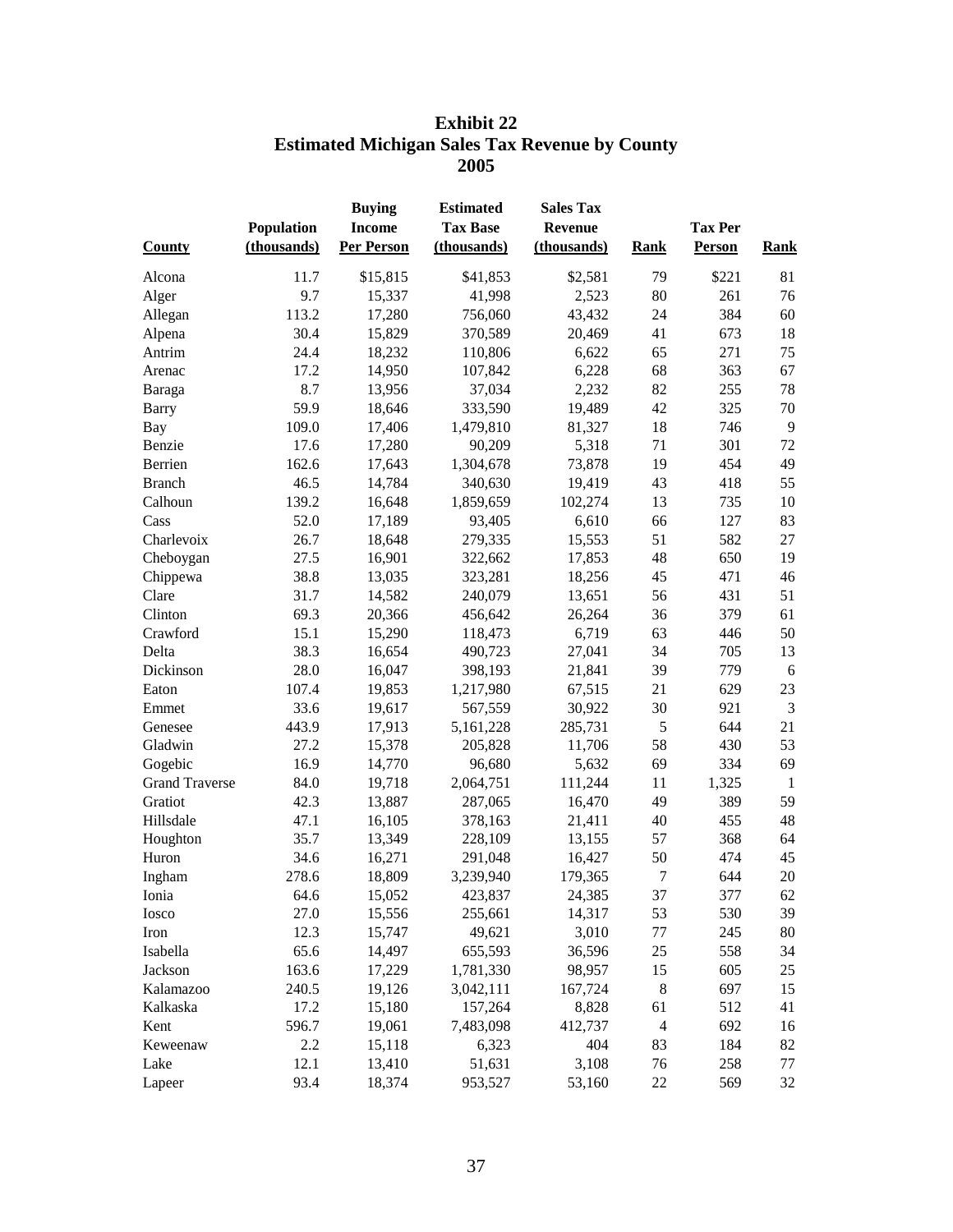#### **Exhibit 22 (continued) Estimated Michigan Sales Tax Revenue by County 2005**

|               |             | <b>Buying</b>     | <b>Estimated</b> | <b>Sales Tax</b> |                |                |                |
|---------------|-------------|-------------------|------------------|------------------|----------------|----------------|----------------|
|               | Population  | <b>Income</b>     | <b>Tax Base</b>  | <b>Revenue</b>   |                | <b>Tax Per</b> |                |
| <b>County</b> | (thousands) | <b>Per Person</b> | (thousands)      | (thousands)      | <b>Rank</b>    | Person         | <b>Rank</b>    |
| Leelanau      | 22.2        | \$22,198          | \$106,710        | \$6,332          | 67             | \$286          | 73             |
| Lenawee       | 102.0       | 17,369            | 1,320,088        | 72,705           | 20             | 713            | 12             |
| Livingston    | 181.5       | 24,353            | 1,869,853        | 104,194          | 12             | 574            | 28             |
| Luce          | 6.8         | 12,886            | 56,086           | 3,169            | 75             | 467            | 47             |
| Mackinac      | 11.3        | 16,734            | 138,614          | 7,654            | 62             | 676            | 17             |
| Macomb        | 829.5       | 21,003            | 11,666,617       | 640,185          | 3              | 772            | $\overline{7}$ |
| Manistee      | 25.2        | 16,156            | 252,561          | 14,097           | 55             | 559            | 33             |
| Marquette     | 64.8        | 16,153            | 626,550          | 35,042           | 27             | 541            | 37             |
| Mason         | 29.0        | 15,650            | 329,090          | 18,241           | 46             | 629            | 22             |
| Mecosta       | 42.4        | 14,618            | 477,055          | 26,455           | 35             | 624            | 24             |
| Menominee     | 25.0        | 15,244            | 186,867          | 10,637           | 59             | 426            | 54             |
| Midland       | 84.1        | 20,426            | 862,030          | 48,048           | 23             | 572            | 30             |
| Missaukee     | 15.3        | 14,804            | 96,428           | 5,568            | 70             | 364            | 65             |
| Monroe        | 153.9       | 19,295            | 1,505,629        | 84,153           | 17             | 547            | 36             |
| Montcalm      | 63.9        | 14,243            | 542,194          | 30,581           | 31             | 479            | 44             |
| Montmorency   | 10.4        | 15,674            | 56,253           | 3,298            | 74             | 316            | 71             |
| Muskegon      | 175.6       | 15,570            | 1,793,559        | 99,990           | 14             | 570            | 31             |
| Newaygo       | 50.0        | 14,608            | 323,721          | 18,647           | 44             | 373            | 63             |
| Oakland       | 1,214.4     | 28,656            | 18,175,624       | 994,807          | $\overline{c}$ | 819            | 5              |
| Oceana        | 28.5        | 14,559            | 164,771          | 9,590            | 60             | 337            | 68             |
| Ogemaw        | 21.9        | 14,788            | 279,361          | 15,396           | 52             | 703            | 14             |
| Ontonagon     | 7.4         | 15,709            | 50,805           | 2,911            | 78             | 395            | 58             |
| Osceola       | 23.8        | 14,350            | 111,792          | 6,651            | 64             | 280            | 74             |
| Oscoda        | 9.3         | 14,722            | 38,157           | 2,309            | 81             | 248            | 79             |
| Otsego        | 24.7        | 18,052            | 594,065          | 32,023           | 29             | 1,298          | $\overline{2}$ |
| Ottawa        | 255.4       | 18,412            | 2,464,094        | 137,838          | 10             | 540            | 38             |
| Presque Isle  | 14.3        | 15,985            | 90,269           | 5,212            | 72             | 364            | 66             |
| Roscommon     | 26.1        | 16,575            | 255,838          | 14,297           | 54             | 548            | 35             |
| Saginaw       | 208.4       | 16,851            | 2,758,590        | 151,773          | 9              | 728            | 11             |
| Sanilac       | 44.8        | 15,258            | 316,551          | 18,098           | 47             | 404            | 57             |
| Schoolcraft   | 8.8         | 15,394            | 77,383           | 4,355            | 73             | 494            | 42             |
| Shiawassee    | 72.9        | 17,051            | 628,897          | 35,433           | 26             | 486            | 43             |
| St. Clair     | 171.4       | 18,912            | 1,759,019        | 98,040           | 16             | 572            | 29             |
| St. Joseph    | 63.0        | 15,804            | 477,614          | 27,158           | 33             | 431            | 52             |
| Tuscola       | 58.4        | 15,555            | 533,328          | 29,937           | 32             | 512            | 40             |
| Van Buren     | 78.8        | 15,801            | 567,578          | 32,403           | 28             | 411            | 56             |
| Washtenaw     | 341.8       | 24,074            | 5,203,924        | 284,635          | 6              | 833            | $\overline{4}$ |
| Wayne         | 1,998.2     | 17,643            | 21,500,384       | 1,195,162        | 1              | 598            | 26             |
| Wexford       | 31.9        | 15,357            | 439,049          | 24,114           | 38             | 756            | $\,8\,$        |
| <b>Totals</b> | 10,120.9    | \$19,480          | \$116,892,896    | \$6,473,522      |                | \$640          |                |

Sources: *Sales and Marketing Management* and Michigan Department of Treasury.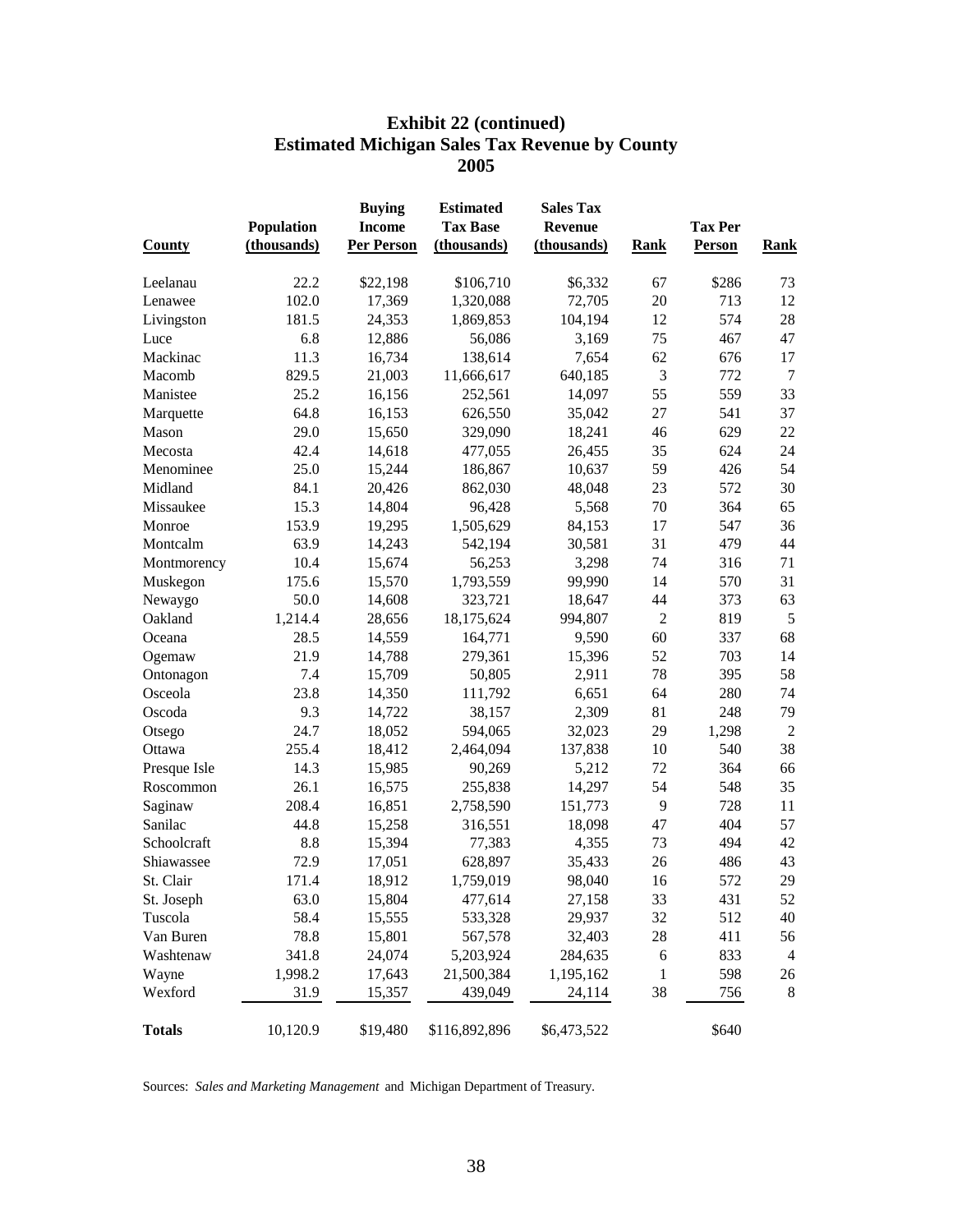#### **Exhibit 23 State and Local Sales Tax Rates 2006**

|                |                    | <b>Maximum</b>   | <b>Maximum</b>           |
|----------------|--------------------|------------------|--------------------------|
|                | <b>State Sales</b> | <b>Local Tax</b> | <b>State &amp; Local</b> |
| <b>State</b>   | <b>Tax Rate</b>    | <b>Rate</b>      | <b>Tax Rate</b>          |
| Alabama        | 4.0%               | 7.0%             | 11.0%                    |
| Alaska         | No Tax             | 7.0%             | 7.0%                     |
| Arizona        | 5.6%               | 5.0%             | 10.60%                   |
| Arkansas       | 6.0%               | 5.0%             | 11.0%                    |
| California     | 6.3%               | 2.50%            | 8.75%                    |
| Colorado       | 2.9%               | 7.0%             | 9.90%                    |
| Connecticut    | 6.0%               | None             | 6.0%                     |
| Delaware       | No Tax             | None             | No Tax                   |
| Florida        | 6.0%               | 3.0%             | 9.0%                     |
| Georgia        | 4.0%               | 3.0%             | 7.0%                     |
| Hawaii         | 4.0%               | None             | 4.0%                     |
| Idaho          | 5.0%               | 3.0%             | 8.0%                     |
| Illinois       | 6.25%              | 3.0%             | 9.25%                    |
| Indiana        | 6.0%               | None             | 6.0%                     |
| Iowa           | 5.0%               | 2.0%             | 7.0%                     |
| Kansas         | 5.3%               | 3.0%             | 8.30%                    |
| Kentucky       | 6.0%               | None             | 6.0%                     |
| Louisiana      | 4.0%               | 7.00%            | 11.0%                    |
| Maine          | 5.0%               | None             | 5.0%                     |
| Maryland       | 5.0%               | None             | 5.0%                     |
| Massachusetts  | 5.0%               | None             | 5.0%                     |
| Michigan       | 6.0%               | None             | 6.0%                     |
| Minnesota      | 6.5%               | 1.0%             | 7.50%                    |
| Mississippi    | 7.0%               | 0.25%            | 7.25%                    |
| Missouri       | 4.225%             | 4.9%             | 9.10%                    |
| Montana        | No Tax             | None             | No Tax                   |
| Nebraska       | 5.5%               | 1.5%             | 7.0%                     |
| Nevada         | 6.5%               | 1.3%             | 7.75%                    |
| New Hampshire  | No Tax             | None             | No Tax                   |
| New Jersey     | 6.0%               | None             | 6.0%                     |
| New Mexico     | 5.0%               | 2.8125%          | 7.8125%                  |
| New York       | 4.00%              | 5.5%             | 9.50%                    |
| North Carolina | 4.5%               | 3.5%             | 8.0%                     |
| North Dakota   | 5.0%               | 2.5%             | 7.50%                    |
| Ohio           | 5.5%               | 2.0%             | 7.50%                    |
| Oklahoma       | 4.5%               | 6.25%            | 10.75%                   |
| Oregon         | No Tax             | None             | No Tax                   |
| Pennsylvania   | 6.0%               | 1.0%             | 7.0%                     |
| Rhode Island   | 7.0%               | None             | 7.0%                     |
| South Carolina | 5.0%               | 2.0%             | 7.0%                     |
| South Dakota   | 4.0%               | 2.0%             | 6.0%                     |
| Tennessee      | 7.0%               | 2.75%            | 9.75%                    |
| Texas          | 6.25%              | 2.0%             | 8.25%                    |
| Utah           | 4.75%              | 3.35%            | 8.10%                    |
| Vermont        | 6.0%               | 1.0%             | 7.0%                     |
| Virginia       | 4.0%               | 1.0%             | 5.0%                     |
| Washington     | 6.5%               | 2.4%             | 8.90%                    |
| West Virginia  | 6.0%               | None             | 6.0%                     |
| Wisconsin      | 5.0%               | 0.6%             | 5.60%                    |
| Wyoming        | 4.0%               | 2.0%             | 6.0%                     |

Sources: *State Tax Guide* , Commerce Clearing House and state tax Internet sites. Compiled by Tax Analysis Division.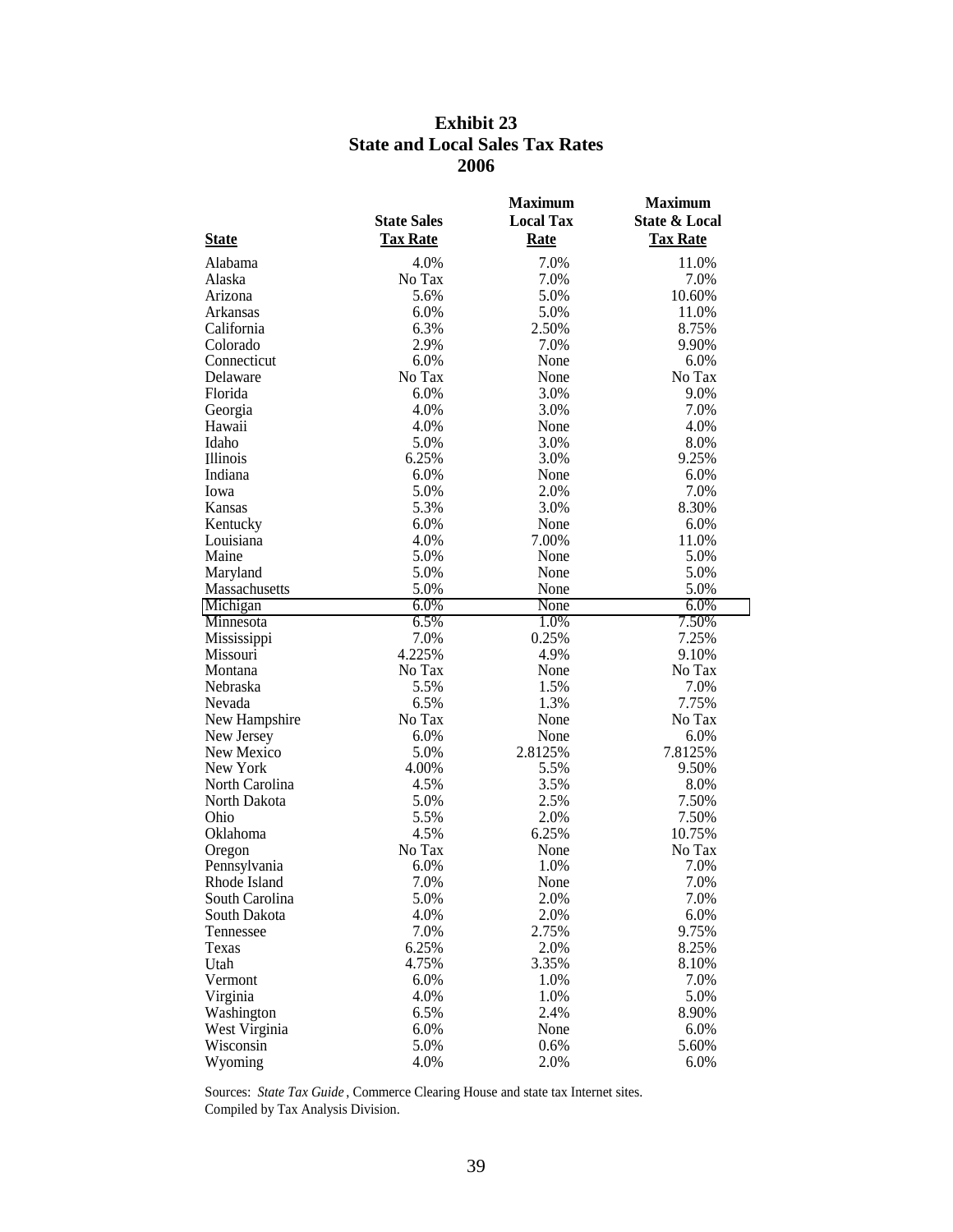#### **Exhibit 24 Effective State and Local Sales Tax Rates and Revenue FY 2002**

|                 | State & Local<br><b>Taxes on Sales/</b><br><b>Gross Receipts</b><br>(millions) | <b>Personal</b><br><b>Income</b><br>(millions) | <b>Sales Tax</b><br><b>Revenue</b><br>as $%$ of<br><b>Income</b> | <u>Rank</u>    | <b>State</b><br><b>Tax Rate</b> | <b>Effective</b><br>State &<br><b>Local Sales</b><br><b>Tax Rate</b> | Rank           |
|-----------------|--------------------------------------------------------------------------------|------------------------------------------------|------------------------------------------------------------------|----------------|---------------------------------|----------------------------------------------------------------------|----------------|
| Alabama         | \$2,968.3                                                                      | \$113,609.5                                    | 2.61%                                                            | 21             | 4.0%                            | 6.79%                                                                | 14             |
| Alaska          | 121.9                                                                          | 20,473.8                                       | 0.60%                                                            | 46             | 0.0%                            | <b>NA</b>                                                            | 46             |
| Arizona         | 5,783.2                                                                        | 142,197.8                                      | 4.07%                                                            | $\overline{4}$ | 5.6%                            | 7.56%                                                                | $8\phantom{1}$ |
| Arkansas        | 2,540.8                                                                        | 62,746.0                                       | 4.05%                                                            | 5              | 5.125%                          | 6.69%                                                                | 16             |
| California      | 31,292.8                                                                       | 1,139,799.0                                    | 2.75%                                                            | 18             | 6.0%                            | 7.88%                                                                | $\overline{4}$ |
| Colorado        | 4,127.7                                                                        | 153,075.8                                      | 2.70%                                                            | 19             | 2.9%                            | 6.29%                                                                | 20             |
| Connecticut     | 3.044.0                                                                        | 146,954.3                                      | 2.07%                                                            | 38             | 6.0%                            | 6.00%                                                                | 28             |
| Delaware        | 0.0                                                                            | 26,285.5                                       | 0.00%                                                            | 47             | No Tax                          | <b>NA</b>                                                            | 46             |
| Florida         | 15,034.3                                                                       | 485,901.3                                      | 3.09%                                                            | 13             | 6.0%                            | 6.26%                                                                | 22             |
| Georgia         | 7,493.3                                                                        | 243,354.8                                      | 3.08%                                                            | 14             | 4.0%                            | 6.20%                                                                | 24             |
| Hawaii          | 1,612.3                                                                        | 35,815.5                                       | 4.50%                                                            | $\overline{2}$ | 4.0%                            | 4.00%                                                                | 45             |
| Idaho           | 796.4                                                                          | 33,716.3                                       | 2.36%                                                            | 29             | 6.0%                            | 6.01%                                                                | 26             |
| Illinois        | 7,528.5                                                                        | 408,143.5                                      | 1.84%                                                            | 40             | 6.25%                           | 7.14%                                                                | 10             |
| Indiana         | 3,798.5                                                                        | 169,267.8                                      | 2.24%                                                            | 34             | 6.0%                            | 6.00%                                                                | 28             |
| Iowa            | 2,016.2                                                                        | 80,536.5                                       | 2.50%                                                            | 24             | 5.0%                            | 5.77%                                                                | 36             |
| Kansas          | 2,294.7                                                                        | 78,029.3                                       | 2.94%                                                            | 16             | 5.3%                            | 6.76%                                                                | 15             |
| Kentucky        | 2,312.3                                                                        | 103,245.5                                      | 2.24%                                                            | 35             | 6.0%                            | 6.00%                                                                | $27\,$         |
| Louisiana       | 4,838.0                                                                        | 112,493.8                                      | 4.30%                                                            | 3              | 4.0%                            | 8.32%                                                                | $\overline{2}$ |
| Maine           | 836.1                                                                          | 35,835.0                                       | 2.33%                                                            | 31             | 5.0%                            | 5.00%                                                                | 41             |
| Maryland        | 2,690.4                                                                        | 195,559.8                                      | 1.38%                                                            | 44             | 5.0%                            | 5.00%                                                                | 41             |
| Massachusetts   | 3,695.9                                                                        | 249,222.8                                      | 1.48%                                                            | 43             | 5.0%                            | 5.00%                                                                | 41             |
| <b>Michigan</b> | 7,784.3                                                                        | 300,698.0                                      | 2.59%                                                            | 23             | $6.0\%$                         | $6.00\%$                                                             | 28             |
| Minnesota       | 3,782.2                                                                        | 164,243.0                                      | 2.30%                                                            | 32             | 6.5%                            | 6.57%                                                                | 19             |
| Mississippi     | 2,341.4                                                                        | 63,615.3                                       | 3.68%                                                            | 9              | 7.0%                            | 7.00%                                                                | 11             |
| Missouri        | 4,246.1                                                                        | 160,043.0                                      | 2.65%                                                            | 20             | 4.225%                          | 6.28%                                                                | 21             |
| Montana         | 0.0                                                                            | 22,399.5                                       | 0.00%                                                            | 47             | No Tax                          | <b>NA</b>                                                            | 46             |
| Nebraska        | 1,287.5                                                                        | 49,354.0                                       | 2.61%                                                            | 22             | 5.5%                            | 6.62%                                                                | 17             |
| Nevada          | 2,216.8                                                                        | 65,538.3                                       | 3.38%                                                            | 11             | 6.5%                            | 6.96%                                                                | 13             |
| New Hampshire   | 0.0                                                                            | 43,308.0                                       | 0.00%                                                            | 47             | No Tax                          | <b>NA</b>                                                            | 46             |
| New Jersey      | 5,996.8                                                                        | 334,449.5                                      | 1.79%                                                            | 41             | 6.0%                            | 6.00%                                                                | 28             |
| New Mexico      | 1,764.9                                                                        | 44,754.8                                       | 3.94%                                                            | 6              | 5.0%                            | 6.60%                                                                | 18             |
| New York        | 16,630.2                                                                       | 678,139.3                                      | 2.45%                                                            | 25             | 4.25%                           | 8.21%                                                                | 3              |
| North Carolina  | 4,909.2                                                                        | 227,497.0                                      | 2.16%                                                            | 37             | 4.5%                            | 5.91%                                                                | 34             |
| North Dakota    | 394.5                                                                          | 16,675.3                                       | 2.37%                                                            | 27             | 5.0%                            | 5.88%                                                                | 35             |
| Ohio            | 7,686.5                                                                        | 328,861.0                                      | 2.34%                                                            | 30             | 6.0%                            | 7.22%                                                                | 9              |
| Oklahoma        | 2,600.2                                                                        | 90,484.8                                       | 2.87%                                                            | 17             | 4.5%                            | 7.65%                                                                | 6              |
| Oregon          | 0.0                                                                            | 99,582.8                                       | $0.00\%$                                                         | 47             | No Tax                          | <b>NA</b>                                                            | 46             |
| Pennsylvania    | 7,500.0                                                                        | 377,516.0                                      | 1.99%                                                            | 39             | 6.0%                            | 6.14%                                                                | 25             |
| Rhode Island    | 731.6                                                                          | 32,788.3                                       | 2.23%                                                            | 36             | 7.0%                            | 7.00%                                                                | 12             |
| South Carolina  | 2,435.4                                                                        | 103,030.0                                      | 2.36%                                                            | 28             | 5.0%                            | 5.21%                                                                | 38             |
| South Dakota    | 672.0                                                                          | 20,357.0                                       | 3.30%                                                            | 12             | 4.0%                            | 5.14%                                                                | 40             |
| Tennessee       | 5,841.6                                                                        | 157,369.8                                      | 3.71%                                                            | 8              | 7.0%                            | 8.75%                                                                | $\mathbf{1}$   |
| Texas           | 18,321.5                                                                       | 622,098.6                                      | 2.95%                                                            | 15             | 6.25%                           | 7.86%                                                                | 5              |
| Utah            | \$1,970.4                                                                      | 57,442.3                                       | 3.43%                                                            | 10             | 4.75%                           | 6.24%                                                                | 23             |
| Vermont         | 214.7                                                                          | 18,046.3                                       | 1.19%                                                            | 45             | 6.0%                            | 6.00%                                                                | 28             |
| Virginia        | 3,586.9                                                                        | 236,572.8                                      | 1.52%                                                            | 42             | 3.5%                            | 4.48%                                                                | 44             |
| Washington      | 9,231.3                                                                        | 195,585.8                                      | 4.72%                                                            | 1              | 6.5%                            | 7.59%                                                                | $\overline{7}$ |
| West Virginia   | 962.8                                                                          | 42,562.8                                       | 2.26%                                                            | 33             | 6.0%                            | 6.00%                                                                | 28             |
| Wisconsin       | 3,913.8                                                                        | 160,633.3                                      | 2.44%                                                            | 26             | 5.0%                            | 5.29%                                                                | 37             |
| Wyoming         | 579.7                                                                          | 15,301.3                                       | 3.79%                                                            | 7              | 4.0%                            | 5.21%                                                                | 39             |
| U.S. Average    | \$222,428.2                                                                    | \$8,765,210.1                                  | 2.54%                                                            |                |                                 |                                                                      |                |

Sources: Bureau of the Census & Bureau of Economic Analysis, U.S. Department of Commerce, and Federation of Tax Administrators.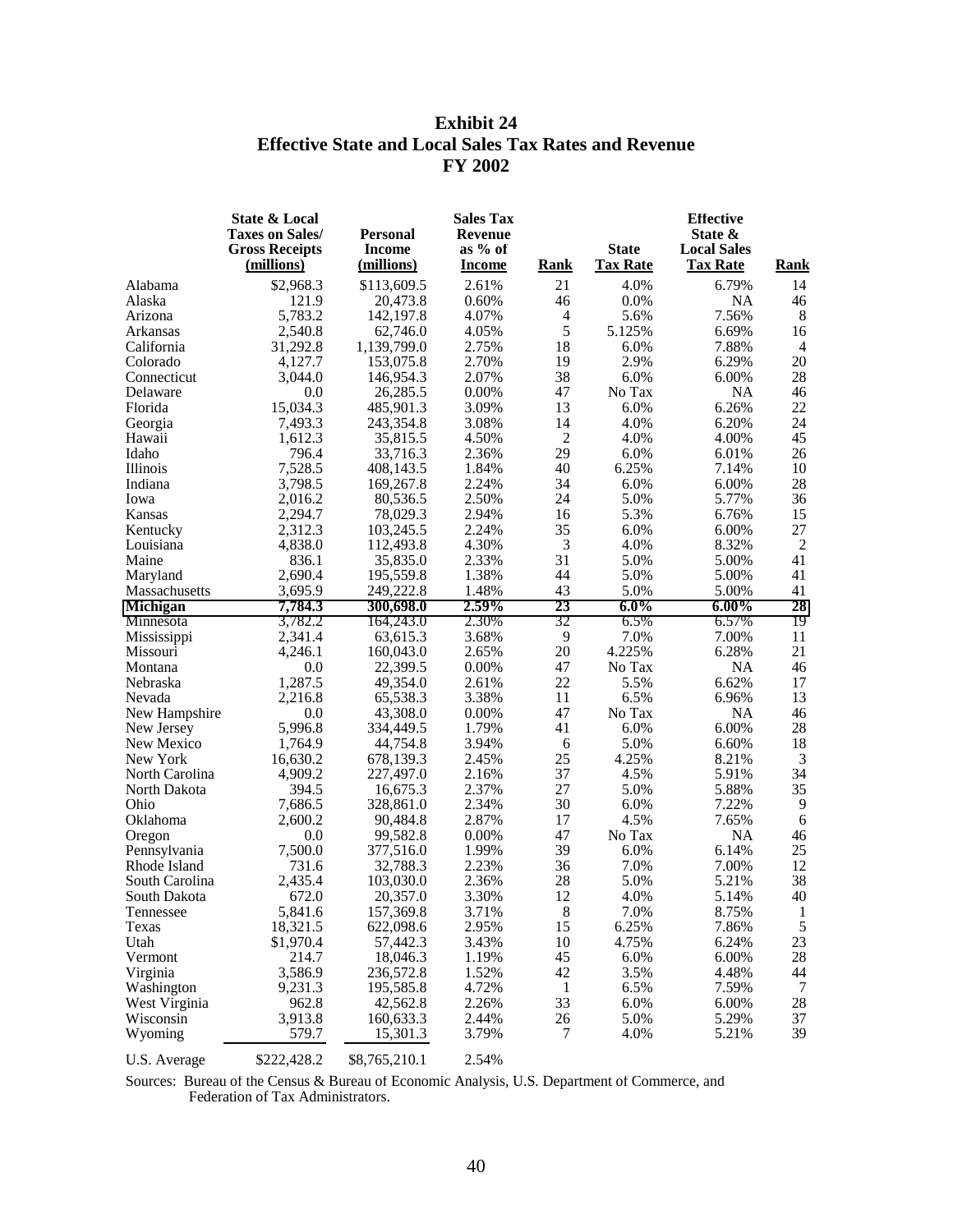## **VIII. PUBLIC ACTS IN 2005 – SALES AND USE TAXES**

There were no public acts that took effect during 2005 that affect either the sales or use tax.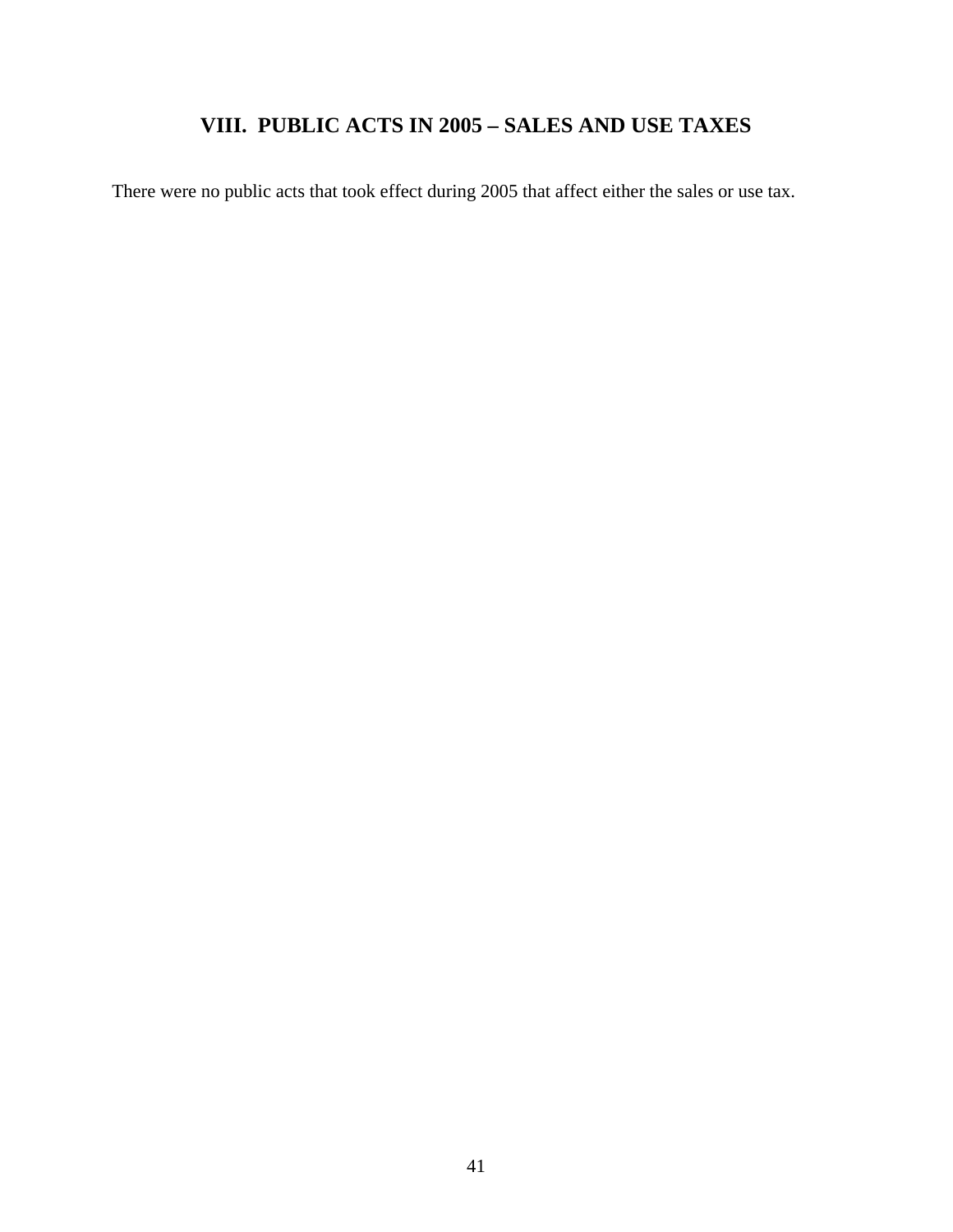#### **IX. REFERENCES**

Advisory Commission on Intergovernmental Relations, *Significant Features of Fiscal Federalism 1995,* Volume II, Washington, D.C., September 1995.

Besley, Timothy J. and Harvey S. Rosen, "Sales Taxes and Prices: An Empirical Analysis," in *National Tax Journal*, Vol. LII, No.2 (June 1999): pp. 157 - 178.

Blume, Lawrence E., "The Sales and Use Taxes," in *Michigan's Fiscal and Economic Structure,*  edited by Harvey E. Brazer and Deborah S. Laren, The University of Michigan Press, Ann Arbor, 1982.

Browning, Edgar K. and Jacquelene M. Browning. *Public Finance and the Price System*, Prentice Hall, Englewood Cliffs, NJ, 1994.

Fox, William F. and Bruce, Donald, "State and Local Sales Tax Revenue Losses from E-Commerce: Updated Estimates," Center for Business and Economic Research, University of Tennessee, February 2000.

Johnson, Peter A., "A Current Calculation of Uncollected Sales Tax Arising from Internet Growth," The Direct Marketing Association, 2003.

Metcalf, Gilbert E., "The Lifetime Incidence of State and Local Taxes: Measuring Changes During the 1980s," in *Tax Progressivity and Income Inequality*, edited by Joel Slemrod, Cambridge University Press, Cambridge, UK, 1994.

Michigan Department of Management and Budget, *Michigan Comprehensive Annual Financial Report,* various years.

Michigan Department of Treasury, *State of Michigan Executive Budget Tax Expenditure Appendix,* FY 2003.

Michigan Department of Treasury, *Tax Revenue Loss Estimates for Consumer Remote Sales,*  April 2001.

Musgrave, Richard A. and Musgrave, Peggy B., *Public Finance in Theory and Practice,*  McGraw-Hill, New York, 1989.

Public Policy Institute AARP, *The State Economic, Demographic and Fiscal Handbook 2000,* March 2001.

Slemrod, Joel and Jon Bakija, *Taxing Ourselves: A Citizen's Guide to the Great Debate Over Tax Reform*, 2nd Edition, MIT Press, Cambridge, MA, 2000.

U.S. Department of Commerce – Bureau of the Census and Bureau of Economic Analysis.